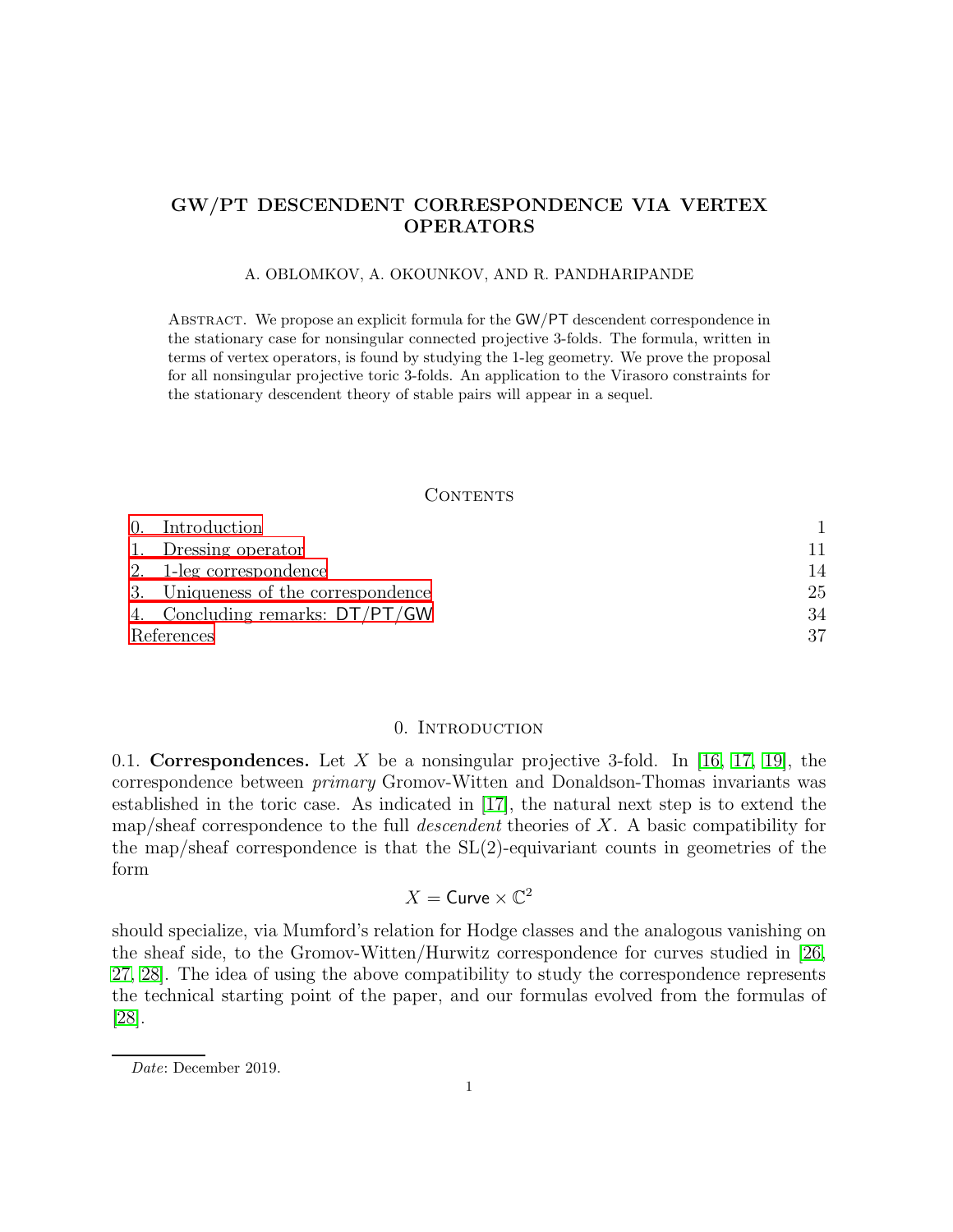Our goal here is to a present a conjecture relating descendent integrals over the moduli of stable maps and sheaves. The conjecture is an explicit closed formula for the correspon-dence for all descendents of cohomology<sup>[1](#page-1-0)</sup> classes

<span id="page-1-1"></span>
$$
\gamma \in H^{\geq 2}(X)
$$

of degree at least [2](#page-1-2). We refer to the degree restriction  $(1)$  as the *stationary* case.<sup>2</sup>

Basic results on the map/sheaf descendent correspondence have been obtained in [\[33,](#page-37-3) [34\]](#page-37-4) including general constructions, proofs in the toric and hypersurface cases, calculations of leading terms, and geometric applications. However, a closed formula for the descendent correspondence was not found in [\[33\]](#page-37-3). We have succeeded here in finding such a formula for descendents of classes of degree at least 2. For nonsingular projective toric 3-folds, we prove the stationary descendent correspondence formula (via the methods of [\[33\]](#page-37-3)).

0.2. Stable pairs. In the years after the first papers, a better moduli space for the sheaf theory was introduced in [\[35\]](#page-37-5): the moduli of stable pairs on  $X$ . As the generating series of descendent integrals in the theory of stable pairs have much better analytic properties, we will work will the stable pairs theory on the sheaf side (instead of the moduli of ideal sheaves used in [\[16,](#page-36-1) [17,](#page-36-2) [19\]](#page-37-0)).

**Definition 1.** A stable pair  $(F, s)$  on a 3-fold X is a coherent sheaf F on X and a section  $s \in H^0(X, F)$  satisfying the following stability conditions:

- $F$  is pure of dimension 1,
- the section  $s: \mathcal{O}_X \to F$  has cokernel of dimensional 0.

Let C be the scheme-theoretic support of  $F$ . By the purity condition, all the irreducible components of C are of dimension 1 (no 0-dimensional components are permitted). By [\[35,](#page-37-5) Lemma 1.6], the kernel of s is the ideal sheaf of  $C$ ,

$$
\mathfrak{I}_C = \ker(s) \subset \mathfrak{O}_X \, ,
$$

and C has no embedded points. A stable pair

 $\mathcal{O}_X \to F$ 

therefore defines a Cohen-Macaulay subcurve  $C \subset X$  via the kernel of s and a 0-dimensional subscheme of C via the support of the cokernel of s.

To a stable pair, we associate the Euler characteristic and the class of the support C of the sheaf  $F$ ,

$$
\chi(F) = n \in \mathbb{Z}
$$
 and  $[C] = \beta \in H_2(X, \mathbb{Z})$ .

For fixed n and  $\beta$ , there is a projective moduli space of stable pairs  $P_n(X, \beta)$ . Unless  $\beta$  is an effective curve class, the moduli space  $P_n(X, \beta)$  is empty. An analysis of the deformation theory and the construction of the virtual cycle  $[P_n(X,\beta)]^{vir}$  is given [\[35\]](#page-37-5). We refer the reader to [\[29,](#page-37-6) [37\]](#page-37-7) for an introduction to the theory of stable pairs.

<sup>&</sup>lt;sup>1</sup>We take singular cohomology always with C-coefficients.

<span id="page-1-2"></span><span id="page-1-0"></span><sup>&</sup>lt;sup>2</sup>The terminology agrees with the definition of stationary descendents in case X is a curve [26].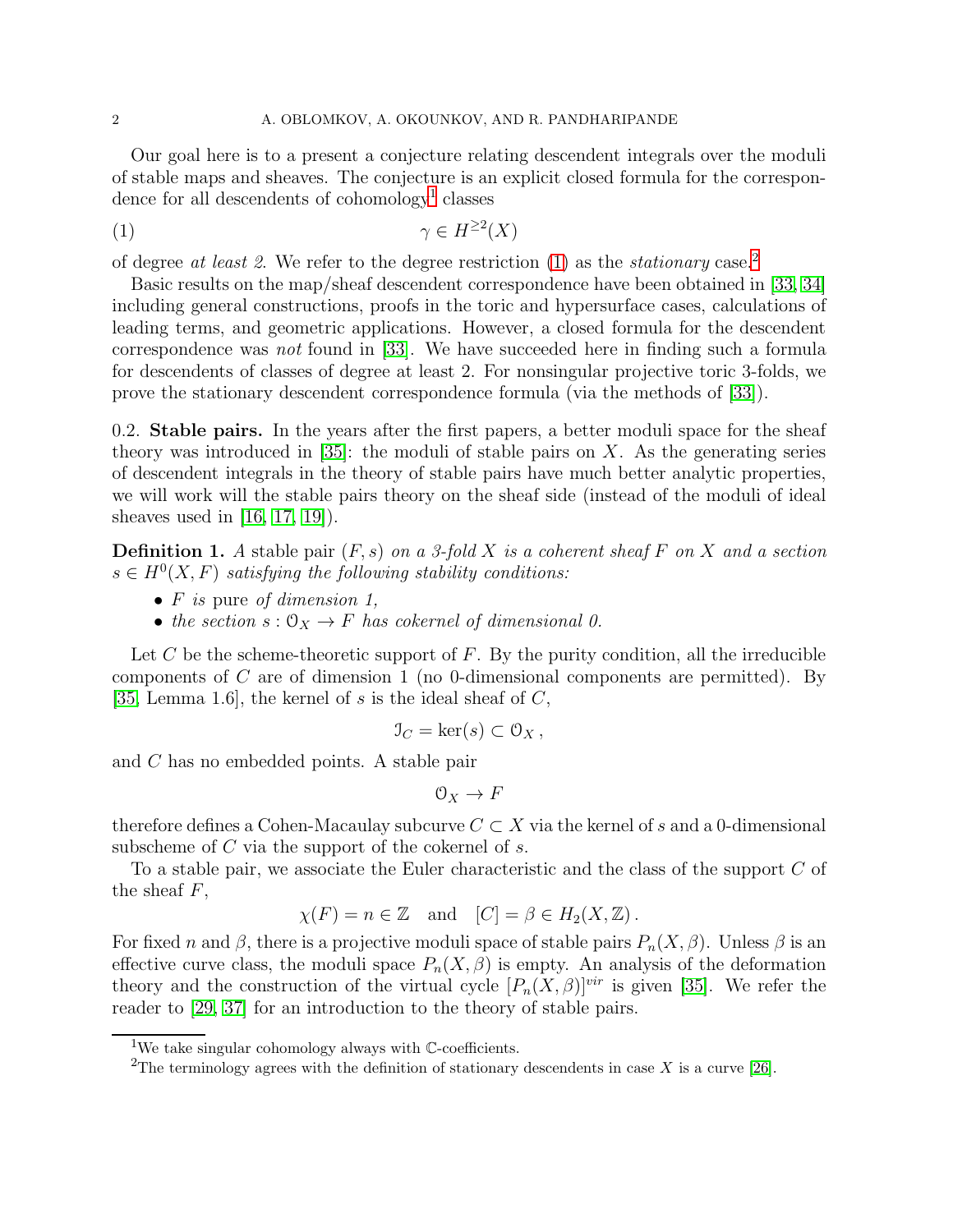#### <span id="page-2-3"></span>0.3. Stable pairs descendents. Stable pairs invariants are integrals of the form

$$
\langle \omega \rangle^{\mathsf{PT}}_{\beta} = \sum_{n} q^{n} \int_{[P_n(X,\beta)]^{vir}} \omega_n ,
$$

where  $\omega = \sum_{n \in \mathbb{Z}} \omega_n$  is an element of the formal sum  $\bigoplus_{n \in \mathbb{Z}} H^*(P_n(X, \beta)).$  For fixed  $\beta$ , the moduli space  $P_n(X, \beta)$  is empty for all sufficiently negative n. Hence,  $\langle \omega \rangle_{\beta}^{\text{PT}}$  is a Laurent series in  $q$ .

Tautological descendent classes are defined via universal structures over the moduli space of stable pairs. Let

$$
\pi: X \times P_n(X, \beta) \to P_n(X, \beta)
$$

be the projection to the second factor, and let

$$
0_{X\times P_n(X,\beta)}\to\mathbb{F}_n
$$

be the universal stable pair on  $X \times P_n(X, \beta)$ . Let<sup>[3](#page-2-0)</sup>

$$
ch_k(\mathbb{F}_n - \mathcal{O}_{X \times P_n(X,\beta)}) \in H^*(X \times P_n(X,\beta)).
$$

The following *descendent classes* are our main objects of study:

$$
ch_k(\gamma) = \pi_* \left( ch_k(\mathbb{F}_n - \mathcal{O}_{X \times P_n(X,\beta)}) \cdot \gamma \right) \in H^*(P_n(X,\beta)) \text{ for } \gamma \in H^*(X).
$$

The summand  $-\mathcal{O}_{X\times P_n(X,\beta)}$  only affects ch<sub>0</sub>,

$$
ch_0(\gamma) = -\int_X \gamma \in H^0(P_n(X,\beta)).
$$

Since stable pairs are supported on curves, the vanishing

<span id="page-2-1"></span>
$$
ch_1(\gamma)=0
$$

always holds.

We will study the following descenent series:

(2) 
$$
\left\langle \mathrm{ch}_{k_1}(\gamma_1)\cdots \mathrm{ch}_{k_m}(\gamma_m) \right\rangle_{\beta}^{X,\mathsf{PT}} = \sum_{n\in\mathbb{Z}} q^n \int_{[P_n(X,\beta)]^{vir}} \prod_{i=1}^m \mathrm{ch}_{k_i}(\gamma_i).
$$

For fixed curve class  $\beta \in H_2(X,\mathbb{Z})$ , the moduli space  $P_n(X,\beta)$  is empty for all sufficiently negative n. Therefore, the descendent series  $(2)$  has only finitely many polar terms.

<span id="page-2-2"></span>Conjecture 2. [\[35\]](#page-37-5) The stable pairs descendent series

$$
\left\langle \mathrm{ch}_{k_1}(\gamma_1) \cdots \mathrm{ch}_{k_m}(\gamma_m) \right\rangle_{\beta}^{X,\mathsf{PT}}
$$

is the Laurent expansion of a rational function of q for all  $\gamma_i \in H^*(X)$  and all  $k_i \geq 0$ .

<span id="page-2-0"></span><sup>3</sup>We will always take singular cohomology with Q-coefficients.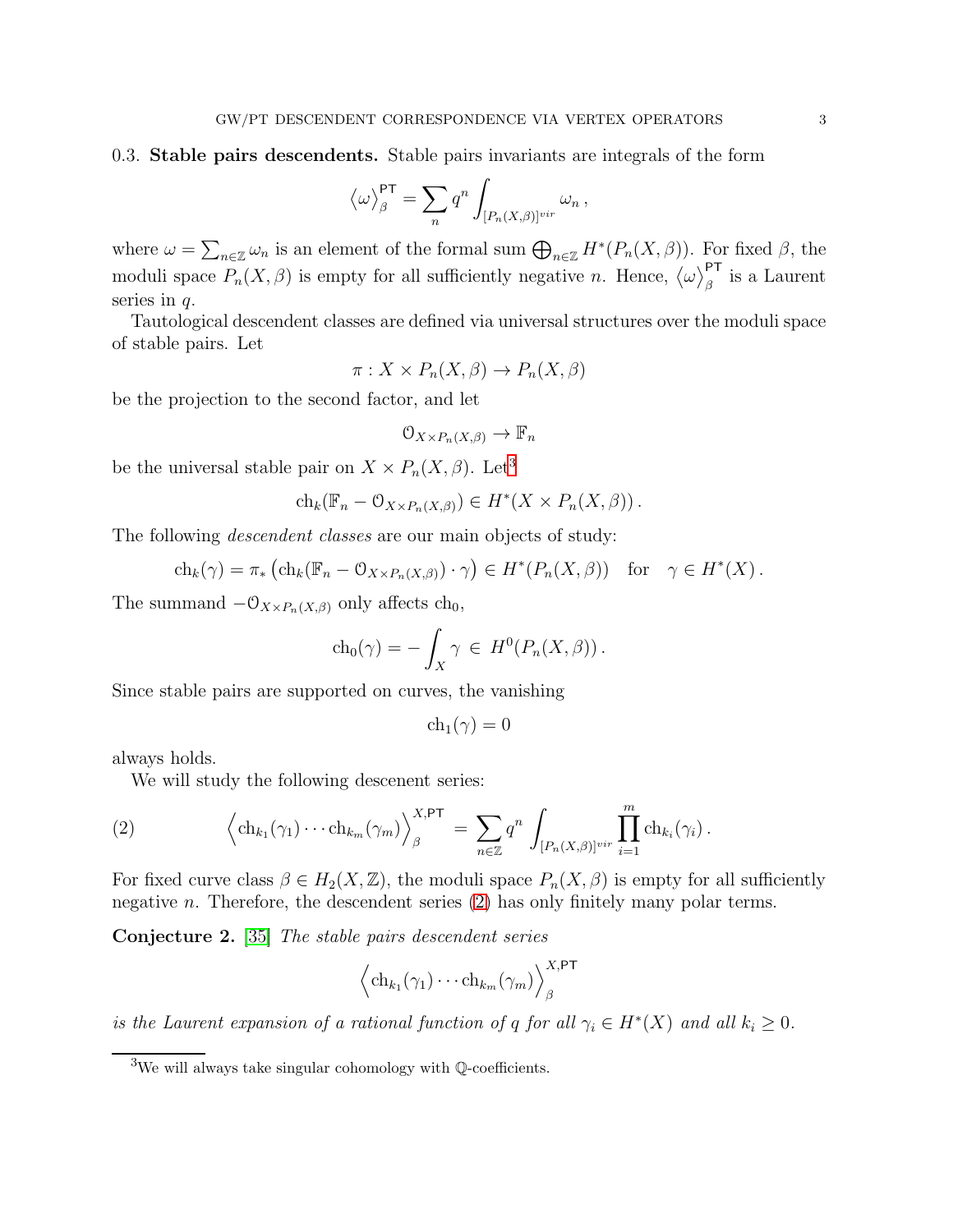For Calabi-Yau 3-folds, Conjecture [2](#page-2-2) reduces immediately to the rationality of the basic series  $\langle 1 \rangle^{\text{PT}}_{\beta}$  proven via wall-crossing in [\[3,](#page-36-3) [41\]](#page-37-8). In the presence of descendent insertions, Conjecture [2](#page-2-2) has been proven for rich class of varieties [\[30,](#page-37-9) [31,](#page-37-10) [32,](#page-37-11) [33,](#page-37-3) [34\]](#page-37-4) including all nonsingular projective toric 3-folds.

The generating series for descendents in the DT theory of ideal sheaves have more complicated analytic properties. In particular, the descendent series are not always Laurent expansions of rational functions. Descendents in DT theory are discussed in Section [4,](#page-33-0) and a DT version of Conjecture [2](#page-2-2) is presented there.

0.4. Gromov-Witten descendents. Let X be a nonsingular projective 3-fold. Gromov-Witten theory is defined via integration over the moduli space of stable maps.

Let C be a possibly disconnected curve with at worst nodal singularities. The genus of C is defined by  $1 - \chi(\mathcal{O}_C)$ . Let  $\overline{M}'_{g,m}(X,\beta)$  denote the moduli space of stable maps with possibly disconnected domain curves C of genus g with no collapsed connected components of genus greater or equal 2. The latter condition requires each non-rational and non-elliptic connected component of C to represent a nonzero class in  $H_2(X, \mathbb{Z})$ . Let

$$
ev_i: \overline{M}'_{g,m}(X,\beta) \to X,
$$
  

$$
\mathbb{L}_i \to \overline{M}'_{g,m}(X,\beta)
$$

denote the evaluation maps and the cotangent line bundles associated to the marked points. Let  $\gamma_1, \ldots, \gamma_m \in H^*(X)$ , and let

$$
\psi_i = c_1(\mathbb{L}_i) \in H^2(\overline{M}'_{g,m}(X,\beta)).
$$

The *descendent insertions*, denoted by  $\tau_k(\gamma)$ , correspond to the classes  $\psi_i^k$ ev<sub>i</sub> $(\gamma)$  on the moduli space of stable maps. Let

$$
\left\langle \tau_{k_1}(\gamma_1)\cdots\tau_{k_m}(\gamma_m) \right\rangle_{g,\beta}^{\mathsf{GW}} = \int_{[\overline{M}'_{g,m}(X,\beta)]^{vir}} \prod_{i=1}^m \psi_i^{k_i} \mathrm{ev}_i^*(\gamma_i)
$$

<span id="page-3-0"></span>denote the descendent Gromov-Witten invariants. The associated generating series is defined by

(3) 
$$
\left\langle \tau_{k_1}(\gamma_1) \cdots \tau_{k_m}(\gamma_m) \right\rangle_{\beta}^{GW} = \sum_{g \in \mathbb{Z}} \left\langle \prod_{i=1}^m \tau_{k_i}(\gamma_i) \right\rangle_{g,\beta}^{GW} u^{2g-2}.
$$

Since non-rational and non-elliptic components of the domain map nontrivially, an elementary argument shows the genus  $g$  in the sum  $(3)$  is bounded from below. Foundational aspects of the theory are treated, for example, in [\[2,](#page-36-4) [7,](#page-36-5) [13\]](#page-36-6).

<span id="page-3-1"></span>0.5. Negative descendants. To state our GW/PT descendent conjecture, we will require not only the usual Gromov-Witten descendant  $\tau_k$  for  $k \geq 0$  but also descendants  $\tau_k$  with negative  $k < 0$  indices. While the negative subscripts have no geometric meaning for stable maps, negative descendents will drastically simplify the statement of the correspondence.

Negative descendents reflect the fact that descendent integrals can be interpreted as matrix coefficients of operators in a Fock space. The Fock space formalism for the study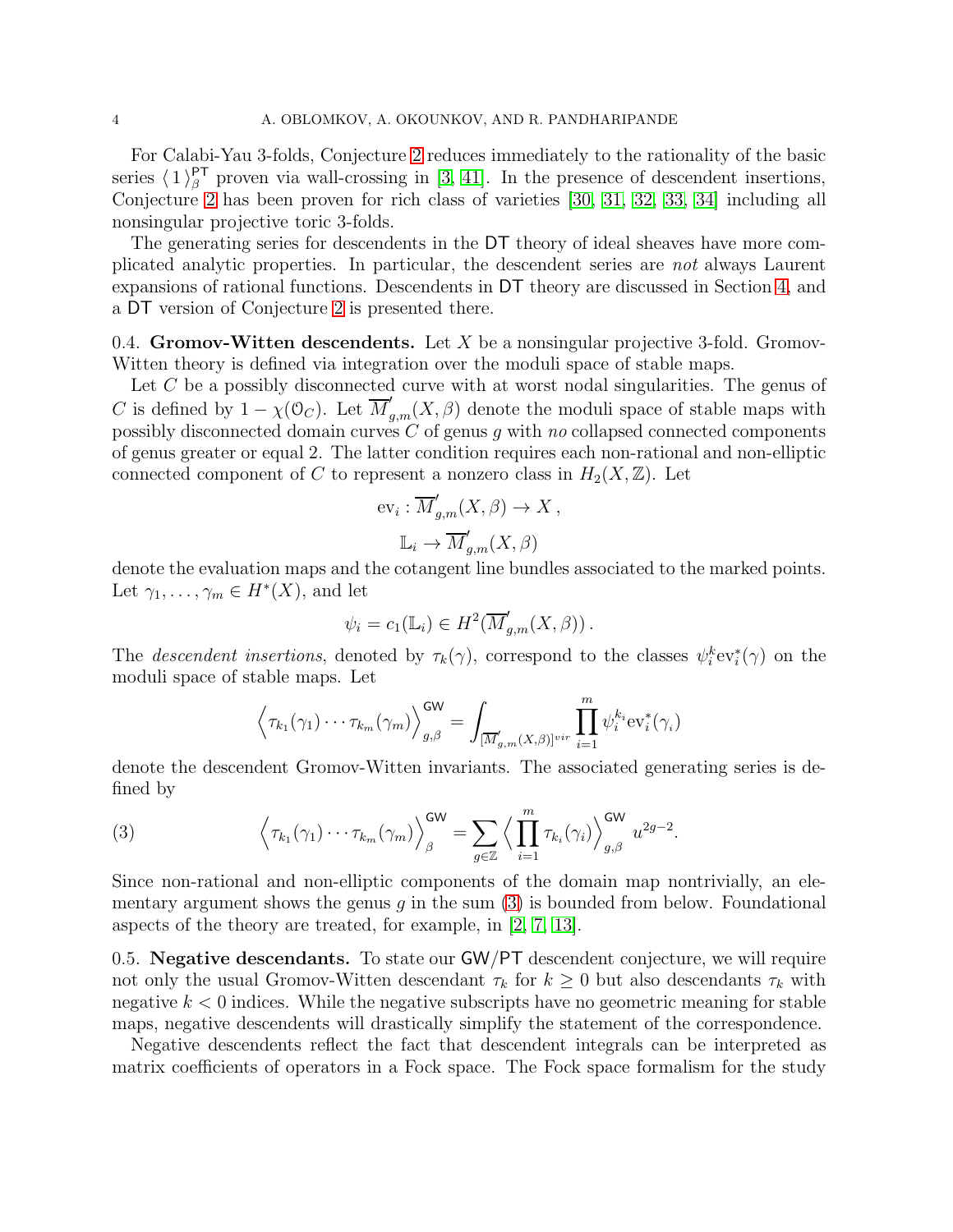of ancestors in the GW theory of toric manifolds was developed by Givental [\[10\]](#page-36-7), and his computations can be interpreted in terms of negative descendents. For another application of the negative descendents, see the undergraduate thesis of Pixton [\[38\]](#page-37-12).

We introduce the negative descendants by means of an auxiliary algebra  $Heis<sub>X</sub>$  with a linear functional which encodes the Gromov-Witten invariants.

**Definition 3.** Heis<sub>X</sub> is the  $\mathbb{C}(u)$ -algebra generated by the elements

$$
\{ \tau_k(\gamma) \mid k \in \mathbb{Z}, \ \gamma \in H^*(X) \}
$$

and satisfying the relations

$$
[\tau_k(\alpha), \tau_m(\beta)] = (-1)^k \frac{\delta_{k+m+1}}{u^2} \int_X \alpha \cdot \beta.
$$

The standard (shifted) Heisenberg algebra Heis is generated by  $\{\tau_k\}_{k\in\mathbb{Z}}$  with relations

$$
[\tau_k, \tau_m] = (-1)^k \frac{\delta_{k+m+1}}{u^2}.
$$

Normally ordered monomials

$$
\tau_{i_1}\tau_{i_2}\ldots\tau_{i_k}, \quad i_1\leq i_2\leq\cdots\leq i_k,
$$

form a linear basis of Heis. To an element of Heis, we assign an element of  $\mathrm{Hom}(H^*(X),\mathsf{Heis}_X)$ by the following rule on basis elements (with linear extension):

• every normally ordered monomial of positive degree<sup>[4](#page-4-0)</sup> is assigned the  $\mathbb{C}\text{-linear map}$ 

$$
\tau_{i_1}\tau_{i_2}\dots\tau_{i_k}:H^*(X)\to \mathsf{Heis}_X
$$

defined via coproduct (we use the Swidler coproduct convention [\[12\]](#page-36-8)):

$$
\tau_{i_1}\tau_{i_2}\cdots\tau_{i_k}(\gamma)=\tau_{i_1}(\gamma_{(1)})\tau_{i_2}(\gamma_{(2)})\cdots\tau_{i_k}(\gamma_{(k)}).
$$

- the degree 0 monomial  $1 \in$  Heis is assigned to  $0 \in$  Hom $(H^*(X),$  Heis<sub>X</sub>).
- Furthermore, for  $\alpha \in H^*(X)$ , define the product

<span id="page-4-2"></span>
$$
\alpha \cdot \tau_{i_1} \tau_{i_2} \cdots \tau_{i_k}(\gamma) = \tau_{i_1} \tau_{i_2} \cdots \tau_{i_k}(\alpha \cdot \gamma).
$$

We construct a linear functional  $\langle \cdot \rangle_{\beta}$  on Heis<sub>X</sub> via Gromov-Witten theory. The positive elements  $\tau_{k\geq 0}(\gamma)$  generate a commutative<sup>[5](#page-4-1)</sup> subalgebra  $\mathsf{Heis}^+_X\subset \mathsf{Heis}_X$ . The linear functional

$$
\left\langle \tau_{i_1}(\gamma_1)\tau_{i_2}(\gamma_2)\cdots\tau_{i_k}(\gamma_k)\right\rangle_{\beta}=\left\langle \tau_{i_1}(\gamma_1)\tau_{i_2}(\gamma_2)\cdots\tau_{i_k}(\gamma_k)\right\rangle_{\beta}^{\text{GW}}
$$

is well-defined on the basis elements of  $\textsf{Heis}_X^+$ . We extend the linear functional to the whole algebra  $\text{Heis}_X$  by imposing the condition

(4) 
$$
\langle \tau_k(\gamma) \Phi \rangle_{\beta} = \langle \Phi \rangle_{\beta} \cdot \frac{\delta_{k+2}}{u^2} \int_X \gamma
$$

<span id="page-4-0"></span><sup>&</sup>lt;sup>4</sup>Here,  $\tau_{i_1}\tau_{i_2}\ldots\tau_{i_k}$  has degree k.

<span id="page-4-1"></span><sup>&</sup>lt;sup>5</sup>If X has odd cohomology, then supercommutative. For simplicity, our analysis will restricted to commutative case. The modifications for odd cohomology are not significant and are left to the reader.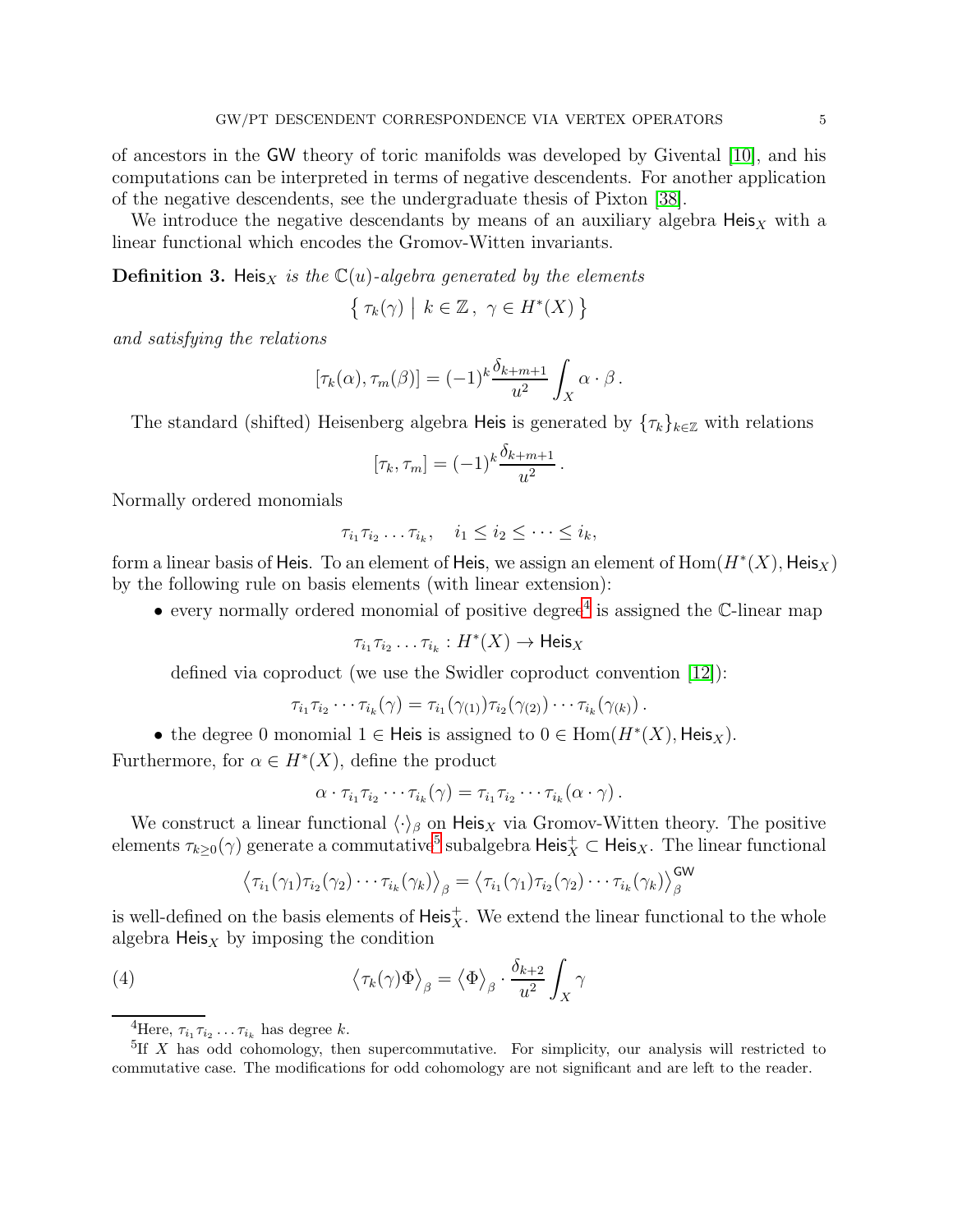for all  $\Phi \in \text{Heis}_X$  and  $k < 0$ . We will often denote  $\langle \cdot \rangle_\beta$  on  $\text{Heis}_X$  by  $\langle \cdot \rangle_\beta^{\text{GW}}$  to emphasis the Gromov-Witten origins.

<span id="page-5-1"></span>0.6. Renormalized descendants. The most convenient way to state our conjectural **GW/PT** correspondence is to introduce new classes  $H_k^{\mathsf{PT}}(\gamma)$  and  $H_k^{\mathsf{GW}}(\gamma)$  for  $\gamma \in H^*(X)$ . The required operators are introduced below.

• The classes  $H_k^{\text{PT}}(\gamma)$  are linear combinations of descendents for stable pairs defined in Section [0.3.](#page-2-3) Let

$$
\mathrm{H}_{k}^{\mathsf{PT}}(\gamma) = \pi_* \left( \mathrm{H}_{k}^{\mathsf{PT}} \cdot \gamma \right) \in \bigoplus_{n \in \mathbb{Z}} H^*(P_n(X, \beta)).
$$

The classes  $H_k^{\text{PT}} \in \bigoplus_{n \in \mathbb{Z}} H^*(X \times P_n(X, \beta))$  are defined by

$$
H^{\mathsf{PT}}(x) = \sum_{k=-1}^{\infty} x^{k+1} H_k^{\mathsf{PT}} = \mathcal{S}^{-1} \left( \frac{x}{\theta} \right) \sum_{k=0}^{\infty} x^k ch_k(\mathbb{F} - \mathcal{O}),
$$

where

$$
\theta^{-2} = -c_2(T_X), \quad \mathcal{S}(x) = \frac{e^{x/2} - e^{-x/2}}{x}.
$$

In particular, we have

$$
H_k^{\mathsf{PT}} = ch_{k+1}(\mathbb{F}) + \frac{c_2}{24}ch_{k-1}(\mathbb{F}) + \frac{7c_2^2}{5760}ch_{k-3}(\mathbb{F}) + \dots
$$

• The classes  $H_k^{\text{GW}}(\gamma)$  are most naturally constructed in terms of linear combinations of descendent operators introduced by Getzler [\[8\]](#page-36-9) . These operators are

(5) 
$$
\sum_{n=-\infty}^{\infty} z^n \tau_n = \mathsf{Z}^0 + \sum_{n>0} \frac{(iuz)^{n-1}}{(1+zc_1)_n} \mathsf{a}_n + \frac{1}{c_1} \sum_{n<0} \frac{(iuz)^{n-1}}{(1+zc_1)_n} \mathsf{a}_n,
$$

$$
\mathsf{Z}^0 = \frac{z^{-2}u^{-2}}{\mathcal{S}\left(\frac{zu}{\theta}\right)} - z^{-2}u^{-2},
$$

where we use the standard Pochhammer symbol

<span id="page-5-0"></span>
$$
(a)_n = \frac{\Gamma(a+n)}{\Gamma(a)}.
$$

Here,  $c_1$  is treated as a formal symbol, but whenever there is an evaluation,  $c_1$  becomes  $c_1(T_X)$ .

A straightforward computation shows that the relations for the operators  $\tau_k$  imply the standard Heisenberg relations for the operators  $\alpha_k$ :

$$
[\mathfrak{a}_k(\alpha),\mathfrak{a}_m(\beta)]=k\delta_{k+m}\int_X\alpha\cdot\beta.
$$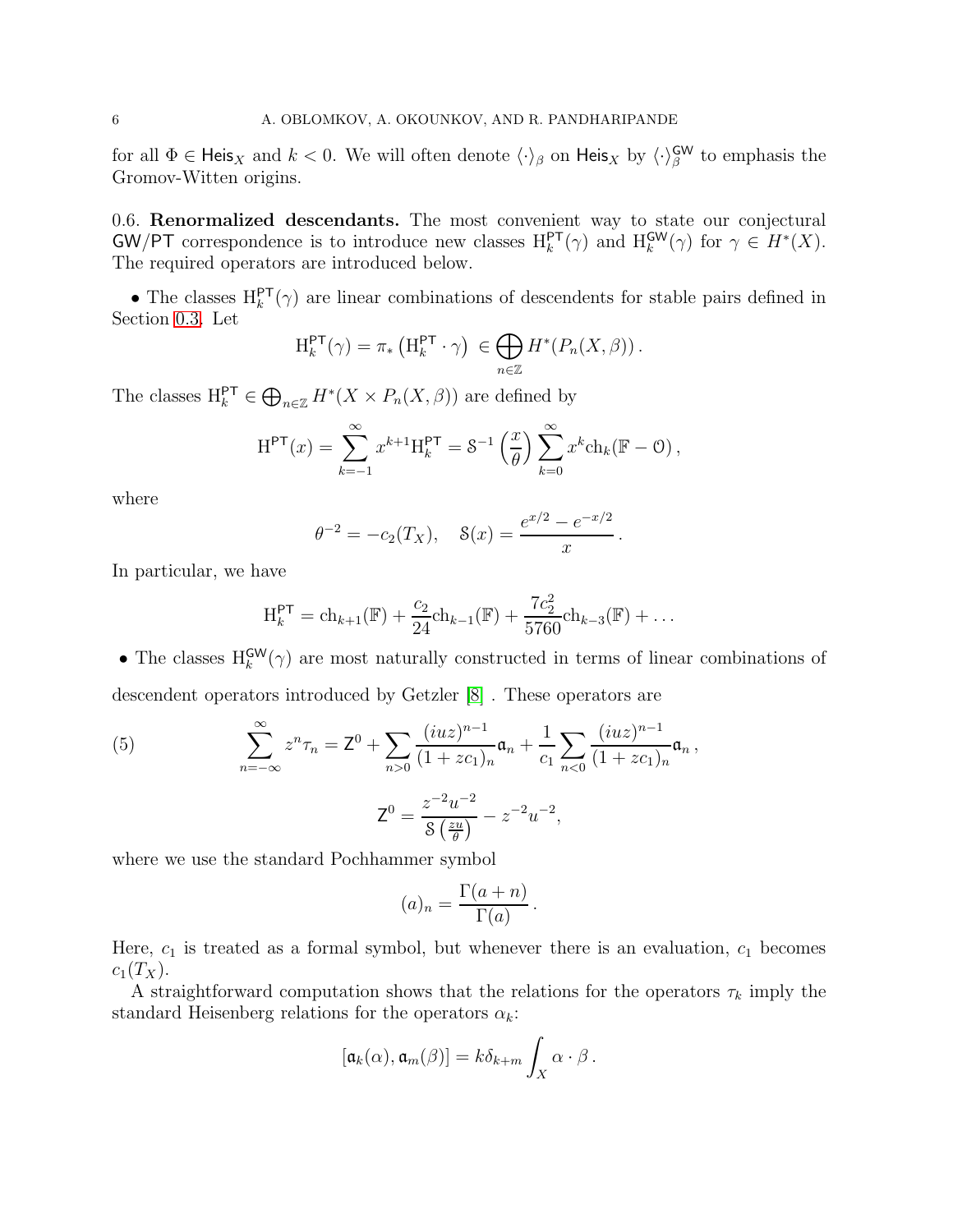By definition [\(5\)](#page-5-0),  $\tau_{k\geq 0}(\gamma)$  is a linear combination of  $\mathfrak{a}_i(\gamma \cdot c_1^{k+1-i}), i = k+1, \ldots, 1$ ,

$$
\tau_k = \frac{(iu)^k}{(k+1)!} \mathfrak{a}_{k+1} - c_1 \frac{(iu)^{k-1}}{k!} \left( \sum_{a=1}^k \frac{1}{a} \right) \mathfrak{a}_k + \frac{(iu)^{k-2}}{(k-1)!} c_1^2 \left( \sum_{a=1}^{k-1} \frac{1}{a^2} + \sum_{1 \leq a < b \leq k-1} \frac{1}{ab} \right) \mathfrak{a}_{k-1} + \dots
$$

For the first non-negative values of  $k$ , the formula yields

(6) 
$$
\tau_0 = \mathfrak{a}_1 + c_2/24
$$
,  $\tau_1 = \frac{iu}{2}\mathfrak{a}_2 - c_1\mathfrak{a}_1$ ,  $\tau_2 = -\frac{u^2}{6}\mathfrak{a}_3 - \frac{3iu c_1}{4}\mathfrak{a}_2 + c_1^2\mathfrak{a}_1 + u^2 c_2^2/5760$ .

Similarly,  $\tau_{k<0}(\gamma)$  is a linear combination of  $\mathfrak{a}_i(\gamma \cdot c_1^{k-i}), i = k, k-1, \ldots,$ 

<span id="page-6-3"></span>
$$
\tau_k = (-iu)^{k-1}(-k-1)!\mathfrak{a}_k - (-iu)^{k-2}(-k)!c_1\left(\sum_{a=1}^{-k}\frac{1}{a}\right)\mathfrak{a}_{k-1} + \ldots
$$

If we invert the transition matrix from elements  $\boldsymbol{\alpha}$  to  $\tau$ , we obtain

$$
\mathfrak{a}_{-2} = -(iu)^3 \tau_{-2} + \dots, \quad \mathfrak{a}_{-1} = (iu)^2 \tau_{-1} + (iu)^2 c_1 \tau_{-2} + \dots.
$$

Thus the negative operators  $a_{k<0}$  act inside the bracket in a nonstandard manner:

$$
\left\langle \mathfrak{a}_k(\gamma)\Phi\right\rangle_{\beta}=\left[\int_X\big(-c_1\delta_{k+1}+\delta_{k+2}iu\big)\cdot\gamma\right]\left\langle\Phi\right\rangle_{\beta},\quad k<0\,.
$$

<span id="page-6-2"></span><span id="page-6-1"></span>.

We assemble the operators  $\boldsymbol{\alpha}$  in the following generating function:

(7) 
$$
\phi(z) = \sum_{n>0} \frac{\mathfrak{a}_n}{n} \left( \frac{izc_1}{u} \right)^{-n} + \frac{1}{c_1} \sum_{n<0} \frac{\mathfrak{a}_n}{n} \left( \frac{izc_1}{u} \right)^{-n}
$$

The main objects of our paper are the new operators

(8) 
$$
H^{\text{GW}}(x) = \sum_{k=-1}^{\infty} H_k^{\text{GW}} x^{k+1} = \frac{x}{\theta} \text{Res}_{w=\infty} \left( \frac{\sqrt{dydw}}{y-w} : e^{\theta \phi(y) - \theta \phi(w)} : \right)
$$

where  $y, w$ , and  $x$  satisfy the constraint

(9) 
$$
ye^y = we^we^{-x/\theta}.
$$

Here,  $\text{Res}_{w=\infty}$  denotes the integral along a small loop around  $w = \infty$ . The operators  $H_k^{\text{GW}}$ are mutually commutative. To obtain explicit formulas for  $H_k^{\mathsf{GW}}$ , we use the Lambert function to solve equation [\(9\)](#page-6-0) and express y in terms of  $x, w$ . Then, the integral in the definition of  $H_k^{\text{GW}}$  can be interpreted as an extraction of the coefficient in of  $w^{-1}$ . We provide an explicit method to compute  $H_k^{\mathsf{GW}}$  in Section [2.8.](#page-24-1) The descendent classes

<span id="page-6-0"></span>
$$
\textnormal{H}_k^{\textnormal{GW}}(\gamma) \in \textnormal{Heis}_X
$$

are then obtained using the Swidler coproduct as in Section [0.5.](#page-3-1) We also use Swidler coproduct conventions in

$$
H_{\vec{k}}^{\mathsf{GW}}(\gamma) = \prod_i H_{k_i}^{\mathsf{GW}}(\gamma), \quad \vec{k} = (k_1, \dots, k_m).
$$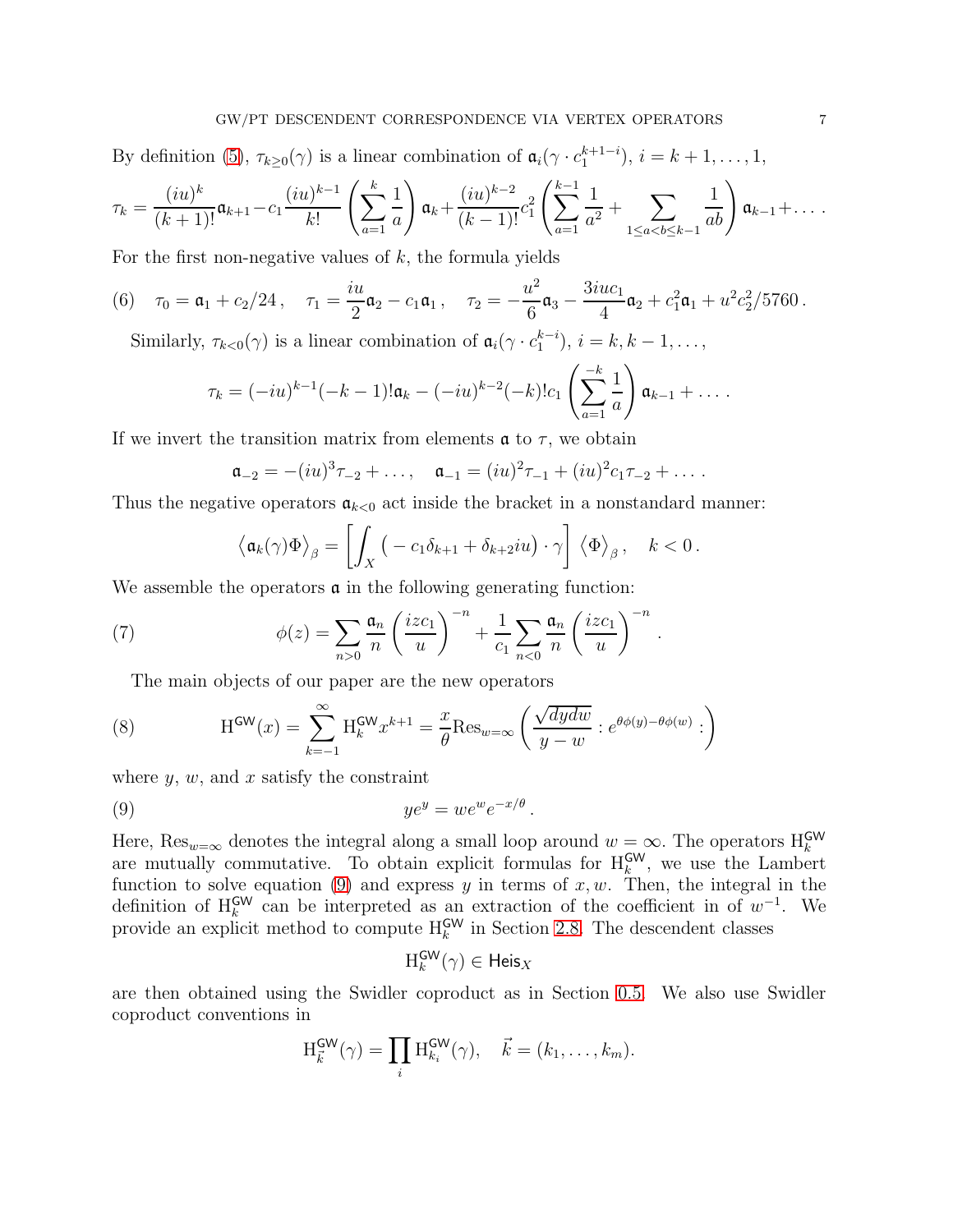<span id="page-7-2"></span>0.7. Equivariant correspondence. All the definitions and construction introduced in Sections [0.1](#page-0-1)[-0.6](#page-5-1) have canonical lifts to the equivariant setting with respect to a group action on the variety X. Our first result concerns the equivariant  $GW/PT$  descendent correspondence [\[33\]](#page-37-3).

The most natural setting is the capped vertex formalism from [\[19,](#page-37-0) [33\]](#page-37-3) which we review briefly here. Let the 3-dimensional torus

$$
\mathsf{T}=\mathbb{C}^*\times\mathbb{C}^*\times\mathbb{C}^*
$$

act on  $\mathbf{P}^1 \times \mathbf{P}^1 \times \mathbf{P}^1$  diagonally The tangent weights of the T-action at the point

$$
\mathbf{p} = 0 \times 0 \times 0 \in \mathbf{P}^1 \times \mathbf{P}^1 \times \mathbf{P}^1
$$

are  $s_1, s_2, s_3$ . The T-equivariant cohomology ring of a point is

$$
H_{\mathsf{T}}(\bullet) = \mathbb{C}[s_1, s_2, s_3].
$$

We have the following factorization of the restriction of class  $c_1c_2 - c_3$  of X to p,

$$
c_1c_2-c_3=(s_1+s_2)(s_1+s_3)(s_2+s_3),
$$

where  $c_i = c_i(T_X)$ .

Let  $\hat{U} \subset \mathbf{P}^1 \times \mathbf{P}^1 \times \mathbf{P}^1$  be the T-equivariant 3-fold obtained by removing the three T-equivariant lines  $L_1, L_2, L_3$  passing through the point  $\infty \times \infty \times \infty$ . Let  $D_i \subset U$  be the divisor with  $i^{th}$  coordinate  $\infty$ . For a triple of partitions  $\mu_1, \mu_2, \mu_3$ , let

(10) 
$$
\left\langle \prod_i \tau_{k_i}(\mathsf{p}) \middle| \mu_1, \mu_2, \mu_3 \right\rangle_{U,D}^{\mathsf{GW},\mathsf{T}}, \quad \left\langle \prod_i \mathrm{ch}_{k_i}(\mathsf{p}) \middle| \mu_1, \mu_2, \mu_3 \right\rangle_{U,D}^{\mathsf{PT},\mathsf{T}}
$$

denote the generating series of the T-equivariant relative Gromov-Witten and stable pairs invariants of the pair

<span id="page-7-0"></span>
$$
D=\cup_i D_i\subset U
$$

with relative conditions  $\mu_i$  along the divisor  $D_i$ . The stable maps spaces are taken here with no collapsed connected components of genus greater than or equal to 2. The series [\(10\)](#page-7-0) differ from the *capped descendent vertices* of [\[19,](#page-37-0) [33\]](#page-37-3) by our slight change in the treatment of collapsed components.

<span id="page-7-1"></span>**Theorem 4.** After the change of variables  $-q = e^{iu}$ , the following correspondence between the 2-leg capped descendent vertices holds:

$$
\Big\langle \prod_i \mathrm{H}^{\mathsf{GW}}_{k_i}(\mathsf{p}) \Big| \mu_1, \mu_2, \emptyset \Big\rangle^{\mathsf{GW}, \mathsf{T}}_{U, D} = q^{-|\mu_1| - |\mu_2|} \Big\langle \prod_i \mathrm{H}^{\mathsf{PT}}_{k_i}(\mathsf{p}) \Big| \mu_1, \mu_2, \emptyset \Big\rangle^{\mathsf{PT}, \mathsf{T}}_{U, D} \mod (s_1 + s_3)(s_2 + s_3) \,.
$$

The result of Theorem [4](#page-7-1) has two defects. Since the third partition is empty, the result only covers the 2-leg case. Moreover, the equality of the correspondence is not proven exactly, but only mod  $(s_1 + s_3)(s_2 + s_3)$ . For the 1-leg vertex with partitions  $(\mu_1, \emptyset, \emptyset)$ , Theorem [4](#page-7-1) can be restricted in two ways to obtain the equality of the correspondence

$$
\mod (s_1 + s_3)(s_1 + s_2)(s_2 + s_3).
$$

The analysis of the 1-leg geometry in Section [2](#page-13-0) shows the relationship of the operators  $H^{\text{GW}}$  and  $H^{\text{PT}}$  to the formulas of [26, [27,](#page-37-1) [28\]](#page-37-2).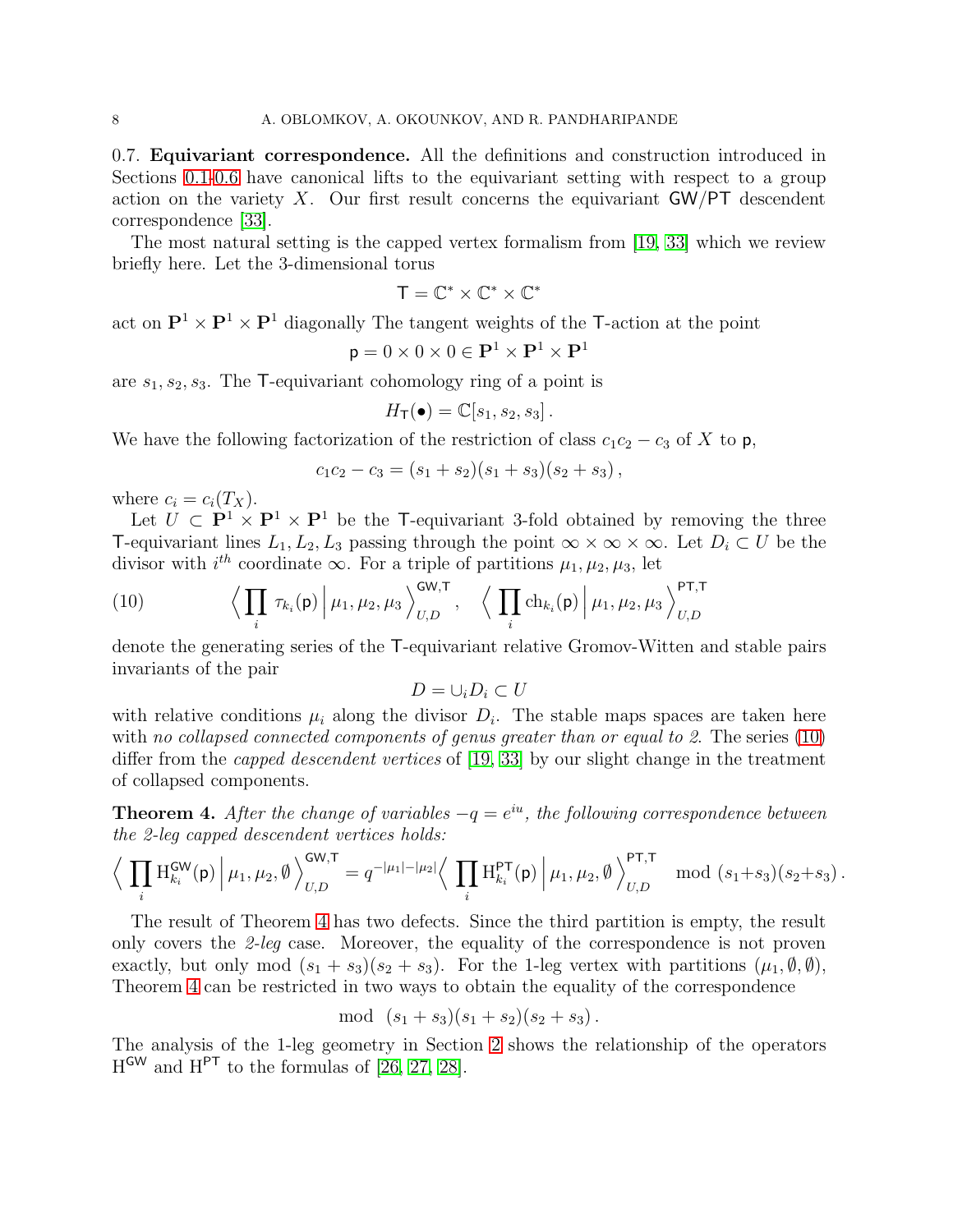<span id="page-8-3"></span>0.8. Non-equivariant limit. By following the proofs of [\[33\]](#page-37-3), we derive a non-equivariant GW/PT descendent correspondence for stationary insertions. For our statements, we will follow as closely as possible the notation of [\[33\]](#page-37-3).

Let Heis<sup>c</sup> be the Heisenberg algebra with generators  $\mathfrak{a}_{k\in\mathbb{Z}\setminus\{0\}}$ , coefficients  $\mathbb{C}[c_1,c_2]$ , and relations

$$
[\mathfrak{a}_k, \mathfrak{a}_m] = k \delta_{k+m} c_1 c_2.
$$

<span id="page-8-0"></span>Let  $\mathsf{Heis}^c_+ \subset \mathsf{Heis}^c$  be the subalgebra generated by the elements  $\mathfrak{a}_{k>0}$ , and define the  $\mathbb{C}[c_1, c_2]$ linear map

(11) 
$$
\mathsf{Heis}^c \to \mathsf{Heis}^c_+, \quad \Phi \mapsto \widehat{\Phi}
$$

by  $\hat{\mathfrak{a}}_k = \mathfrak{a}_k$  for  $k > 0$  and

<span id="page-8-2"></span>
$$
\widehat{\mathfrak{a}}_k \widehat{\Phi} = (-c_1 \delta_{k+1} + \delta_{k+2} i u) \widehat{\Phi}, \quad \text{for } k < 0.
$$

When restricted to the subalgebra  $\mathsf{Heis}_+^c$ , the  $\mathbb{C}[c_1, c_2]$ -linear map [\(11\)](#page-8-0) is an isomorphism.

For a nonsingular projective 3-fold X and classes  $\gamma_1, \ldots, \gamma_l \in H^*(X)$ , the hat operation make no difference inside the GW bracket,

(12) 
$$
\langle H_{\vec{k}}^{\mathsf{GW}}(\gamma) \rangle_{\beta}^{\mathsf{GW}} = \langle \widehat{H_{\vec{k}}^{\mathsf{GW}}}(\gamma) \rangle_{\beta}^{\mathsf{GW}},
$$

because the treatment of the negative descendents on the left side is compatible with the treatment of the negative descendents by the hat operation.

Let  $\vec{k} = (k_1, \ldots, k_l)$  be a vector of non-negative integers. Following [\[33\]](#page-37-3), we define the following element of  $\overline{\mathsf{Heis}}^c_+$ :

$$
\widetilde{H}_{\vec{k}} = \frac{1}{(c_1 c_2)^{l-1}} \sum_{\text{set partitions } P \text{ of } \{1, \ldots, l\}} (-1)^{|P|-1} (|P|-1)! \prod_{S \in P} \widehat{H}_{\vec{k}_S}^{\mathsf{GW}},
$$

where  $H_{\vec{k}_S}^{\mathsf{GW}} = \prod_{i \in S} H_{k_i}^{\mathsf{GW}}$  and the element  $H_k^{\mathsf{GW}} \in \mathsf{Heis}^c$  is a linear combination of monomials of  $a_i$ , the expression is given by [\(8\)](#page-6-1). The polynomiality of  $H_{\vec{k}}$  in  $c_1, c_2$  is not obvious (and will be deduced in Section [3](#page-24-0) from the results of [\[33\]](#page-37-3)).

For classes  $\gamma_1, \ldots, \gamma_l \in H^*(X)$  and a vector  $\vec{k} = (k_1, \ldots, k_l)$  of non-negative integers, we define

$$
\overline{H_{k_1}(\gamma_1)\dots H_{k_l}(\gamma_l)} = \sum_{\text{set partitions } P \text{ of } \{1,\dots,l\}} \prod_{S \in P} \widetilde{H}_{\vec{k}_S}(\gamma_S),
$$

where  $\gamma_S = \prod_{i \in S} \gamma_i$ .

<span id="page-8-1"></span>**Theorem 5.** Let X be a nonsingular projective toric 3-fold, and let  $\gamma_i \in H^{\geq 2}(X, \mathbb{C})$ . After the change of variables  $-q = e^{iu}$ , we have

$$
\left\langle \overline{\mathrm{H}_{k_1}(\gamma_1) \ldots \mathrm{H}_{k_l}(\gamma_l)} \right\rangle_{\beta}^{\mathsf{GW}} = q^{-d/2} \left\langle \mathrm{H}_{k_1}^{\mathsf{PT}}(\gamma_1) \ldots \mathrm{H}_{k_l}^{\mathsf{PT}}(\gamma_l) \right\rangle_{\beta}^{\mathsf{PT}},
$$

where  $d = \int_{\beta} c_1$ .

The two main restrictions in Theorem [5](#page-8-1) are that X is toric and that the classes  $\gamma_i$  are of degree at least 2. We conjecture the first restriction to be unnecessary.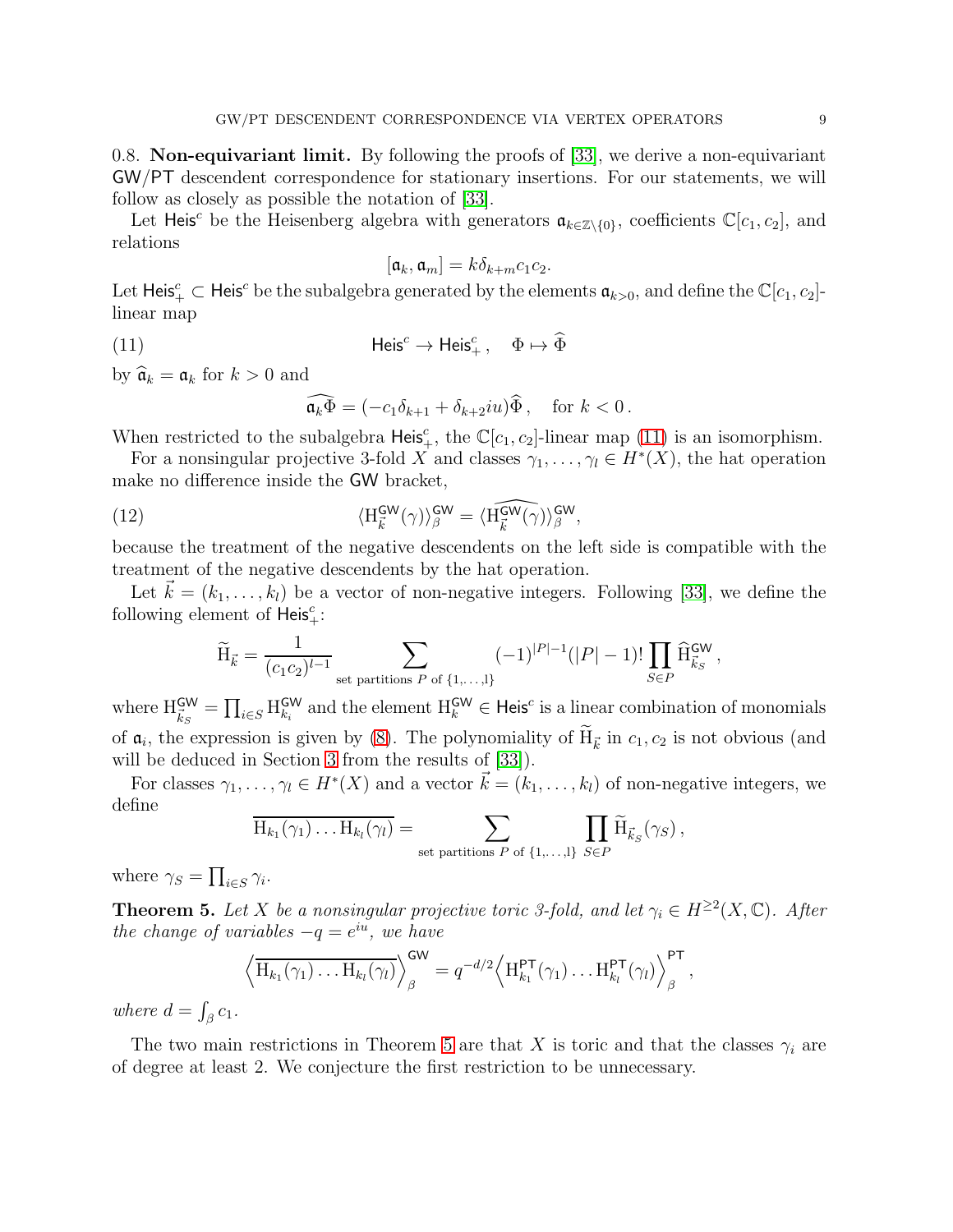**Conjecture 6.** Let X be a nonsingular projective 3-fold, and let  $\gamma_i \in H^{\geq 2}(X, \mathbb{C})$ . After the change of variables  $-q = e^{iu}$ , we have

$$
\left\langle \overline{\mathrm{H}_{k_1}(\gamma_1) \dots \mathrm{H}_{k_l}(\gamma_l)} \right\rangle_{\beta}^{\mathsf{GW}} = q^{-d/2} \left\langle \mathrm{H}_{k_1}^{\mathsf{PT}}(\gamma_1) \dots \mathrm{H}_{k_l}^{\mathsf{PT}}(\gamma_l) \right\rangle_{\beta}^{\mathsf{PT}},
$$

where  $d = \int_{\beta} c_1$ .

For the precise formula for our GW/PT correspondence, the second restriction (to the stationary theory) is required — the formula is not correct for descendents of the identity class.

0.9. Plan of the paper. After reviewing the *dressing operator* in Section [1,](#page-10-0) the goal of Section [2](#page-13-0) is to establish the 1-leg version of Theorem [4](#page-7-1) with

$$
\mu_1=\mu_2=\emptyset
$$

modulo  $s_1 + s_2$ . We derive our formula for the 1-leg GW/PT descendent correspondence by an explicit analysis of the Gromov-Witten and stable pairs descendent theory (the modulo  $s_1+s_2$  condition leads to drastic simplification). The results depend crucially on the earlier study of curves in [26, [27\]](#page-37-1). We then show our correspondence matches the correspondence of [\[33\]](#page-37-3) modulo  $c_3 - c_1 c_2$  and use the results of [33] to conclude the proof of Theorem [4](#page-7-1) in Section [3.](#page-24-0)

To prove the stationary non-equivariant result of Theorem [5,](#page-8-1) we must check that the non-equivariant limit formulation of the GW/PT descendent correspondence of [\[33\]](#page-37-3) does not develop singularities under the specialization  $c_3 = c_2c_1$ . The matter is discussed in the Section [3.](#page-24-0) Examples are presented in Section [3.7.](#page-32-0)

We have conjectured Virasoro constraints for the stable pairs descendent theory for all nonsingular projective 3-folds (the precise formulas for  $\mathbf{P}^3$  appear in [\[29\]](#page-37-6)). In a sequel [\[21\]](#page-37-13) to the present paper, we will apply Theorem [5](#page-8-1) to obtain the Virasoro constraints for stable pairs on toric 3-folds in the stationary case from the proven Virasoro constraints in Gromov-Witten theory.

Section [4](#page-33-0) contains results and conjectures concerning parallel questions about the descendent DT theory of ideal sheaves. The DT descendent series are not always rational functions in  $q$ , so a discussion of the analytic properties is necessary.

0.10. Past and future directions. The main formula and the method of the paper is quite old [\[23\]](#page-37-14). Since our first draft was written, many new approaches to understanding descendent integrals on both sides of the correspondence were developed. In particular, we now expect a geometric path to the GW/PT descendent correspondence for X should be possible via *relative* geometries  $X/D$ . For relative theories *without* higher descendent insertions, the correspondence is very simple [\[16\]](#page-36-1). After moving the descendents of the classes

$$
\gamma \in H^{\geq 2}(X)
$$

to the relative divisor  $D$ , the relative  $\mathsf{GW}/\mathsf{PT}$  descendent correspondence there implies a descendent correspondence for X.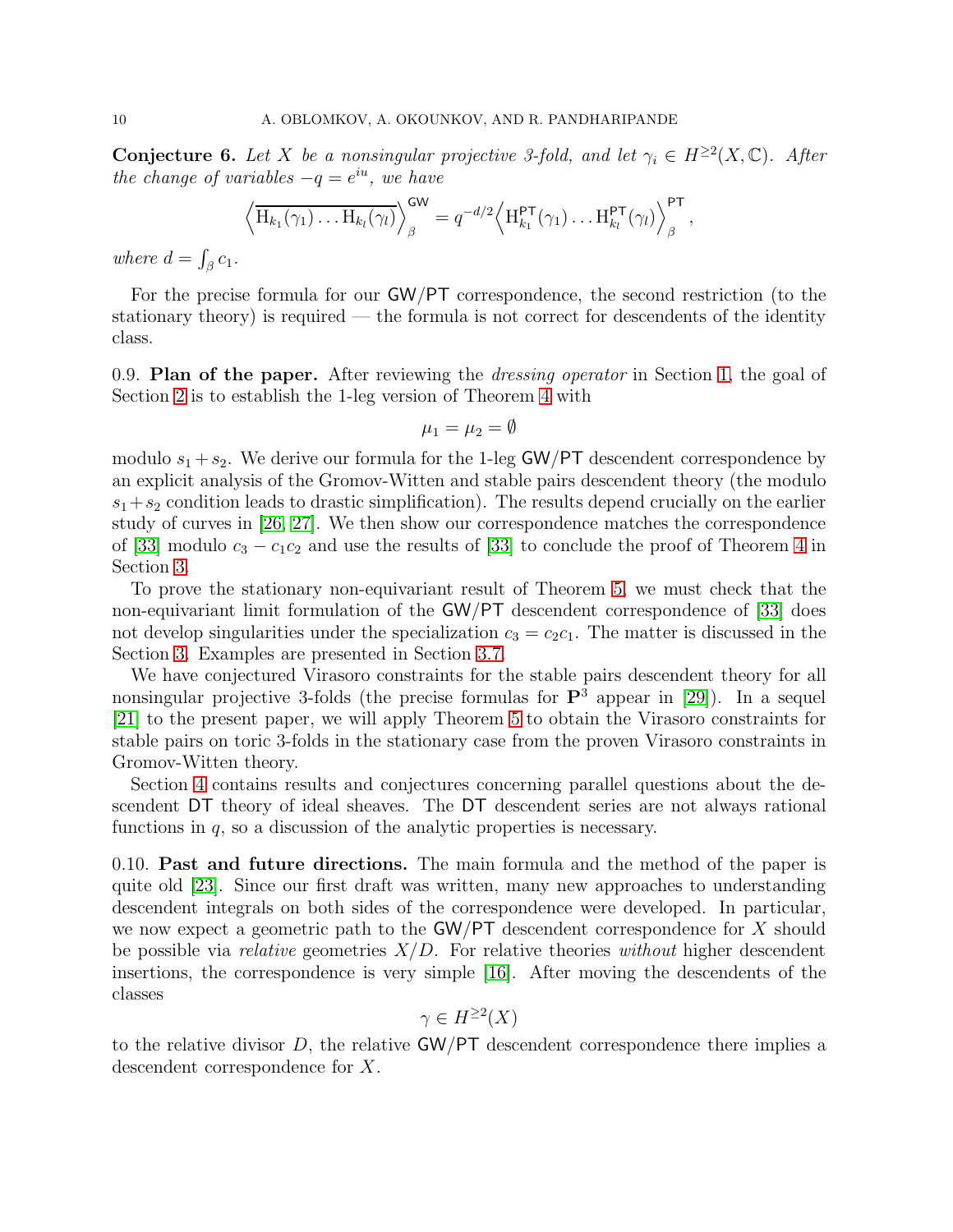For such a path to succeed, a detailed study of the bubble over D is required. On the sheaf side, there has been very good progress in explicitly relating the relative and descendent invariants in fully equivariant K-theory, see [\[1,](#page-36-10) [39\]](#page-37-15).

0.11. **Acknowledgments.** We are very grateful to D. Maulik, M. Moreira, N. Nekrasov, G. Oberdieck, A. Pixton, J. Shen, R. Thomas, and Q. Yin for many conversations about descendents and descendent correspondences.

A. Ob. was partially supported by NSF CAREER grant DMS-1352398. This paper is based upon work supported by the National Science Foundation under Grant No. 1440140, while the first two authors were in residence at the Mathematical Sciences Research Institute in Berkeley, California during the Spring semester of 2018. A. Ok. was partially supported by the Simons Foundation as a Simons Investigator. A. Ok. gratefully acknowledges funding by the Russian Academic Excellence Project '5-100' and RSF grant 16-11-10160. R. P. was partially supported by SNF-200021143274, SNF-200020162928, ERC-2012-AdG-320368-MCSK, SwissMAP, and the Einstein Stiftung.

This project has received funding from the European Research Council (ERC) under the European Union Horizon 2020 research and innovation program (grant agreement No. 786580).

#### 1. Dressing operator

<span id="page-10-0"></span>1.1. **Summary.** We establish here properties of the dressing operator W which intertwines the operators A and A of [\[27\]](#page-37-1). These results are needed for the proofs of Theorems [4](#page-7-1) and [5](#page-8-1) of the introduction.

<span id="page-10-2"></span>1.2. **Notation.** We recall the formulas for the operators  $A_k$  of [\[27,](#page-37-1) Section 3.2.2]:

$$
\mathcal{A} = \sum_{k \in \mathbb{Z}} \mathcal{A}_k z^k = \frac{1}{u} \mathcal{S}(uz)^{tz} \sum_{k \in \mathbb{Z}} \frac{(e^{uz/2} - e^{-uz/2})^k}{(tz + 1)_k} \mathcal{E}_k(uz),
$$

$$
\mathcal{E}_r(z) = \sum_{k \in \mathbb{Z}+\frac{1}{2}} e^{z(k-r/2)} E_{k-r,k} + \frac{\delta_{r,0}}{(e^{z/2} - e^{-z/2})},
$$

$$
(a+1)_k = \begin{cases} (a+1)(a+2) \dots (a+k), & k \ge 0 \\ (a(a-1) \dots (a+k+1))^{-1}, & k \le 0 \end{cases}
$$

Here,  $E_{ij}$  are the matrix units of the Lie algebra<sup>[6](#page-10-1)</sup>  $\mathfrak{gl}(V)$  where V is the infinite dimensional C-vector space with basis labeled by the shifted integers  $\mathbb{Z} + \frac{1}{2}$  $\frac{1}{2}$ . For a more detailed treatment, we refer the reader to [\[27,](#page-37-1) Section 2].

We will study the operator  $W$  which intertwines the operator  $A$  with

$$
\widetilde{\mathcal{A}}\,=\,\sum_{k\in\mathbb{Z}}\widetilde{\mathcal{A}}_kz^k\,=\,\frac{1}{u}\sum_{k\in\mathbb{Z}}\frac{(uz)^k}{(tz+1)_k}\alpha_k\,,
$$

.

<span id="page-10-1"></span><sup>&</sup>lt;sup>6</sup>Every operator in Section [1](#page-10-0) is assumed to be an element of  $\mathfrak{gl}(V)$  but not  $\mathfrak{gl}(\Lambda^{\infty/2}V)$ .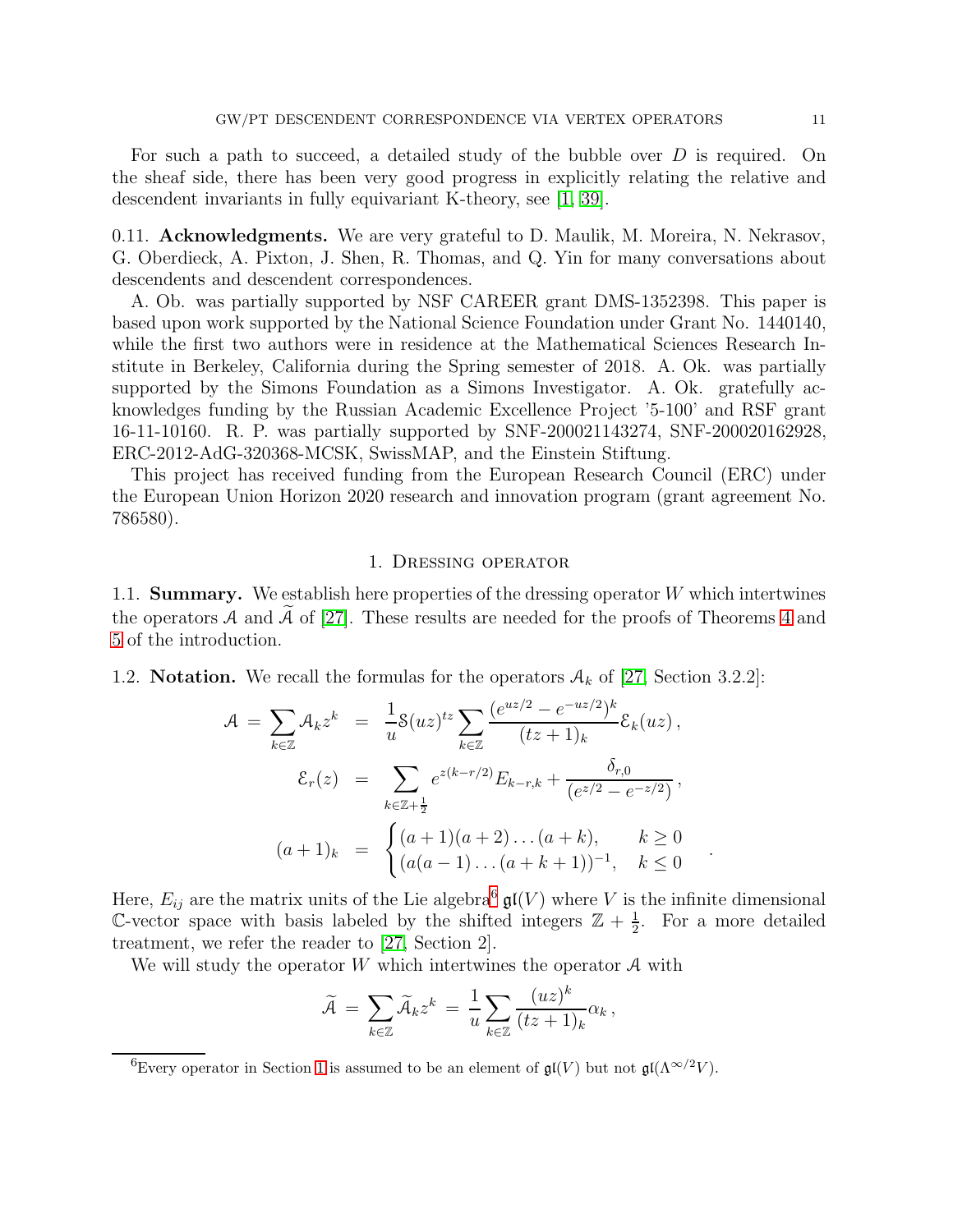the u-asymptotic expansion of A at  $u \sim 0$ . See [\[28,](#page-37-2) Section 4.4.2] for further<sup>[7](#page-11-0)</sup> discussion. We have used here the operators

$$
\alpha_k = \begin{cases} \mathcal{E}_k(0), & k \neq 0 \\ 1, & k = 0 \end{cases}
$$

.

By definition, the matrix A can be written as a series in variables  $u, z, t$  with coefficients in the subalgebra of  $\mathfrak{gl}(V)$  generated by the operators

$$
H = \sum_{k \in \mathbb{Z} + \frac{1}{2}} k E_{kk} \quad \text{and} \quad S = \alpha_{-1} \, .
$$

Let us denote the latter subalgebra by  $\widetilde{\mathfrak{gl}}(V)$ . The algebra  $\widetilde{\mathfrak{gl}}(V)$  has a natural basis of ordered monomials  $\left\{\;H^aS^b\;\big|\;a,b\in\mathbb{Z}\;\right\}$ 

with relations

<span id="page-11-5"></span>
$$
SH = (H+1)S.
$$

The coefficient in front of each monomial  $H^aS^b$  in the formula for A is a Laurent polynomials of variables  $z, u, t$ . In other words,

<span id="page-11-3"></span>
$$
\mathcal{A} \in \widetilde{\mathfrak{gl}}(V)[[z^{\pm 1}, u^{\pm 1}, t^{\pm 1}]]\,.
$$

Moreover,  $A$  is homogeneous of degree  $-1$  if we introduce the grading

(13) 
$$
\deg u = \deg t = -\deg z = 1
$$
.

1.3. The differential equation. We consider first the intertwiner between the operators

$$
D = S^{-1} + H,
$$
  
\n
$$
\widetilde{D} = D - \frac{1}{2} \left( H \frac{1}{1 - Z} + \frac{1}{(1 - Z)} H \right) \text{ where } Z = \frac{tS}{u},
$$

and establish the following basic properties.

<span id="page-11-1"></span>Lemma 7. There is a unique solution W of the linear differential equation

(14) 
$$
\frac{dW}{du} = \frac{1}{t}WB \quad where \quad B = H^2 \frac{Z^2}{(1-Z)^2} + H \frac{Z^2}{(1-Z)^3} + \frac{2Z^3 + 3Z^2}{8(1-Z)^4},
$$

with the following properties:

(i) 
$$
W|_{u=0} = 1
$$
,  
(ii)  $W^{-1}DW = \widetilde{D}$ ,

<span id="page-11-2"></span>(iii)  $W$  is upper-triangular.

In fact, the unique solution W of Lemma [7](#page-11-1) also intertwines  $A$  and  $A$ :

<span id="page-11-4"></span>Theorem 8. Let W be the operator of Lemma [7,](#page-11-1) then

(15) 
$$
W^{-1}AW = \widetilde{A}.
$$

<span id="page-11-0"></span><sup>&</sup>lt;sup>7</sup>In [\[28\]](#page-37-2), the notation  $A_k = A_{k+1}$  is used.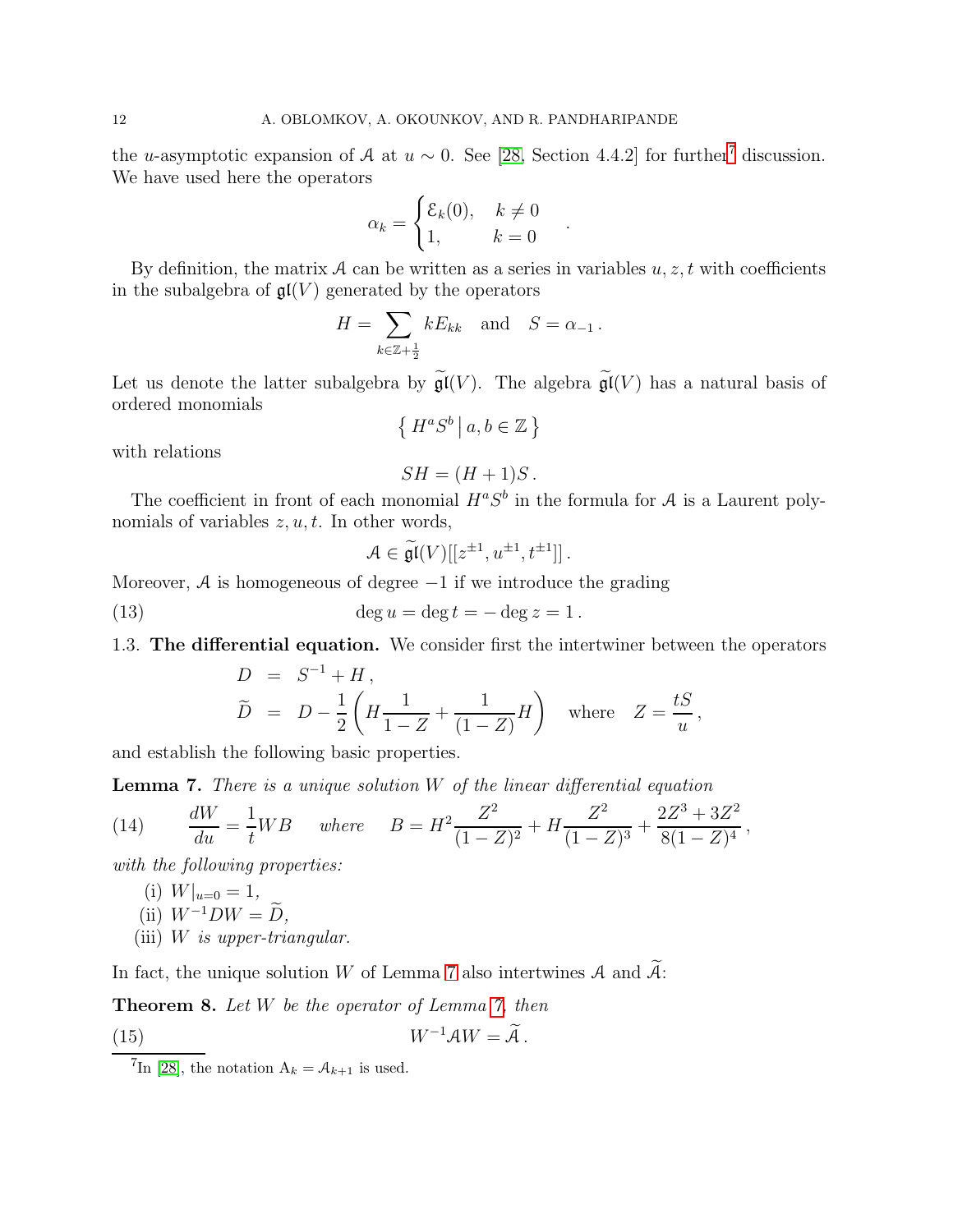Existence of the *dressing operator* W satisfying  $(15)$  is shown in [\[27\]](#page-37-1) by slightly different methods, but the path via [\(14\)](#page-11-3) is new (and very efficient).

*Proof of Lemma [7.](#page-11-1)* Let W be a solution of the differential equation [\(14\)](#page-11-3). The equation has no singularity at  $u = 0$ , so there is a unique solution W satisfying  $W|_{u=0} = 1$ . A direct computation yields

$$
\frac{d}{du}\left(W\widetilde{D}W^{-1}D^{-1}\right) = W\left(\frac{1}{t}\left[B,\widetilde{D}\right] + \frac{d\widetilde{D}}{du}\right)W^{-1}D^{-1}.
$$

Then, after a lengthy but straightforward calculation, we find

$$
\frac{1}{t}\left[B,\widetilde{D}\right]+\frac{d\widetilde{D}}{du}=0.
$$

Thus we obtain the first and second properties of W. The upper-triangularity follows from the upper-triangularity of B.

*Proof of Theorem [8.](#page-11-4)* As explained in Section [1.2,](#page-10-2) both  $A$  and  $W$  are sums of monomials  $H^aS^b$  with coefficients in the ring of Laurent polynomials of variables  $u, t, z$  and, moreover, are homogeneous with respect to grading [\(13\)](#page-11-5). Therefore, using Zariski density, we need only prove [\(15\)](#page-11-2) at the values

$$
z = m , \quad t = 1 , \quad m \in \mathbb{Z}_{>0} .
$$

We define the operators

$$
\mathcal{A}^{(m)} = \frac{u^{m+1}m^m}{m!} \mathcal{A}|_{t=1,z=m} , \quad \widetilde{\mathcal{A}}^{(m)} = \frac{u^{m+1}m^m}{m!} \widetilde{\mathcal{A}}|_{t=1,z=m} .
$$

By [\[27,](#page-37-1) Lemma 2] in first case and a direct computation in second case, we find

$$
\mathcal{A}^{(m)} = e^{1/S} e^{uH^2/2} S^m e^{-uH^2/2} e^{-1/S}, \quad \tilde{\mathcal{A}}^{(m)} = S^m e^{mu/S}
$$

<span id="page-12-0"></span>.

Thus, to prove complete the proof of Theorem [8,](#page-11-4) we need only prove the equation

$$
(16) \t\t W^{-1} \mathcal{A}^{(1)} W = \widetilde{\mathcal{A}}^{(1)}.
$$

Let us denote the operator on the LHS of equation [\(16\)](#page-12-0) by O and the operator on the RHS by O. Equation [\(16\)](#page-12-0) is satisfied at  $u = 0$  since

$$
\mathcal{A}^{(1)}|_{u=0} = S, \quad \widetilde{\mathcal{A}}^{(1)}|_{u=0} = S, \quad W|_{u=0} = 1.
$$

Taking the u derivative of O, we find

$$
\frac{dO}{du} = [O, B] + \frac{1}{2} W^{-1} e^{1/S} e^{uH^2/2} [H^2, S] e^{-uH^2/2} e^{-1/S} W
$$
  
= [O, B] - \frac{1}{2} O - W^{-1} e^{1/S} e^{uH^2/2} H S e^{-uH^2/2} e^{-1/S} W  
= [O, B] - \frac{1}{2} O - \widetilde{D} O,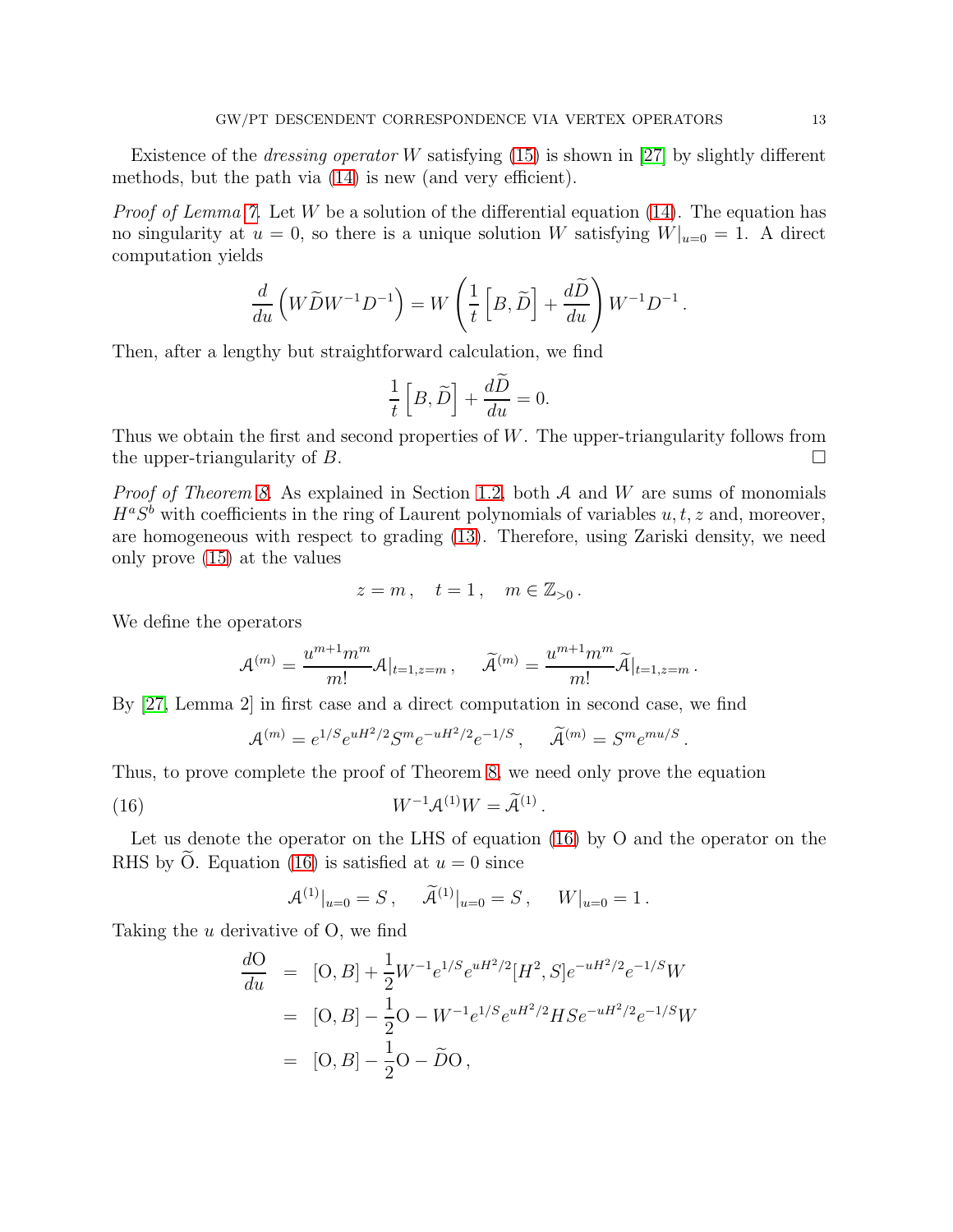where we have used the intertwining relations for D and  $\widetilde{D}$ . A direct (lengthy) computation yields

$$
\frac{d\widetilde{O}}{du} = [\widetilde{O}, B] - \frac{1}{2}\widetilde{O} - \widetilde{D}\widetilde{O}.
$$

<span id="page-13-0"></span>By the uniqueness of a solution of a linear ODEs, the proof of  $(16)$  is complete.

#### 2. 1-leg correspondence

#### 2.1. Background. The 1-leg geometry concerns the space

$$
X = \mathbb{C}^2 \times \mathbf{P}^1
$$

with the action of the 3-dimensional torus

$$
\mathsf{T}=(\mathbb{C}^*)^2\times\mathbb{C}^*.
$$

The first factor  $(\mathbb{C}^*)^2$  acts on  $\mathbb{C}^2$  with tangent weight  $s_1$  and  $s_2$  at the origin  $0 \in \mathbb{C}^2$ . The second factor  $\mathbb{C}^*$  acts on  $\mathbb{P}^1$  with tangent weights t and  $-t$  at the respective fixed points  $0, \infty \in \mathbf{P}^1$ . For simplicity, we denote the two fixed points

$$
0 \times 0, \ 0 \times \infty \in \mathbb{C}^2 \times \mathbf{P}^1
$$

by 0 and  $\infty$  respectively.

There is a 2-dimensional torus  $T_0 \subset T$  which preserves the natural symplectic form  $dz_1 \wedge dz_2$  on  $\mathbb{C}^2$ . Let

$$
H_{\mathsf{T}_0}(\bullet) = \mathbb{C}[s,t],
$$

then the restriction to the action  $T_0$  corresponds to the specialization

$$
s_1 = -s_2 = s \,, \quad t = t \,.
$$

By the Mumford identity for the Hodge classes, the  $T_0$ -equivariant Gromov-Witten invariants of  $\mathbb{C}^2 \times \mathbb{P}^1$  are equal to the  $\mathbb{C}^*$ -equivariant Gromov-Witten invariants of  $\mathbb{P}^1$  up to simple factors of s. The results of [\[27\]](#page-37-1) solving the equivariant Gromov-Witten theory of  $\mathbf{P}^1$  in terms of operators A are restated in Section [2.3](#page-15-0) in the form we require here.

In [\[27\]](#page-37-1), the Gromov-Witten invariants of  $\mathbf{P}^1$  are computed in terms of the Fock space

$$
\mathcal{F} = \Lambda^{\infty/2} V \,, \quad V = z^{1/2} \mathbb{C}[[z^{\pm 1}]] \,.
$$

Before stating the results of [\[27\]](#page-37-1), we give a quick overview of the basics about the Fock space and the related representation theory.

## 2.2. Fock space. The Fock space  $\Lambda^{\infty/2}V$  has a natural basis of the form

$$
\Lambda^{\infty/2}V = \bigoplus_{S} \mathbb{C}v_S, \quad v_S = z^{s_1} \wedge z^{s_2} \wedge z^{s_3} \dots,
$$

where  $S = \{s_1 > s_2 > s_3 > \ldots \} \subset \mathbb{Z} + 1/2$  is an ordered sequence satisfying the properties

- (i)  $S_+ = S \setminus \{ \mathbb{Z}_{\leq 0} \frac{1}{2} \}$  $\frac{1}{2}$  is finite,
- (ii)  $S_{-} = \left\{ \mathbb{Z}_{\leq 0} \frac{1}{2} \right\}$  $\frac{1}{2}$   $\Big\} \setminus S$  is finite.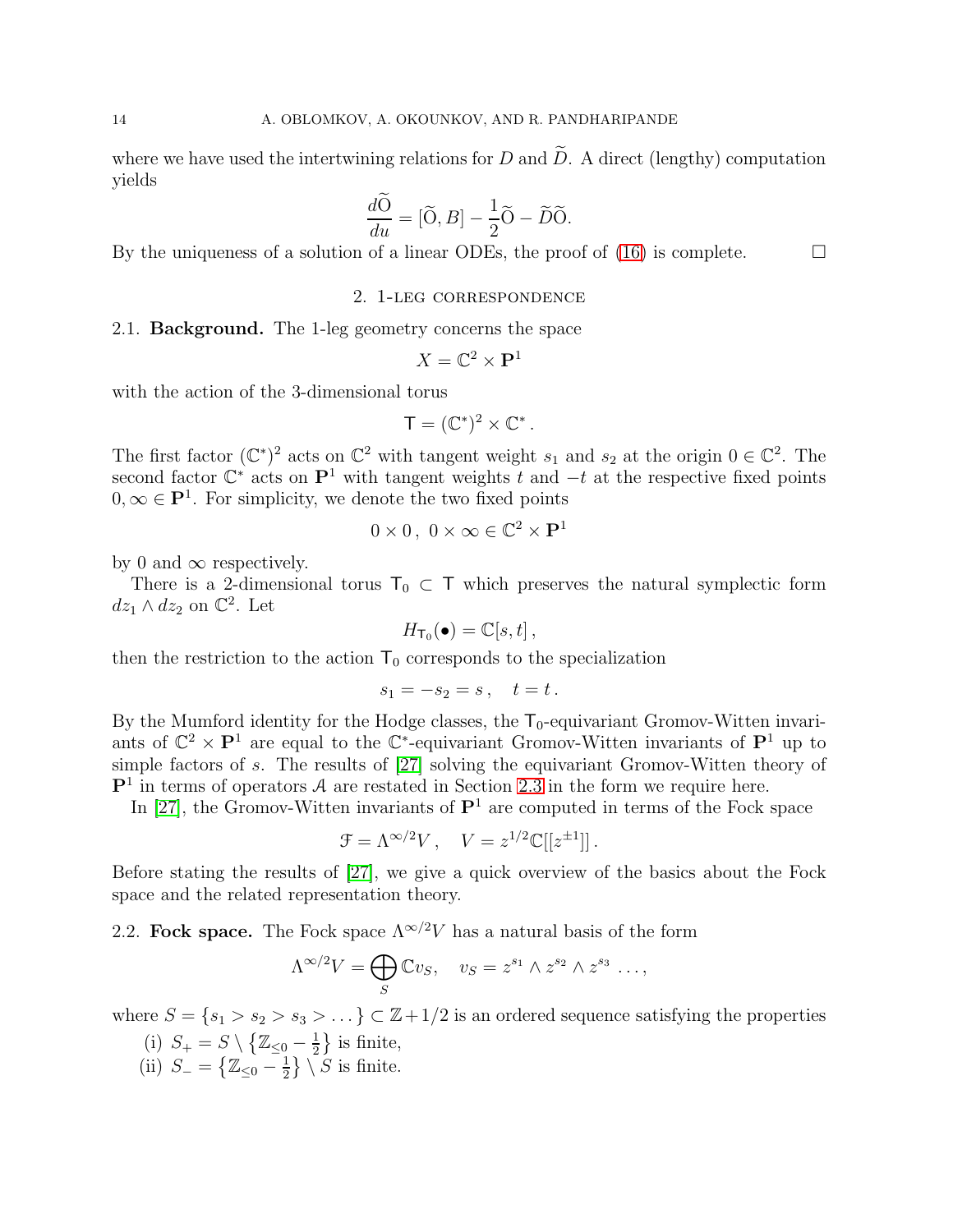The fermionic operator  $\psi_k$  on  $\Lambda^{\infty/2}V$  is defined by wedge product with the vector  $z^k$ ,

$$
\psi_k \cdot v = z^k \wedge v.
$$

An inner product  $(\cdot, \cdot)_z$  on V is defined by letting the monomials  $z^k$  be an orthonormal basis. We use the same notation  $(\cdot, \cdot)_z$  for the induced inner product on  $\Lambda^{\infty/2}V$ . Let  $A^*$ denote the operator adjoint to A with respect to the inner product  $(\cdot, \cdot)_z$ . The adjoint operators  $\psi_k^*$  satisfy the canonical anti-commutation relations,

$$
\psi_i \psi_j^* + \psi_j^* \psi_i = \delta_{ij} , \quad \psi_i \psi_j + \psi_j \psi_i = \psi_i^* \psi_j^* + \psi_j^* \psi_i^* = 0 .
$$

The projective representation  $\pi_{\mathcal{F}}$  of  $\mathfrak{gl}(V)$  is defined in terms of fermion operators by the formula

$$
\pi_{\mathcal{F}}(E_{ij}) = \psi_i \psi_j^* \,:\,,
$$

where we have used normal order notation

$$
:\psi_i\psi_j^*:=\begin{cases}\psi_i\psi_j^*,&j>0\\-\psi_j^*\psi_i,&j<0\,.\end{cases}
$$

The operators  $\alpha_k$  of Section [1.2](#page-10-2) commute as element of  $\text{End}(V)$ , but the operators  $\pi_{\mathcal{F}}(\alpha_k)$ do not commute — the operators  $\pi_{\mathcal{F}}(\alpha_k)$  form an Heisenberg algebra. For simpler formulas, we will drop  $\pi_{\mathcal{F}}$  in our notation. That is, we use  $\alpha_k$  for the operators  $\pi_{\mathcal{F}}(\alpha_k)$ :

$$
[\alpha_k, \alpha_l] = k \delta_{k+l} .
$$

The action of the Heisenberg algebra preserves the eigenspaces of the charge operator

$$
Cv_S = (|S_+| - |S_-|)v_S.
$$

The operators  $A_k$ ,  $\widetilde{A}_k$  of Section [1.2](#page-10-2) act on  $\Lambda^{\infty/2}V$  via  $\pi_{\mathcal{F}}$ . We obtain an alternative proof of Theorem 1 of [\[27\]](#page-37-1).

<span id="page-14-0"></span>**Corollary 9.** As elements of  $\text{End}(\Lambda^{\infty/2}V)$  the operators  $\widetilde{A}_k$  satisfy

$$
\left[\widetilde{\mathcal{A}}_k,\widetilde{\mathcal{A}}_l\right] = (-1)^k \delta_{k+l-1} \frac{t}{u^2}.
$$

*Proof.* Using the homogeneity of  $\widetilde{A}$ , we set  $u = 1$  for the proof. The statement of Corollary [9](#page-14-0) is equivalent to the equation

$$
\left[\widetilde{\mathcal{A}}(z),\widetilde{\mathcal{A}}(w)\right]=tz\sum_{n\in\mathbb{Z}}\left(-\frac{z}{w}\right)^{n}
$$

which we will derive from the Heisenberg relations for the operators  $\alpha_k$ . By definition (after setting  $u = 1$ ),

$$
\left[\widetilde{\mathcal{A}}(z),\widetilde{\mathcal{A}}(w)\right]=\sum_{n\neq 0}n\left(\frac{z}{w}\right)^n\frac{1}{(1+tz)_n(1+tw)_{-n}}.
$$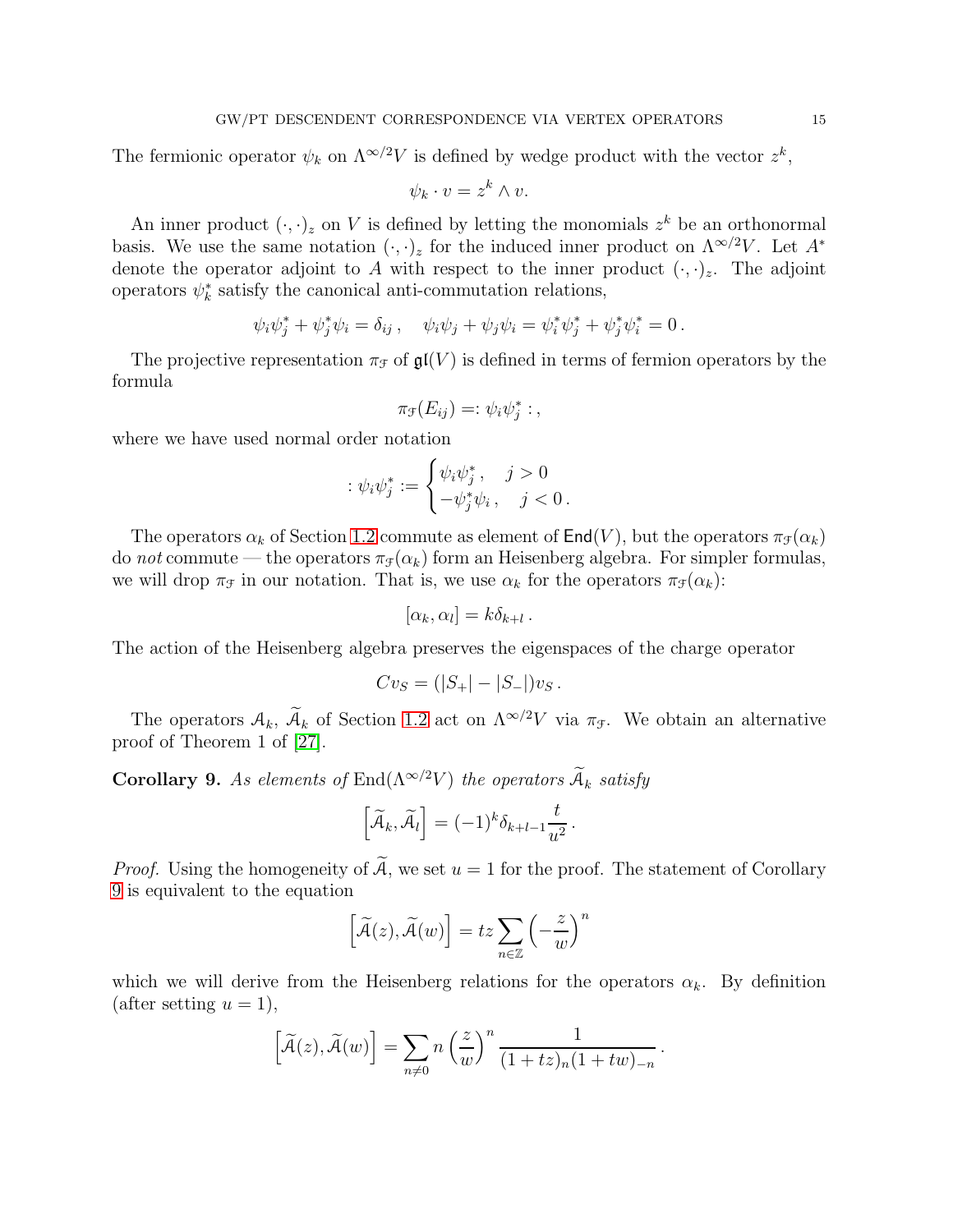On other hand, the summation over positive *n* after multiplication by  $(1 + \frac{z}{w})$  is equal to zt because

$$
\left(\frac{z}{w}\right)^n \left(\frac{n}{(1+tz)_n(1+tw)_{-n}} + \frac{z}{w} \frac{n}{(1+tz)_n(1+tw)_{-n}}\right) =
$$
\n
$$
\left(\frac{z}{w}\right)^n \left(\frac{1}{(1+tz)_{n-1}(1+tw)_{-n}} - \frac{tz}{(1+tz)_n(1+tw)_{-n}}\right) -
$$
\n
$$
\left(\frac{z}{w}\right)^n \left(\frac{z}{w} \frac{1}{(1+tz)_n(1+tw)_{-n-1}} - \frac{tz}{(1+tz)_n(1+tw)_{-n}}\right) =
$$
\n
$$
\left(\frac{z}{w}\right)^n \frac{1}{(1+tz)_{n-1}(1+tw)_{-n}} - \left(\frac{z}{w}\right)^{n+1} \frac{1}{(1+tz)_n(1+tw)_{-n-1}}.
$$

Analogously, the summation over negative *n* after multiplication by  $1+\frac{w}{z}$  is equal  $-zt$ .  $\Box$ 

The Fock space contains a special vacuum vector

$$
v_{\emptyset} = v_{-1/2, -3/2, -5/2, \dots}
$$

annihilated by the positive part of the Heisenberg algebra spanned by  $\alpha_{k>0}$ . The vectors

$$
|\mu\rangle = \frac{1}{\mathfrak{z}(\nu)} \prod \alpha_{-\nu_i} v_{\emptyset}
$$

form a basis of the Fock subspace of vectors of charge 0. For an operator  $A \in \text{End}(\mathcal{F})$ , the shorthand notation

$$
\langle A|\mu\rangle^{\mathcal{F}} = (v_{\emptyset}, A|\mu\rangle)_{z}
$$

is commonly used.

The Gromov-Witten bracket of [\[27\]](#page-37-1),

$$
\langle \tau_{k_1}([0])\tau_{k_2}([0])\ldots \tau_{k_n}([0]) | \mu \rangle_{\mathbf{P}^1}^{\mathsf{GW},\mathbb{C}^*,\bullet},
$$

denotes the  $\mathbb{C}^*$ -equivariant theory of  $\mathbf{P}^1$  relative to  $\infty \in \mathbf{P}^1$ . The superscript  $\bullet$  indicates integrals over the moduli spaces of stable relative maps with possibly disconnected domains. In particular, we allow collapsed connected components of all genera (but stability of the map must be respected). A central result of [\[27\]](#page-37-1) is the following matching.

<span id="page-15-1"></span>**Theorem 10.** [\[27\]](#page-37-1) The  $\mathbb{C}^*$ -equivariant Gromov-Witten theory of  $\mathbf{P}^1$  satisfies

$$
\left\langle \tau_{k_1}([0])\tau_{k_2}([0])\ldots \tau_{k_n}([0]) \, \middle| \, \mu \right\rangle_{\mathbf{P}^1}^{\mathbf{GW},\mathbb{C}^*,\bullet} = \left\langle \mathcal{A}_{k_1+1}\mathcal{A}_{k_2+1}\ldots \mathcal{A}_{k_n+1}e^{\alpha_1} \, \middle| \, \mu \right\rangle^{\mathcal{F}}.
$$

<span id="page-15-0"></span>2.3. GW in terms of the Fock space. To state the analogous formula for invariants of

$$
X = \mathbb{C}^2 \times \mathbf{P}^1
$$

with descendents placed at the fixed point  $[0] \in \mathbb{C}^2 \times \mathbf{P}^1$ , a slight modification  $\overline{\mathcal{A}}_k$  of operator  $A_k$  is required. Let

$$
\bar{\mathcal{A}}_k = s^2 \Psi(\mathcal{A}_k) ,
$$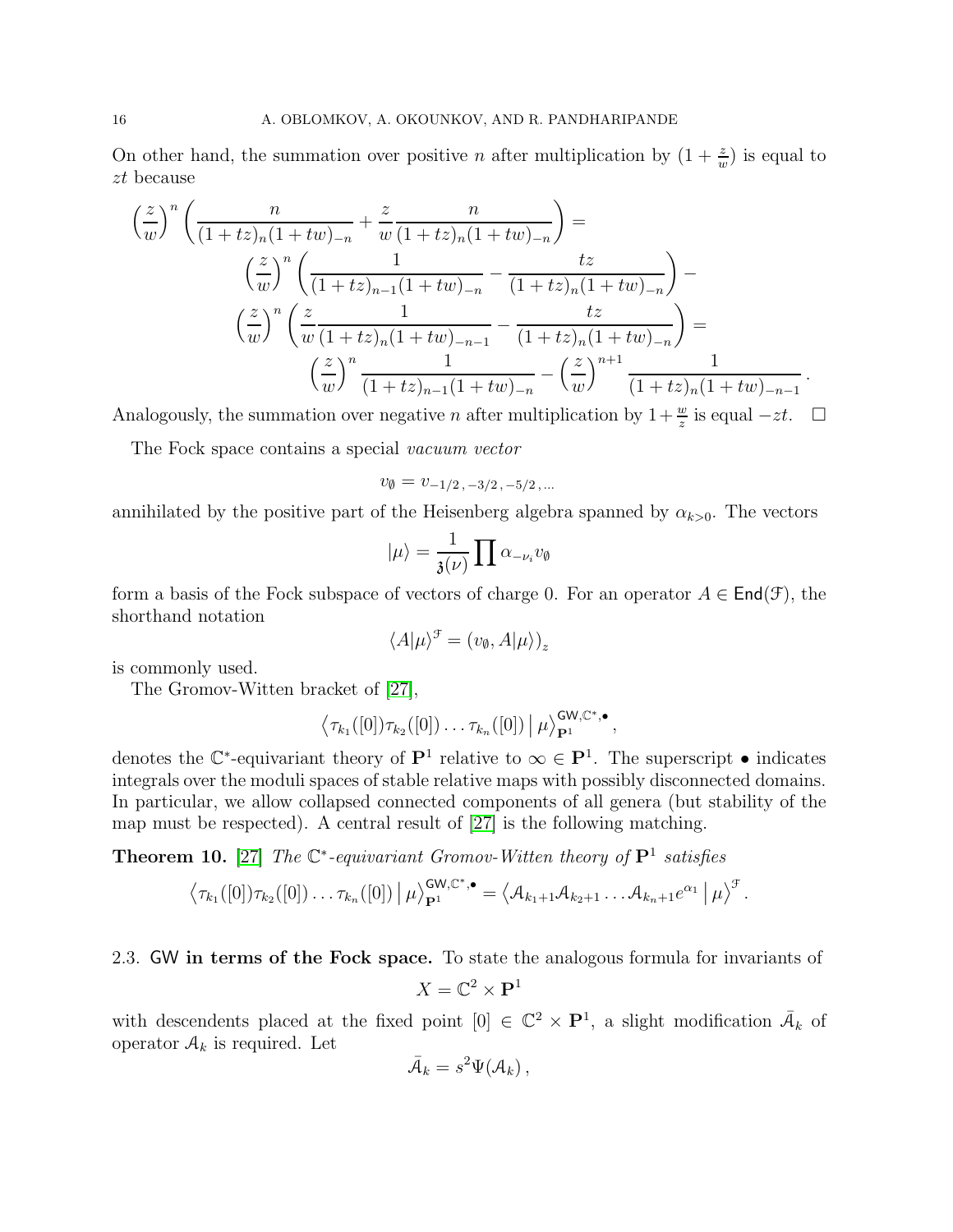where  $\Psi$  is the following homomorphism of  $\mathbb{C}[t]$ -algebras:

$$
\Psi : \widetilde{\mathfrak{gl}}(V)[[u^{\pm 1}, t^{\pm 1}]] \to \widetilde{\mathfrak{gl}}(V)[[u^{\pm 1}, t^{\pm 1}, s^{\pm 1}]], \quad \Psi(u) = ius, \quad \Psi(\alpha_k) = \alpha_k/s^k.
$$

The above modification of operators is chosen in such way that the identification

$$
\bar{\mathcal{A}}_{k+1} = \tau_k([0]), \quad k \in \mathbb{Z}
$$

defines a homomorphism from the subalgebra of  $\widetilde{\mathfrak{gl}}(V)[[u^{\pm 1}, t^{\pm 1}, s^{\pm 1}]]$  generated  $\mathcal{A}_k$  to the algebra  $Heis<sub>X</sub>$  of Section [0.5.](#page-3-1) Moreover, the action of

$$
\bar{\mathcal{A}}_k\,,\quad k<0
$$

on the vacuum is consistent with [\(4\)](#page-4-2). After combining previous remarks with Theorem [10,](#page-15-1) we obtain the following formula for invariants with the relative condition  $\mu_1([\infty]) \dots \mu_m([\infty])$ over  $\infty \in \mathbf{P}^1$ .

<span id="page-16-0"></span>**Proposition 11.** The  $T_0$ -equivariant Gromov-Witten theory of X satisfies

$$
\left\langle \tau_{k_1}([0])\tau_{k_2}([0])\ldots \tau_{k_n}([0]) \,|\, \mu \right\rangle_X^{\mathsf{GW},\mathsf{T}_0,\bullet} = \left\langle \bar{\mathcal{A}}_{k_1+1}\bar{\mathcal{A}}_{k_2+1}\ldots \bar{\mathcal{A}}_{k_n+1}e^{\alpha_1}\,|\, \mu \right\rangle^{\mathcal{F}}.
$$

2.4. PT in terms of Fock space. The set of half-integers indexes the standard basis

 $\{e_i\}_{i\in\mathbb{Z}+\frac{1}{2}}$ 

of V. We identify the vector space V with  $z^{1/2}\mathbb{C}[z][[z^{-1}]]$  by

$$
e_i \mapsto z^i \, .
$$

Then, the operator  $\alpha_n$  acts as multiplication by  $z^{-n}$  on  $z^{1/2}\mathbb{C}[z][[z^{-1}]]$ . We define the operator H on V by  $z\frac{d}{dz}$  on  $z^{1/2}\mathbb{C}[z][[z^{-1}]]$ . On the sheaf side, the insertion of the descendants is given by the following formula involving  $H$ .

<span id="page-16-1"></span>**Proposition 12.** The  $\mathsf{T}_0$ -equivariant stable pairs theory of X satisfies

$$
q^{-|\mu|} \langle \prod_{j=1}^{\ell} H_{k_j}^{\text{PT}}([0]) | \mu \rangle_X^{\text{PT}, \text{T}_0} = (-s)^{\ell} [x^{\vec{k}}] \langle \prod_{j=1}^{\ell} e^{x_i s D} e^{\alpha_1} | \mu \rangle^{\mathcal{F}},
$$

where  $D = H + \alpha_1$ .

*Proof.* By standard arguments [\[16,](#page-36-1) [35\]](#page-37-5), the moduli space  $P_n(X, d)$  is empty if  $n < d$ . On the other hand if  $n > d$  the virtual cycle on  $P_n(X, n)$  vanishes in the  $T_0$ -theory [\[20\]](#page-37-16). If  $n=d,$ 

$$
P_n(X, n) = \mathsf{Hilb}_n(\mathbb{C}^2)
$$

is nonsingular of expected dimension, and

$$
\mathrm{ch}(\mathfrak{O}-\mathbb{F})=\mathrm{ch}(\mathfrak{I})
$$

where J on  $\mathbb{C}^2 \times \mathsf{Hilb}_n(\mathbb{C}^2)$  is the universal ideal sheaf associated to  $\mathsf{Hilb}_n(\mathbb{C}^2)$ ,

$$
\pi: \mathbb{C}^2 \times \mathsf{Hilb}_n(\mathbb{C}^2) \to \mathsf{Hilb}_n(\mathbb{C}^2).
$$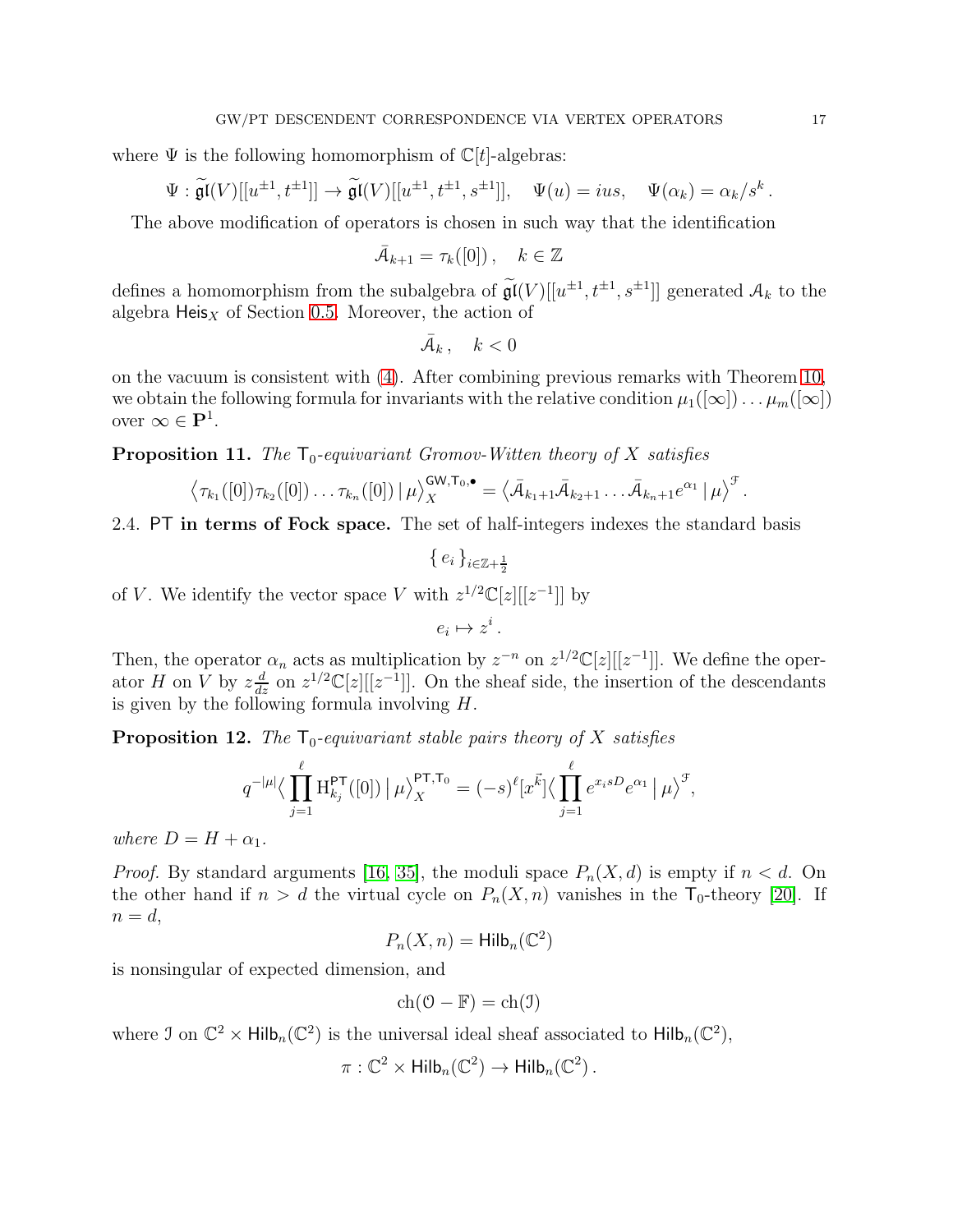On the other hand, Nakajima's construction provides a natural identification between the Fock space and

$$
\bigoplus_{n=0}^{\infty} H_{\mathsf{T}_0}(\mathsf{Hilb}_n(\mathbb{C}^2))\,.
$$

By equivariant Grothendieck-Riemann-Roch,  $\pi_*$ ch(J) is expressible in terms of the Chern character of the tautological sheaf over the Hilbert scheme  $\text{Hilb}_n(\mathbb{C}^2)$ . The operator multiplication by the latter Chern character is diagonal in the basis of torus fixed points and has a simple expression in terms of  $H$  (see, for example, [\[14\]](#page-36-11)). In the Fock space model, we have,

$$
(e^{xs/2} - e^{-xs/2})^{-1} \pi_* \text{ch}(\mathfrak{I})(x) = \pi_{\mathfrak{I}}(e^{xsH}).
$$

Further discussion of the properties of the operator  $\pi_{\mathcal{F}}(e^{xsH})$  can be found in [26, Section 2.2.1]. In other words, we have

$$
\Big\langle \prod_{j=1}^{\ell} \mathrm{H}^{\mathsf{PT}}_{k_j}([0]) \Big| \mu \Big\rangle_X^{\mathsf{PT}, \mathsf{T}_0} = q^{|\mu|}(-s)^{\ell} [x^{\vec{k}}] \Big\langle e^{\alpha_1} \prod_{j=1}^{\ell} e^{x_j s H} \Big| \mu \Big\rangle^{\mathcal{F}}.
$$

The last claim of the Proposition follows from the formula  $e^{\alpha_1}H = (H + \alpha_1)e^{\alpha_1}$  $\Box$ 

# 2.5. The dressing operator and the GW/PT operators. The dressing operator

 $\overline{W} = \Psi(W)$ 

drastically simplifies the formula for the Gromov-Witten invariants of  $X$ . Indeed, by the results of Section [1,](#page-10-0) we have:

<span id="page-17-1"></span>(17) 
$$
\overline{W}^{-1}\left(\sum_{n\in\mathbb{Z}}x^n\overline{\mathcal{A}}_n\right)\overline{W}=\sum_{n>0}\frac{(iu)^{n-1}x^n}{(1+tx)_n}\overline{\alpha}_n+\frac{1}{t}\sum_{n<0}\frac{(iu)^{n-1}x^n}{(1+tx)_n}\overline{\alpha}_n,
$$
\n(18)

(18) 
$$
\overline{W}^{-1}(\alpha_1 + H)\overline{W} = D,
$$

<span id="page-17-2"></span>(19) 
$$
D = \frac{\alpha_1}{s} - \sum_{n>0} (H + n/2) \left(\frac{t}{iu}\right)^n \alpha_{-n}.
$$

where we define

<span id="page-17-0"></span>
$$
\bar{\alpha}_k = s\alpha_k, \qquad \bar{\alpha}_{-k} = st\alpha_{-k} - t\delta_{k-1} + \delta_{k-2}iu, \qquad k > 0.
$$

Immediately from the formulas, we see that the operators  $\bar{\alpha}_k$  satisfy the same relations as the operators  $\mathfrak{a}_k([0])$  from Heis<sub>X</sub>. Moreover, since  $\overline{W}$  is upper-triangular (and thus preserves the vacuum), we have the following formulas for the invariants:

(20) 
$$
\Big\langle \prod_{j=1}^{\ell} \mathfrak{a}_{k_j}([0]) \Big| \mu \Big\rangle_X^{\mathsf{GW}, \mathsf{T}_0, \bullet} = \Big\langle \prod_{j=1}^{\ell} \bar{\alpha}_{k_j} \overline{W}^{-1} e^{\alpha_1} \Big| \mu \Big\rangle^{\mathcal{F}},
$$

(21) 
$$
q^{-|\mu|} \Big\langle \prod_{j=1}^{\ell} H_{k_j}^{\mathsf{PT}}([0]) \Big| \mu \Big\rangle_X^{\mathsf{PT}, \mathsf{T}_0} = (-s)^{\ell} [x^{\vec{k}}] \Big\langle \prod_{j=1}^{\ell} e^{x_j s \mathsf{D}} \overline{W}^{-1} e^{\alpha_1} \Big| \mu \Big\rangle^{\mathcal{F}}.
$$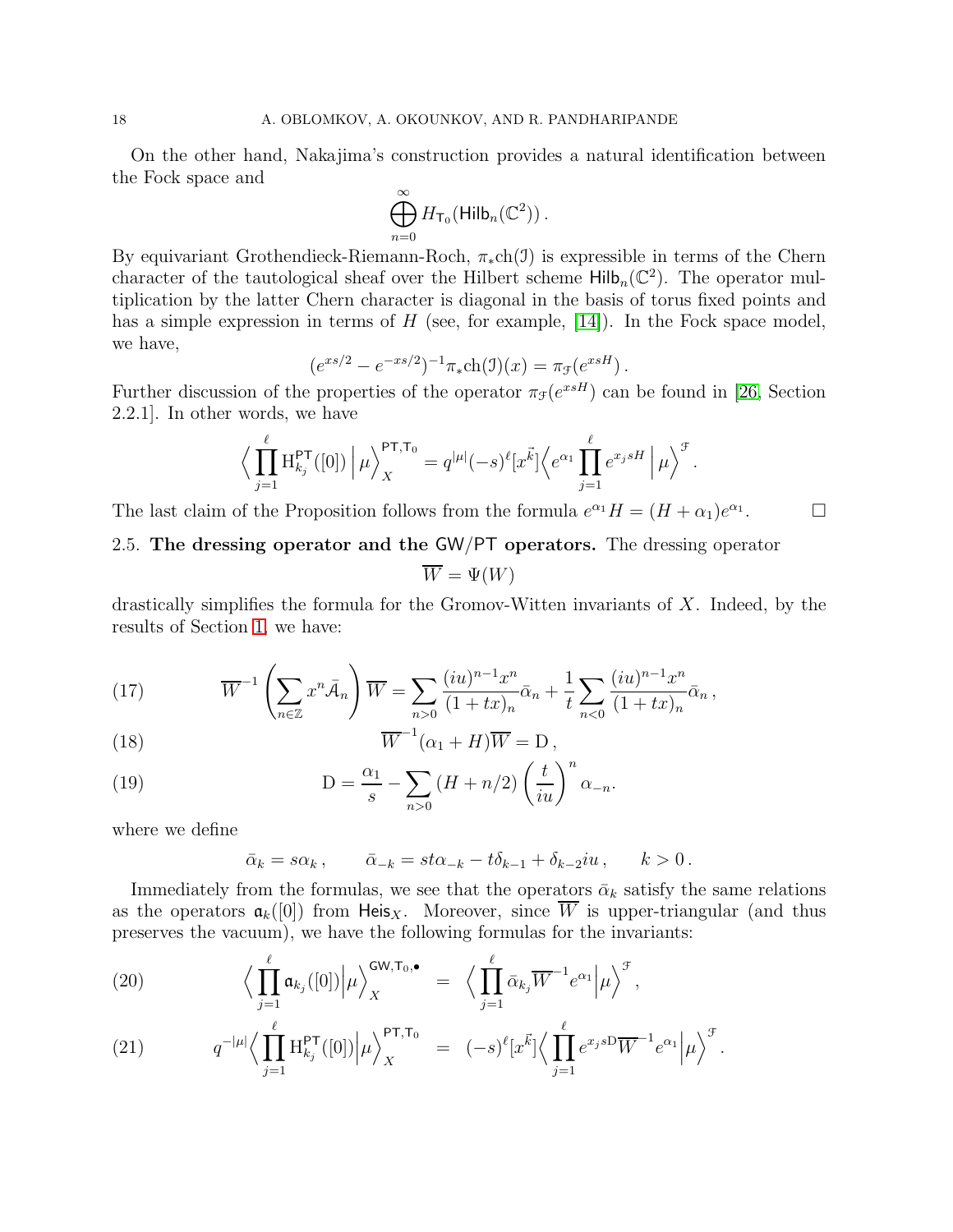To prove [\(20\)](#page-17-0), we start from definition [\(5\)](#page-5-0). The first formula is equivalent to the evaluation of the generating functions for  $a_k$  from the definition [\(5\)](#page-5-0):

$$
\left\langle \prod_{i} \sum_{n_{i}} \tau_{n_{i}}([0]) x_{i}^{n_{i}} \middle| \mu \right\rangle_{X}^{\text{GW},\text{T}_{0},\bullet} = \left\langle \prod_{i} \left( \sum_{n_{i}>0} \frac{(i u x_{i})^{n_{i}-1}}{(1+tx_{i})_{n_{i}}} \mathfrak{a}_{n_{i}}([0]) + \frac{1}{t} \sum_{n_{i}<0} \frac{(i u x_{i})^{n_{i}-1}}{(1+tx_{i})_{n_{i}}} \mathfrak{a}_{n_{i}}([0]) \right) \middle| \mu \right\rangle^{\text{GW},\text{T}_{0},\bullet}
$$

Then, using Proposition [11,](#page-16-0) the vacuum preservation of  $\overline{W}^{-1}$ , and [\(17\)](#page-17-1), we find

$$
\langle \prod_{i} \sum_{n_i} \tau_{n_i}([0]) x_i^{n_i} | \mu \rangle_X^{\text{GW}, \text{T}_0, \bullet} = \langle \prod_{i} \bar{\mathcal{A}}(x_i) e^{\alpha_1} | \mu \rangle^{\mathcal{F}}
$$
\n
$$
= \langle \overline{W}^{-1} \prod_{i} \bar{\mathcal{A}}(x_i) e^{\alpha_1} | \mu \rangle^{\mathcal{F}}
$$
\n
$$
= \langle \prod_{i} \left( \sum_{n_i > 0} \frac{(i u x_i)^{n_i - 1}}{(1 + tx_i)_{n_i}} \bar{\alpha}_{n_i} + \frac{1}{t} \sum_{n_i < 0} \frac{(i u x_i)^{n_i - 1}}{(1 + tx_i)_{n_i}} \bar{\alpha}_{n_i} \right) \overline{W}^{-1} e^{\alpha_1} | \mu \rangle^{\mathcal{F}}
$$

Equation  $(20)$  follows from these two equations. The proof of  $(21)$  is simpler (and uses Proposition [12\)](#page-16-1).

In order to approach Theorem [4](#page-7-1) in the 1-leg case, we will require the following result.

<span id="page-18-0"></span>**Proposition 13.** The following identity holds in  $\text{End}(\mathcal{F})[[u^{\pm 1}, t^{\pm 1}, s^{\pm 1}]]$ :

$$
e^{xs\mathcal{D}} = \oint_{|y|=1/\epsilon} \frac{\sqrt{dydw}}{y-w} \exp\left(\frac{iu}{2st}(w^2 - y^2) + \frac{1}{s}(y-w)\right) : \exp\left(\sum_{n\neq 0} \frac{\alpha_n}{n}(y^{-n} - w^{-n})\right) :
$$

where the integral is taken on the surface defined by the equation

$$
ye^{-iyt/u} = we^{-iwt/u}e^{sx}.
$$

In the statement of Proposition [13,](#page-18-0) we have used normal ordering notation:

$$
: \alpha_i \alpha_{-i} := \begin{cases} \alpha_i \alpha_{-i} \,, & i < 0 \\ \alpha_{-i} \alpha_i \,, & i > 0 \,.\end{cases}
$$

2.6. Proof of Proposition [13.](#page-18-0) We have seen that the operators H and  $\alpha_n$  act respectively as  $z\frac{d}{dz}$  and multiplication by  $z^{-n}$  on  $z^{1/2}\mathbb{C}[z][[z^{-1}]]$ . Thus, D, defined by equation [\(19\)](#page-17-2), becomes a differential operator acting on the functions of z.

We view  $D$  as acting on functions of  $z$  from the left. Consider the eigenvalue problem

(22) 
$$
sDf = \lambda f, \quad f \in z^{1/2}Hol(\mathbb{C}^*),
$$

where Hol $(\mathbb{C}^*)$  denotes holomorphic single-valued functions on  $\mathbb{C}^*$ . The Laurent series expansion provides a map from  $z^{1/2}$ Hol( $\mathbb{C}^*$ ) to the completion  $\overline{V}$  of the space V.

Since  $\alpha_n$  acts as multiplication by  $z^{-n}$ , the eigenvalue equation [\(22\)](#page-18-1) is equivalent to the following ODE:

.

<span id="page-18-1"></span>.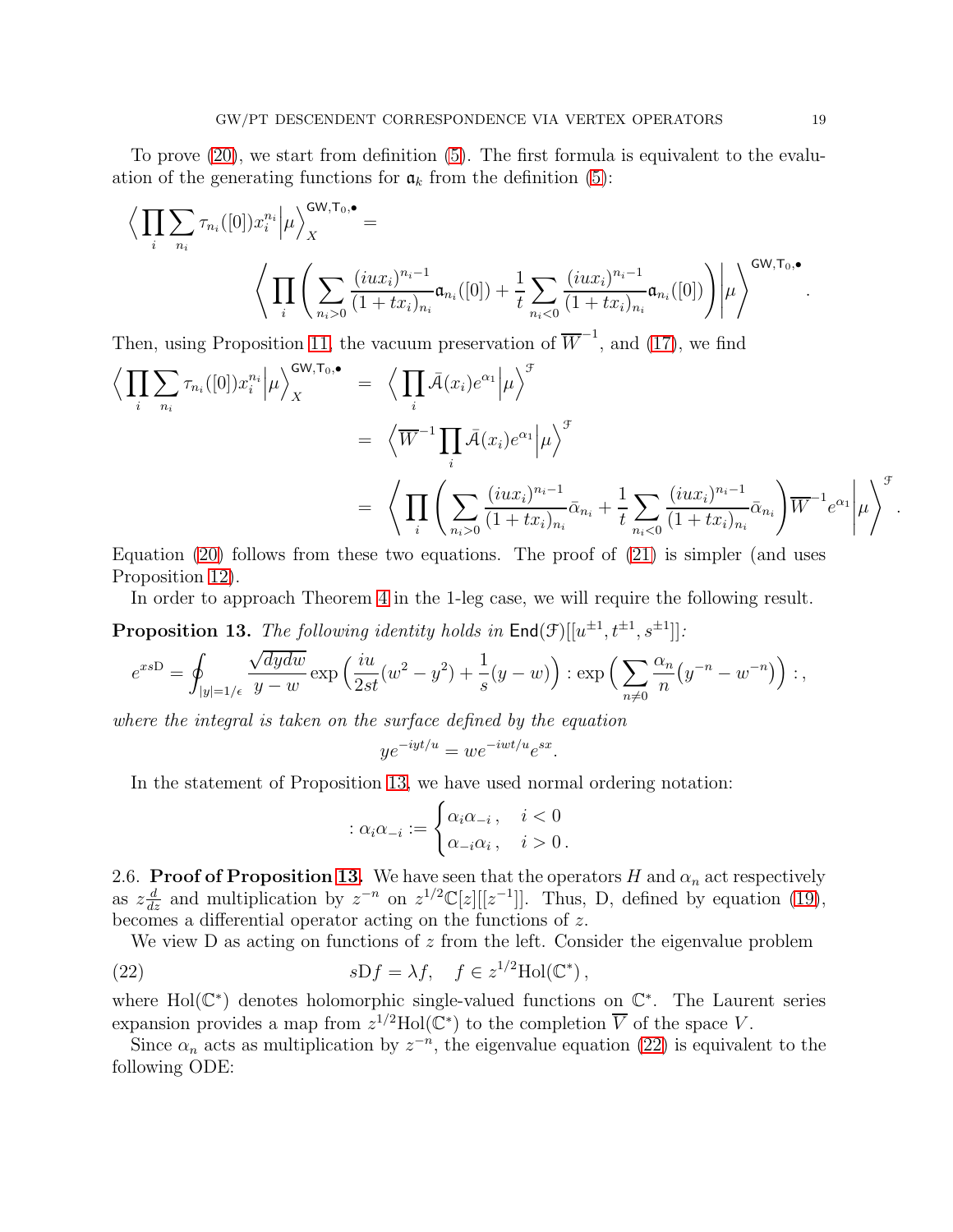$$
\left[\frac{1}{z} - \frac{d}{dz}\frac{stz^2}{iu - tz} - sa\left(\frac{tz}{iu}\right)\right]f = \lambda f, \qquad a(x) = \frac{1}{2}\frac{x}{(1-x)^2},
$$

with solution

$$
f = z^{1/2 - \lambda/s} \exp\left[\frac{iu}{2stz^2} - \left(\frac{1}{s} + \frac{iu\lambda}{st}\right)\frac{1}{z}\right] \left(1 - \frac{tz}{iu}\right)^{-1/2}.
$$

The condition  $f \in z^{1/2} \mathbb{C}[z][[z^{-1}]]$  leads to the eigenfunctions:

$$
f_k = (z^{-1}e^{-\frac{iu}{tz}})^{k+1/2} \exp\left[-\frac{iu}{2stz^2} + \left(\frac{1}{s}\right)\frac{1}{z}\right] \left(1 - \frac{iu}{tz}\right)^{-1/2}, \qquad \lambda_k = s\left(k + \frac{1}{2}\right),
$$

for  $k \in \mathbb{Z}$ .

For  $h(z) \in 1 + z^{-1} \mathbb{C}[[z^{-1}]],$  the operator of multiplication by  $h(z)$ ,

$$
M_h: z^k \mapsto z^k \cdot h(z) ,
$$

is an invertible endomorphism of V. Similarly, for  $\theta(z) \in z^{-1} + z^{-2} \mathbb{C}[[z^{-1}]]$ , the reparametrization operator k

<span id="page-19-0"></span>
$$
\mathrm{R}_{\theta}:z^k\mapsto\theta(z)^i
$$

is invertible. We can therefore restate the above computation in terms of multiplication and reparametrization operators,

(23) 
$$
sH = R_{\theta}^{-1} M_{e^g}^{-1} D M_{e^g} R_{\theta},
$$

where

$$
g(z) = -\frac{iu}{2stz^2} + \left(\frac{1}{s}\right)\frac{1}{z} - \frac{1}{2}\log\left(1 - \frac{iu}{zt}\right), \qquad \theta(z) = z^{-1}e^{-\frac{iu}{tz}}.
$$

In the proof of Proposition [13](#page-18-0) so far, we have studied operators in  $\text{End}(V)$ . The claim of Proposition [13,](#page-18-0) on the other hand, is about the operators in  $\text{End}(\mathcal{F})$ . For the remainder of the proof, we will work in  $End(\mathcal{F})$ . We will use formula [\(23\)](#page-19-0) to find an expression for D in terms of the operators

 $\alpha_n \in \text{End}(\mathcal{F})$ 

via the boson/fermion correspondence.

Let us quickly review the key points of the boson/fermion correspondence. It is customary to assemble fermionic operators in generating functions:

<span id="page-19-1"></span>
$$
\psi(x) = \sum_{k \in \mathbb{Z}+1/2} \psi_k x^k, \qquad \psi^*(x) = \sum_{k \in \mathbb{Z}+1/2} \psi_k^* x^{-k}.
$$

The zero mode of the product of two fermionic generating function gives the exponential of the operator  $sxH$ :

(24) 
$$
e^{sxH} = [y^0] \psi(y) \psi^*(y e^{-sx}).
$$

Thus, to express  $e^{sxD}$  in terms of the operators  $\alpha_n$  using [\(23\)](#page-19-0), we must compute the action of the reparametrization and scaling operators on  $\psi(x)$  and  $\psi^*(x)$ .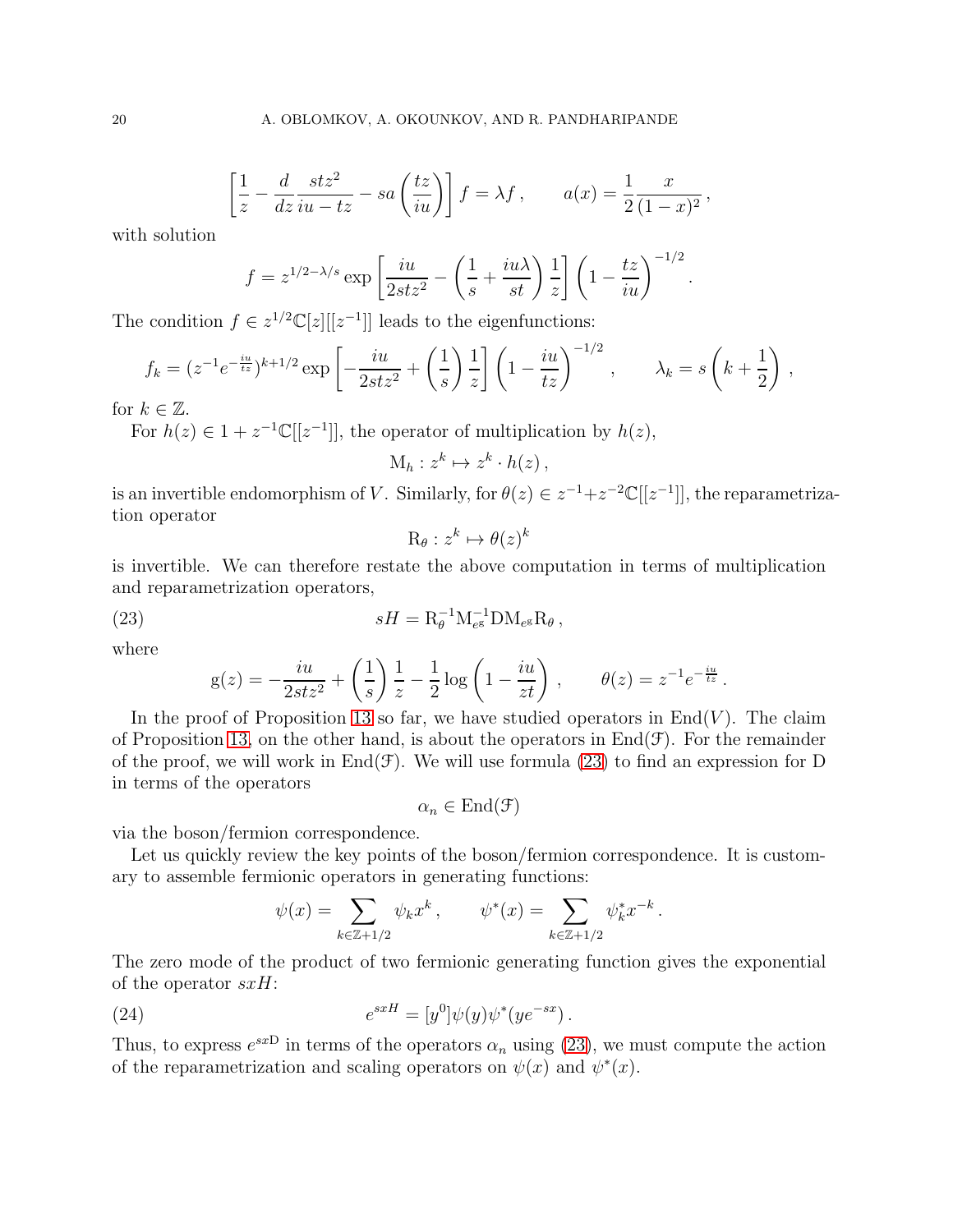<span id="page-20-0"></span>**Lemma 14.** For  $g \in z^{-1} + z^{-2} \mathbb{C}[[z^{-1}]],$  we have:

$$
R_g \psi(x) R_g^{-1} = -\psi \left(\frac{1}{g^{inv}(1/x)}\right) x (\log(g^{inv}(1/x)))_x,
$$
  

$$
R_g \psi^*(x) R_g^{-1} = \psi \left(\frac{1}{g^{inv}(1/x)}\right),
$$

where  $f_x$  stands for the x-derivative of f and  $g^{inv}$  is the inverse function

$$
g^{inv}(g(x)) = x.
$$

*Proof.* The matrix coefficients of the operator  $R_g$  are given by the expansion

$$
R_g(z^k) = \sum_i r_{ik} z^i.
$$

We then have the following formulas with summation indices i, k ranging in the set  $1/2+\mathbb{Z}$ :

$$
R_g \psi(y) R_g^{-1}(f) = \sum_k R_g(y^k z^k \wedge R_g^{-1}(f))
$$
  
= 
$$
\sum_k y^k R_g(z^k) \wedge f
$$
  
= 
$$
\sum_{k,i} r_{ik} y^k z^i \wedge g
$$
  
= 
$$
\sum_i R_g^*(y^i) z^i \wedge g,
$$

where  $\mathbb{R}^*_g$  is the linear operator adjoint with respect to the scalar product  $(\cdot, \cdot)_y$  with the orthonormal basis  $y^i$ . To complete the proof, we must compute the adjoint operator  $\mathrm{R}^*_g$ :

$$
(ym, Rg(yk))y = \oint ym gk (1/y) \frac{dy}{y}
$$
  
=  $-\oint \left(\frac{1}{ginv(1/w)}\right)^{m} w^{-k} \frac{ginv(1/w)w}{ginv(1/w)} dw$   
=  $-(w(\log(ginv(1/w)))w R1/ginv(1/w)(wm), wk)w.$ 

We conclude

$$
R_g^*(y^i) = y(\log(g^{inv}(1/y))_y)R_{1/g^{inv}}(y^i),
$$

which implies the first equation of the Lemma. The second equation,

$$
R_g \psi^*(y) R_g^{-1} = ((R_g^*)^{-1} (\psi(1/y)) R_g^*)^* = (\psi(R_g^{-1}(1/y)))^* = \psi^* \left( \frac{1}{R_g^{-1}(1/y)} \right) ,
$$

then follows from the first.  $\Box$ 

 $\mathbf{r}$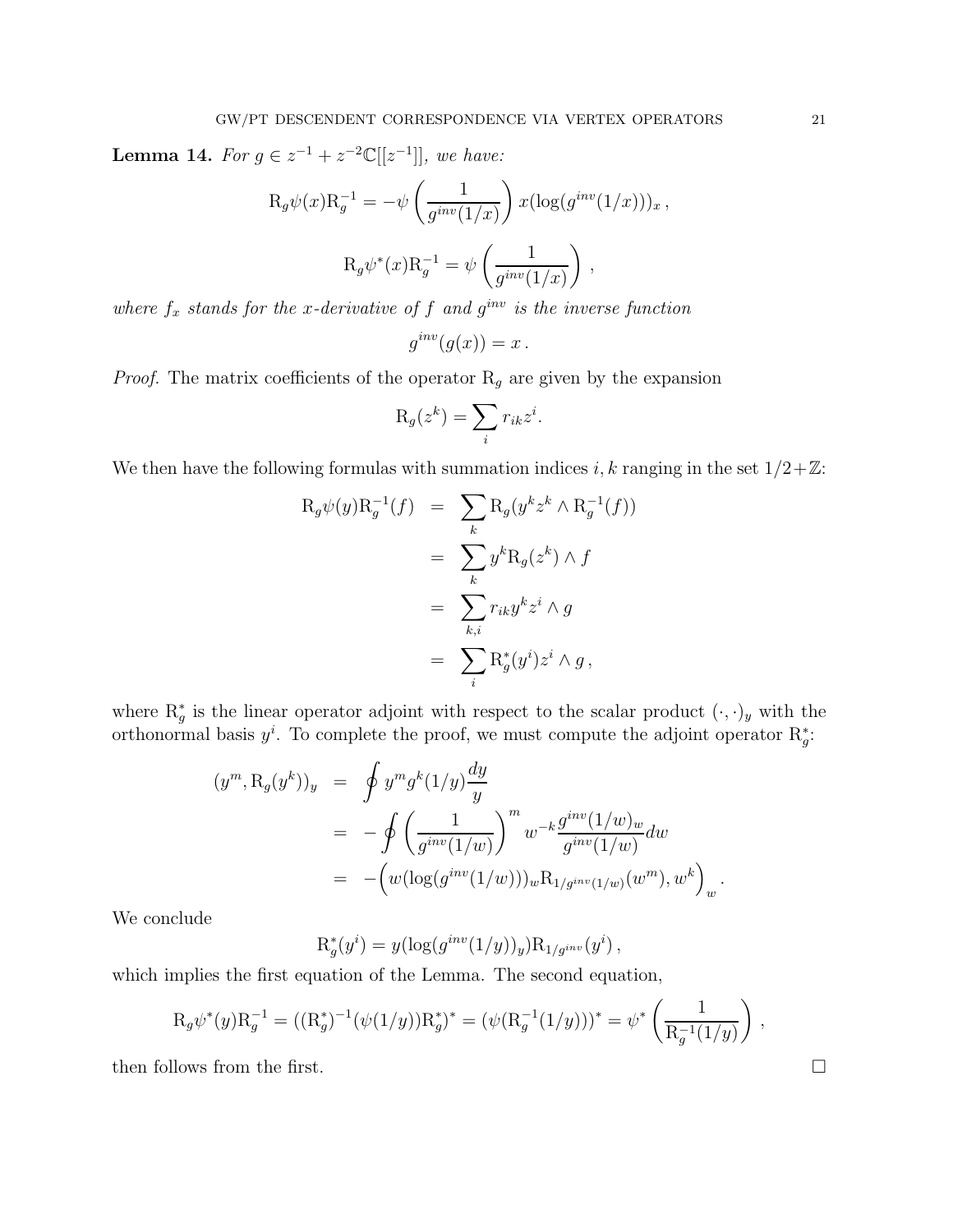By applying Lemma [14,](#page-20-0) we obtain

<span id="page-21-0"></span>
$$
[y^{0}]R_{\theta}\psi(\xi)\psi^{*}(\xi e^{-sx})R_{\theta}^{-1} = -[\xi^{0}]\psi\left(\frac{1}{\theta^{inv}(1/\xi)}\right)\psi^{*}\left(\frac{1}{\theta^{inv}(e^{-sx}/\xi)}\right)\xi(\ln(\theta^{inv}(1/\xi)))_{\xi}
$$
  
(25) 
$$
= \oint_{|y|=1/\epsilon}\psi(y)\psi^{*}(w)\frac{dy}{y},
$$

where  $y = \frac{1}{\theta^{inv}}$  $\frac{1}{\theta^{inv}(1/\xi)}, w = \frac{1}{\theta^{inv}(e^{-\xi})}$  $\frac{1}{\theta^{inv}(e^{-sx}/\xi)}$  and  $\epsilon$  is close to zero. The variables y, w are subject to the constraint:

$$
\theta(1/w) = \theta(1/y)e^{sx}.
$$

The boson/fermion correspondence is written in terms of these generating functions and the following auxiliary operators:

$$
\psi(x) = Tx^{C+1/2}\Gamma_{+}(x), \quad \psi^{*}(x) = T^{-1}x^{-C+1/2}\Gamma_{-}(x),
$$

$$
\Gamma_{\pm}(x) = e^{\pm \alpha_{-}(x)}e^{\pm \alpha_{+}(x)}, \quad \alpha_{\pm}(x) = \mp \sum_{k>0} \alpha_{\pm k} \frac{x^{\mp k}}{k},
$$

where C is the standard charge operator [26] and T is the shift operator

$$
T(v_S) = v_{s_1+1,s_2+1,s_3+1,\dots}.
$$

The boson/fermion correspondence [\(24\)](#page-19-1) together with [\(23\)](#page-19-0) and [\(25\)](#page-21-0) yields:

$$
e^{sx} = \oint_{|y|=1/\epsilon} \frac{dy}{y} \sqrt{\frac{w}{y}} \text{ST}_{+}(y) \text{T}_{-}(w) \text{S}^{-1}, \quad we^{-iuw/t} = ye^{-iuy/t}e^{-sx}
$$

,

where  $\epsilon$  is very small and  $S = M_{e^g}$  is the operator of multiplication by  $e^g$ ,

$$
g(z) = -\frac{iu}{2stz^2} + \left(\frac{1}{s}\right)\frac{1}{z} - \frac{1}{2}\log\left(1 - \frac{iu}{zt}\right).
$$

By Taylor expansion, we obtain

$$
e^{c\alpha_k} \Gamma_{\pm}(x) e^{-c\alpha_k} = e^{\pm cx^k} \Gamma_{\pm}(x) \, .
$$

Hence, the conjugation by S produces the following result:

$$
\oint \frac{dy}{y} \sqrt{\frac{w}{y}} \exp(g(1/y) - g(1/w)) \Gamma_+(y) \Gamma_-(w) .
$$

Finally, we rewrite the integral in terms of semiforms. Indeed, the implicit equation for  $w$  and  $y$  implies:

$$
dy\left(1-\frac{t}{iuy}\right) = dw\left(1-\frac{t}{iuw}\right).
$$

On the other hand, we have

$$
e^{g(1/z)} = \exp \left[ -\frac{iuz^2}{2st} + \frac{z}{s} \right] \left( 1 - \frac{iuz}{t} \right)^{-1/2}.
$$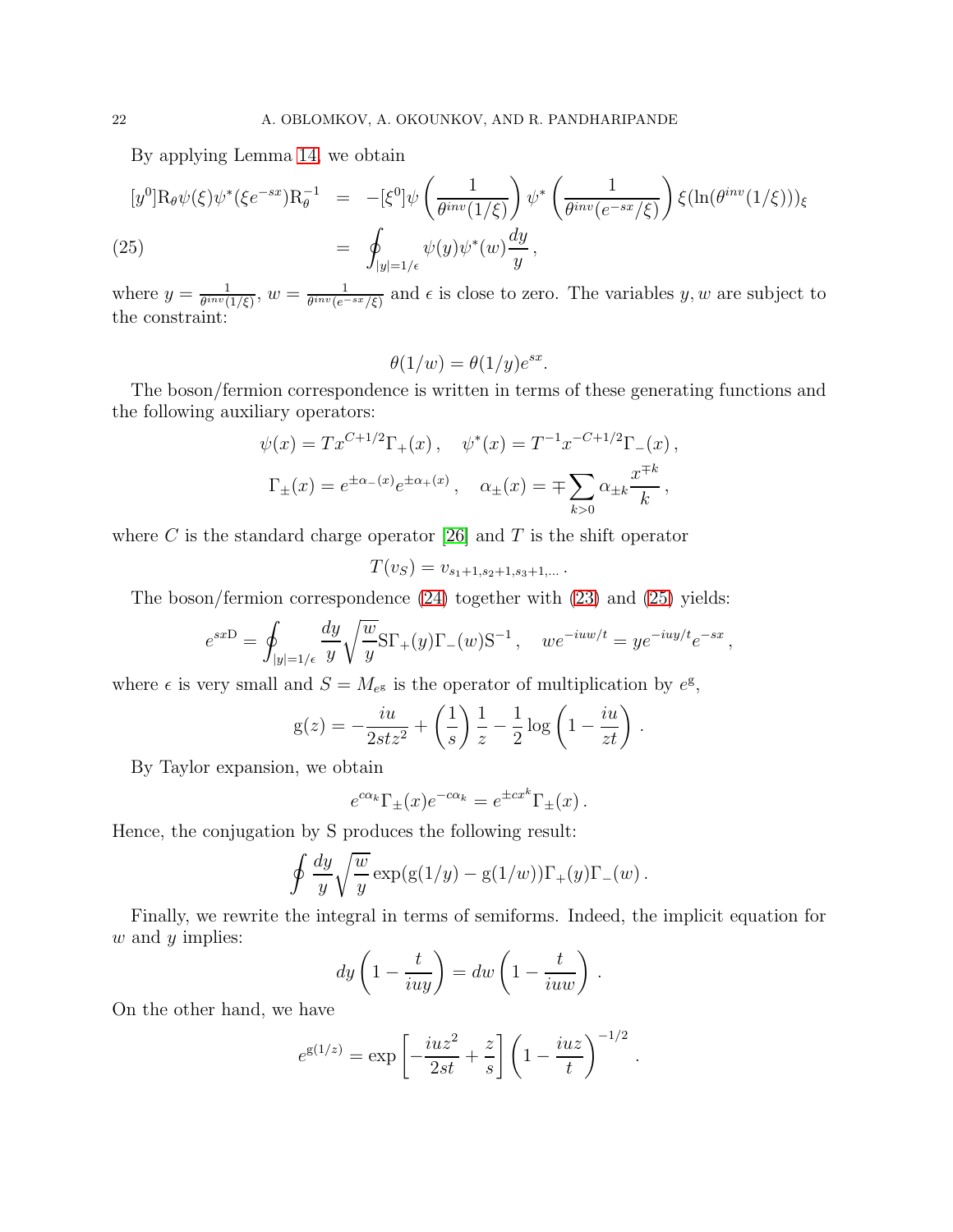We obtain

$$
e^{x s \mathcal{D}} = \oint \frac{\sqrt{dy dw}}{y} \Gamma_+(y) \Gamma_-(w) \,, \qquad we^{-i u w/t} = y e^{-i u y/t} e^{-s x} \,.
$$

Combining the above equation with

$$
\Gamma_+(y)\Gamma_-(w) =: \Gamma_+(y)\Gamma_-(w) : / (1 - w/y)
$$

yield the formula in the statement of the Lemma.

<span id="page-22-2"></span>2.7. The 1-leg case. We prove here a weaker 1-leg version of Theorem [4.](#page-7-1) **Theorem 15.** After the change of variables  $q = -e^{iu}$ , we have for any collection of  $k_i \geq 0$ 

$$
\Big\langle \prod_i \mathrm{H}^{\mathsf{GW}}_{k_i}(\mathsf{p}) \Big| \mu, \emptyset, \emptyset \Big\rangle^{\mathsf{GW}, \mathsf{T}_0, \bullet}_{U, D} = q^{-|\mu|} \Big\langle \prod_i \mathrm{H}^{\mathsf{PT}}_{k_i}(\mathsf{p}) \Big| \mu, \emptyset, \emptyset \Big\rangle^{\mathsf{PT}, \mathsf{T}_0}_{U, D},
$$

where  $T_0 \subset T$  is the subtorus preserving the symplectic form on  $\mathbb{C}^2$ .

Proof. We start by rewriting Proposition [13](#page-18-0) after the change of variables

$$
y \mapsto i\frac{uy}{t}, \qquad w \mapsto i\frac{uw}{t}
$$

<span id="page-22-1"></span>in the form

(26)  
\n
$$
e^{xsD} = \oint_{|y|=1/\epsilon} \frac{\sqrt{dydw}}{y-w} : \exp\left(\frac{\bar{\phi}(y)}{s} - \frac{\bar{\phi}(w)}{s}\right) :
$$
\n
$$
\bar{\phi}(z) = \sum_{n>0} \frac{\bar{\alpha}_n}{n} \left(\frac{izt}{u}\right)^{-n} + \frac{1}{t} \sum_{n<0} \frac{\bar{\alpha}_n}{n} \left(\frac{izt}{u}\right)^{-n}.
$$
\nwhere  $u, w$  are constrained by  $ue^y = u e^w e^{sx}$  and

where  $y, w$  are constrained by  $ye^y = we^we^{sx}$  and

$$
\bar{\alpha}_k = s\alpha_k, \quad \bar{\alpha}_{-k} = st\alpha_{-k} - t\delta_{k-1} + \delta_{k-2}iu, \quad k > 0.
$$

We define a homomorphism<sup>[8](#page-22-0)</sup> F : Heis  $\rightarrow$  Heis<sub>U</sub> by

$$
\mathsf{F}(\bar{\alpha}_k) = \mathfrak{a}_k(\mathsf{p}), \qquad k \in \mathbb{Z} \setminus \{0\}.
$$

The linear map F is a homomorphism of algebras because

$$
[\mathsf{F}(\bar{\alpha}_k),\mathsf{F}(\bar{\alpha}_m)]=[\mathfrak{a}_k(\mathsf{p}),\mathfrak{a}_m(\mathsf{p})]=k\delta_{k+m}\int \mathsf{p}\cdot \mathsf{p}=k\delta_{k+m}(-s^2t)\,.
$$

Moreover, F sends the LHS of [\(26\)](#page-22-1) to the LHS of [\(8\)](#page-6-1) since

$$
t = c_1(T_U), \qquad s^2 = -c_2(T_U).
$$

Let  $\mathcal F$  be the standard Fock space for Heis with the vacuum vector  $v_{\emptyset}$ ,

$$
\alpha_k v_{\emptyset} = 0, \quad k < 0.
$$

We denote by  $\mathcal{F}_{geom}$  the Fock space space defined by the action of Heis<sub>U</sub> on the vacuum:

$$
\mathfrak{a}_k(\mathsf{p})u_\emptyset = \left[ \int \big(-t\delta_{k+1} + \delta_{k+2} i u\big) \cdot \mathsf{p} \right] u_\emptyset, \quad k < 0.
$$

<span id="page-22-0"></span><sup>&</sup>lt;sup>8</sup>The equivariant cohomology of U is generated over  $\mathbb{Q}[s,t]$  by the class **p** of the fixed point.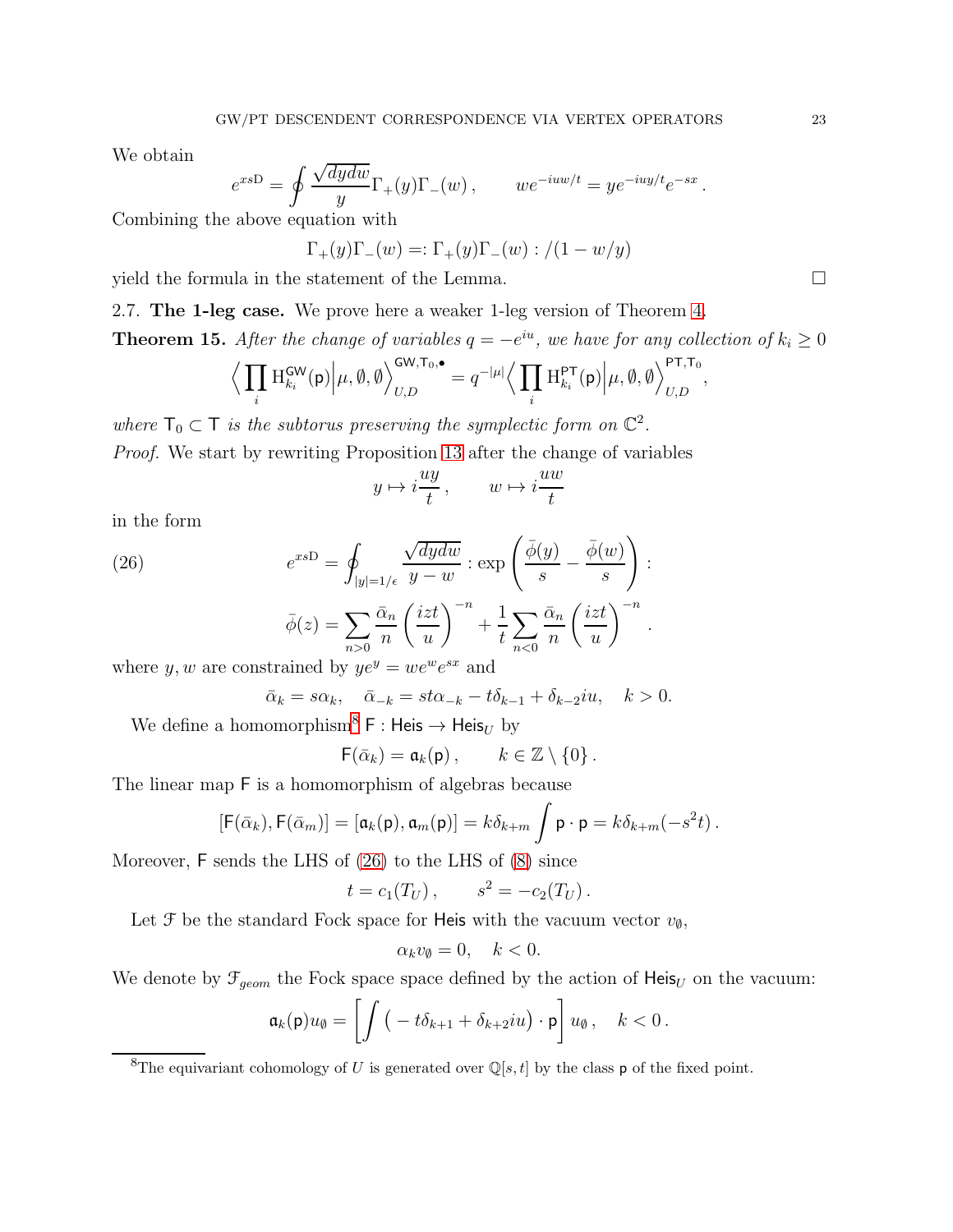The homomorphism F induces a canonical homomorphism of the Fock space,

(27) 
$$
\qquad \qquad \mathsf{F} : \mathcal{F} \to \mathcal{F}_{geom} \,,
$$

by matching vacuum vectors  $F(v_{\emptyset}) = u_{\emptyset}$  since

$$
\mathsf{F}(\bar{\alpha}_k)u_{\emptyset}=\mathfrak{a}_ku_{\emptyset},\quad k<0.
$$

The Fock space  $\mathcal{F}_{geom}$  has a natural linear functional which evaluates Gromov-Witten invariants. Since the elements

<span id="page-23-1"></span><span id="page-23-0"></span>
$$
\prod_{i>0}\mathfrak{a}_i^{k_i}(\mathsf{p})u_\emptyset
$$

form a basis of  $\mathcal{F}_{geom}$ , we have a natural linear isomorphism between  $\mathsf{Heis}_U^+$  and  $\mathcal{F}_{geom}$ . The isomorphism allow us to define the following linear functional on  $\mathcal{F}_{qeom}$ :

(28) 
$$
\Psi_{\mu}^{\mathsf{GW}}(\Phi) = \left\langle \Phi | \mu \right\rangle_{\beta}^{\mathsf{GW}, \mathsf{T}_0, \bullet},
$$

where  $\beta = |\mu| \mathbf{P}^1$ . Formula [\(20\)](#page-17-0) implies that under the identification [\(27\)](#page-23-0) of the Fock spaces  $\mathcal F$  and  $\mathcal F_{geom}$ , the linear functional [\(28\)](#page-23-1) corresponds to a pairing in  $\mathcal F$  with the vector

$$
v_{\mu} = \overline{W}^{-1} e^{\alpha_1} |\mu\rangle \in \mathcal{F}.
$$

On the stable pairs side, equation [\(21\)](#page-17-0) evaluates the the right side of the correspondence of Theorem [15:](#page-22-2)

$$
q^{-|\mu|} \Big\langle \prod_{j=1}^{\ell} \mathcal{H}_{k_j}^{\mathsf{PT}}([0]) \Big| \mu \Big\rangle_X^{\mathsf{PT}, \mathsf{T}_0} = (-s)^{\ell} [x^{\vec{k}}] \Big\langle \prod_{j=1}^{\ell} e^{sx_j \mathsf{D}} \overline{W}^{-1} e^{\alpha_1} \Big| \mu \Big\rangle^{\mathcal{F}}.
$$

Since F sends the LHS of [\(26\)](#page-22-1) to the LHS of [\(8\)](#page-6-1), we obtain

$$
(-s)^{\ell}[x^{\vec{k}}]\Big\langle \prod_{j=1}^{\ell} e^{sx_j D} \overline{W}^{-1} e^{\alpha_1} \Big| \mu \Big\rangle^{\mathcal{F}} = \Big\langle \prod_{j=1}^{\ell} H_{k_i}^{\mathsf{GW}}(\mathsf{p}) \Big| \mu, \emptyset, \emptyset \Big\rangle_X^{\mathsf{GW}, \mathsf{T}_0, \bullet}
$$

via the evaluation of  $\Psi_{\mu}^{\mathsf{GW}}$  as a pairing in  $\mathcal F$  with  $v_{\mu}$ .

The following two remarks about Theorem [15](#page-22-2) will be important for our further study of the descendent correspondence in Section [3:](#page-24-0)

(i) The •-series of Theorem [15](#page-22-2) agrees exactly with the Gromov-Witten series defined in Section [0.7](#page-7-2) with no collapsed connected components of genus greater than or equal to 2,

$$
\Big\langle \prod_i \mathrm{H}^{\mathsf{GW}}_{k_i}({\mathsf{p}}) \Big| \mu, \emptyset, \emptyset \Big\rangle^{\mathsf{GW}, \mathsf{T}_0, \bullet}_{U, D} = \Big\langle \prod_i \mathrm{H}^{\mathsf{GW}}_{k_i}({\mathsf{p}}) \Big| \mu, \emptyset, \emptyset \Big\rangle^{\mathsf{GW}, \mathsf{T}_0}_{U, D}.
$$

The above equality follows from the formula for the virtual class of the moduli space of maps of a collapsed connected components<sup>[9](#page-23-2)</sup> of genus  $g \geq 2$ ,

$$
(-1)^{g} (c_3(T_{U/D}) - c_2(T_{U/D})c_1(T_{U/D})) \lambda_{g-1}^3
$$

which vanishes for the torus  $T_0$ .

<span id="page-23-2"></span> $^{9}$ See Section 2.3 of [\[9\]](#page-36-12).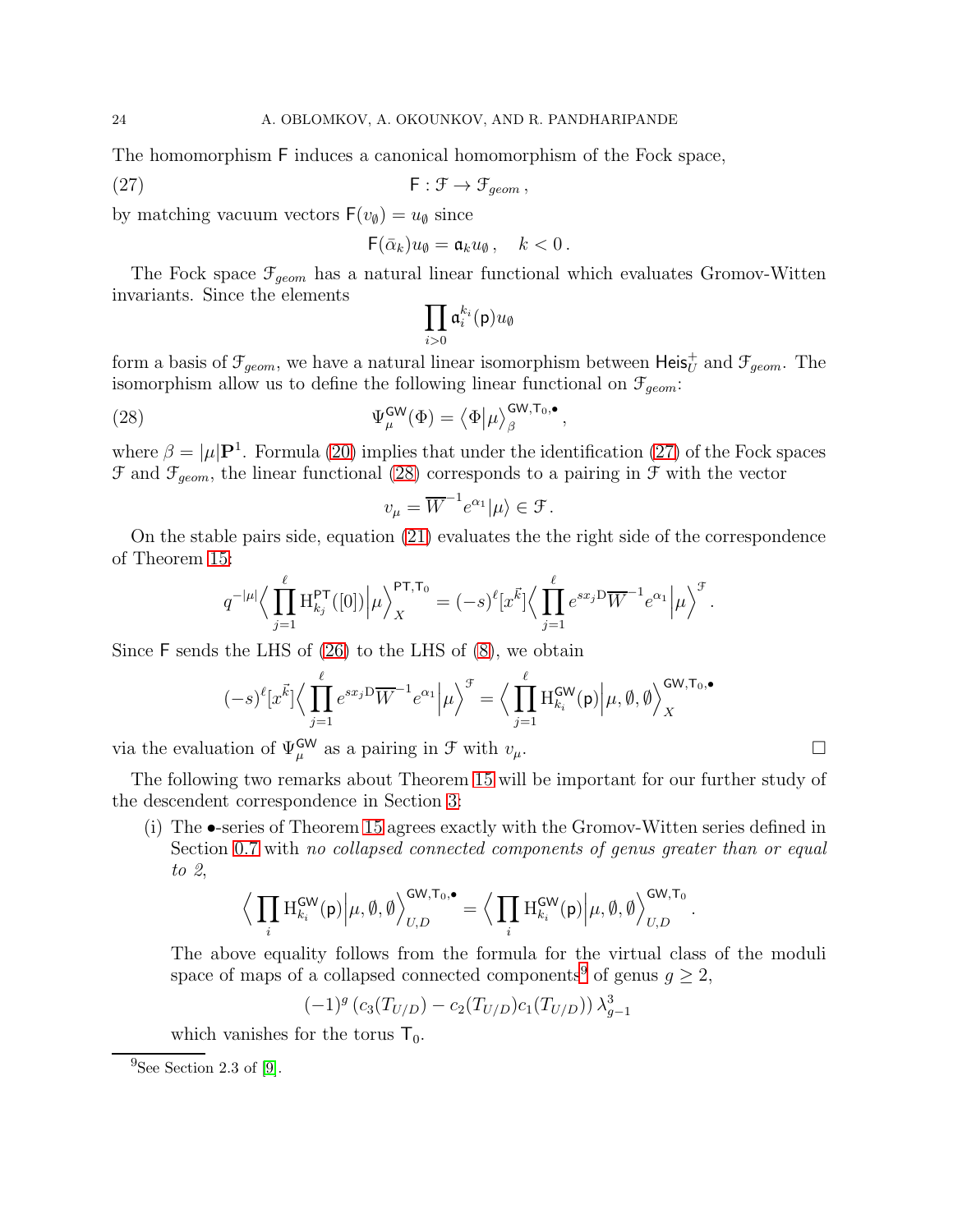(ii) Since the Gromov-Witten bracket is compatible with the hat operation [\(12\)](#page-8-2), we can equivalently write the conclusion of Theorem [15](#page-22-2) after applying (i) as:

(29) 
$$
\Big\langle \prod_i \widehat{\mathrm{H}}_{k_i}^{\mathrm{GW}}(\mathrm{p}) \Big| \mu, \emptyset, \emptyset \Big\rangle_{U,D}^{\mathrm{GW}, \mathrm{T}_0} = q^{-|\mu|} \Big\langle \prod_i \mathrm{H}_{k_i}^{\mathrm{PT}}(\mathrm{p}) \Big| \mu, \emptyset, \emptyset \Big\rangle_{U,D}^{\mathrm{PT}, \mathrm{T}_0}
$$

<span id="page-24-1"></span>2.8. Lambert function. We explain how to convert the contour integral in definition [\(8\)](#page-6-1) to an explicit formula. The first step is to solve the constraint equation [\(9\)](#page-6-0),

$$
ye^y = we^we^{-x/\theta}.
$$

We interpret both sides as formal power series in  $x$ , and then we can find the solution by induction on degree of  $x$ . In particular, the first few terms of the expansion are:

(30) 
$$
w(y) = y - \frac{xy}{\theta(y+1)} + \frac{x^2y}{2\theta^2(y+1)^3} + \frac{x^3y(2y-1)}{6\theta^3(y+1)^5} + O(x^4).
$$

We can therefore write explicit power series for the integrand in formula  $(8)$  and find an effective formula for  $H^{\mathsf{GW}}(x)$ :

(31) 
$$
\frac{x}{\theta} \text{Res}_{y=\infty} \left( dy \left( \frac{dw(y)}{dy} \right)^{1/2} \frac{e^{\theta(\phi(y) - \phi(w(y)))}}{y - w(y)} \right),
$$

<span id="page-24-0"></span>where  $w(y)$  is given by [\(30\)](#page-24-2) and  $\phi(z)$  is by [\(7\)](#page-6-2).

#### 3. Uniqueness of the correspondence

3.1. Properties of the correspondence matrix. We define an augmented partition size  $|\cdot|^+$  by the formula

$$
|\lambda|^+ = \sum_i (1 + \lambda_i) \, .
$$

Let P be the set of all partitions. Let  $\mathcal{P}_d$  the set of partitions of augmented size d, and let  $\mathcal{P}_{\le d}$  be the set of partitions of augmented size less than or equal to d,

$$
\mathcal{P}_d \subset \mathcal{P}_{\leq d} \subset \mathcal{P} \, .
$$

As in Section [0.8,](#page-8-3) we set

$$
\mathcal{H}^{\mathsf{GW}}_{\mu} = \prod_{i=1}^{\ell} \mathcal{H}^{\mathsf{GW}}_{\mu_i} \in \mathsf{Heis}^c, \qquad \widehat{\mathcal{H}}^{\mathsf{GW}}_{\mu} \in \mathsf{Heis}^c_+ \otimes \mathbb{C}[c_1, c_2^{1/2}].
$$

<span id="page-24-4"></span>**Lemma 16.** For every  $\mu \in \mathcal{P}_d$ , we have

(i) 
$$
\widehat{H}_{\mu}^{\text{GW}} \in \text{Heis}_{+}^{c} \otimes \mathbb{C}[c_1, c_2]
$$
,  
\n(ii)  $\widehat{H}_{\mu}^{\text{GW}} = \frac{\mathfrak{a}_{\mu}}{(\mu-1)!} + \sum_{\lambda \in \mathcal{P}_{,  
\nwith  $\mathfrak{a}_{\lambda} = \prod_{i=1}^{\ell} \mathfrak{a}_{\lambda_i}$ .$ 

<span id="page-24-3"></span><span id="page-24-2"></span>.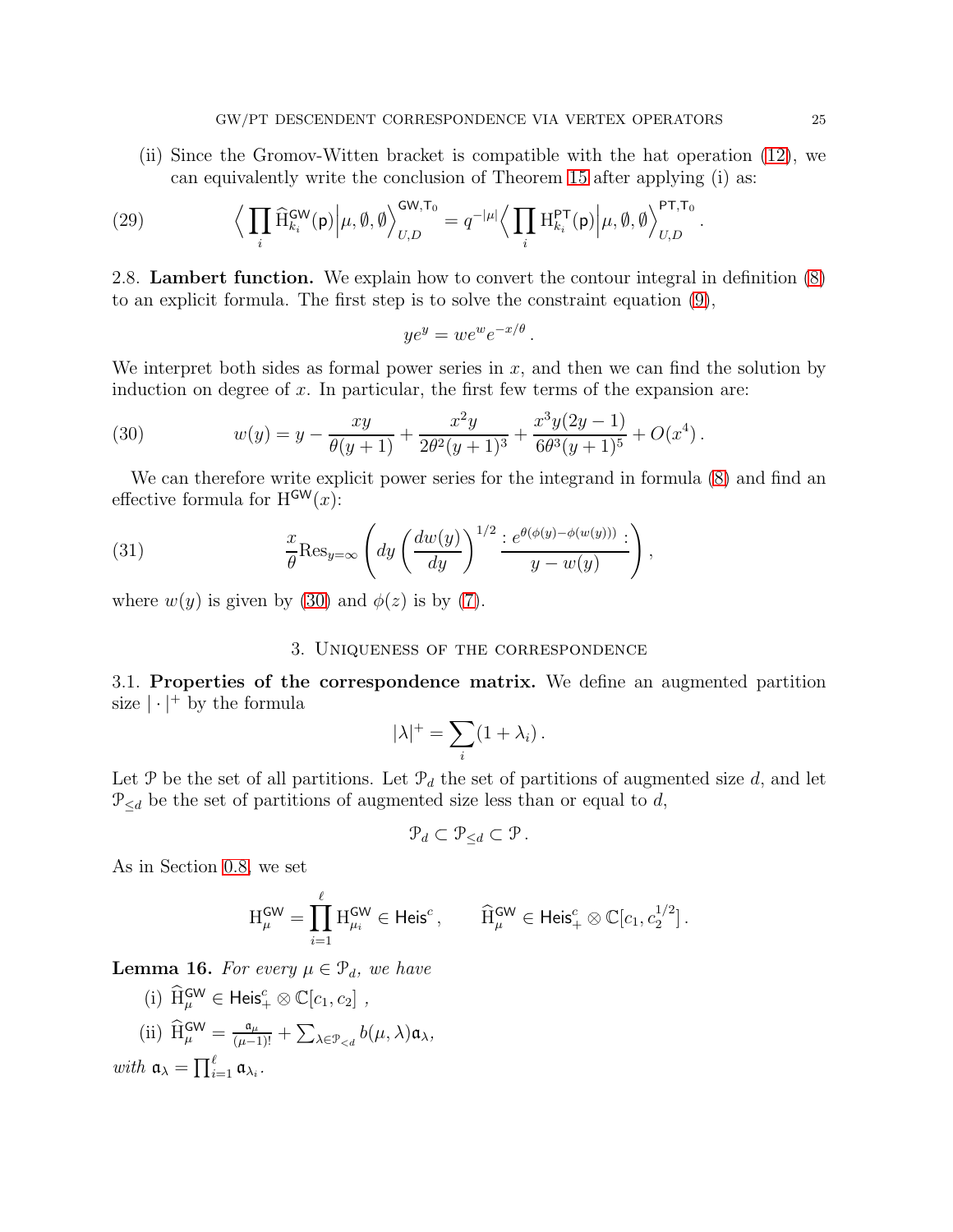*Proof.* The operator sD defined by [\(19\)](#page-17-2) is a linear combination of monomials in H and  $\alpha_k$ with coefficients in  $\mathbb{C}[s,t]$ . The same holds for every power of sD. Since the operator H is a quadratic expression<sup>[10](#page-25-0)</sup> of  $\alpha_k$  with coefficients in  $\mathbb{C}[s, t]$ , we conclude

$$
\widehat{\mathrm{H}}^{\mathsf{GW}}(x) \in \mathsf{Heis}^c \otimes \mathbb{C}[c_1, c_2^{1/2}].
$$

The integral defining  $\widehat{H}^{GW}(x)$  is invariant with respect to the sign change

$$
\theta \mapsto -\theta \, .
$$

Indeed, under the sign change the constraint equation turns into

$$
ze^z = we^w e^{-x/\theta}
$$

which is equivalent to the original constraint equation after switching  $y$  and  $w$ . On the other hand, the integral is unchanged after the switch. Thus, we have proven claim (i).

Definition [\(19\)](#page-17-2) is homogeneous for the homological grading of the generators:

<span id="page-25-1"></span>
$$
\deg \alpha_k = k + 1, \quad \deg \alpha_{-k} = -k + 2, \quad \deg s = \deg t = 1.
$$

The powers of D are therefore also homogeneous, and claim (ii) follows.  $\Box$ 

3.2. Uniqueness. The 1-leg GW/PT descendent correspondence of Theorem [15](#page-22-2) in the hat form of  $(29)$  is

(32) 
$$
H_{\mu}^{\text{PT}} \mapsto \widehat{H}_{\mu}^{\text{GW}}.
$$

The correspondence rule [\(32\)](#page-25-1) defines a  $\mathbb{C}[c_1, c_2]$ -linear operator

$$
\mathfrak{T}:\mathcal{P}^{\mathsf{PT}}\rightarrow\mathcal{P}^{\mathsf{GW}}\,,
$$

where  $\mathcal{P}^{\text{PT}}$  has  $\mathbb{C}[c_1, c_2]$ -basis  $H^{\text{PT}}_{\mu}$  and  $\mathcal{P}^{\text{GW}}$  has  $\mathbb{C}[c_1, c_2]$ -basis  $\mathfrak{a}_{\mu}$ . By Lemma [16](#page-24-4) part (ii), T restricts to

$$
\mathfrak{T}_d: \mathfrak{P}^{\mathsf{PT}}_{\leq d} \to \mathfrak{P}^{\mathsf{GW}}_{\leq d}\,,
$$

where the shifted size of the partitions are bounded in the bases on both sides.

There are two operators that encode 1-leg relative Gromov-Witten and stable pairs theories. The first operator

$$
\mathcal{M}_d^{\mathsf{GW}}: \mathcal{P}_{\leq d}^{\mathsf{GW}} \to \mathcal{P}
$$

has the Gromov-Witten invariants

$$
\left\langle \mathfrak{a}_{\mu}(\mathsf{p}) \middle| \lambda \right\rangle^{\mathsf{GW},\mathsf{T}_0}_{U,D}, \quad \mu \in \mathcal{P}_{\leq d} \, , \quad \lambda \in \mathcal{P}
$$

as matrix entries. The second operator

$$
\mathcal{M}_d^{\mathsf{PT}}: \mathcal{P}_{\leq d}^{\mathsf{PT}} \to \mathcal{P}
$$

has the stable pairs invariants

$$
\left\langle \mathrm{H}_{\mu}^{\mathsf{PT}}(\mathsf{p}) \middle| \lambda \right\rangle_{U,D}^{\mathsf{PT},\mathsf{T}_0}, \quad \mu \in \mathcal{P}_{\leq d}, \quad \lambda \in \mathcal{P}
$$

as matrix entries.

<span id="page-25-0"></span>
$$
^{10}H=\sum_{k>0}\alpha _{-k}\alpha _{k}.
$$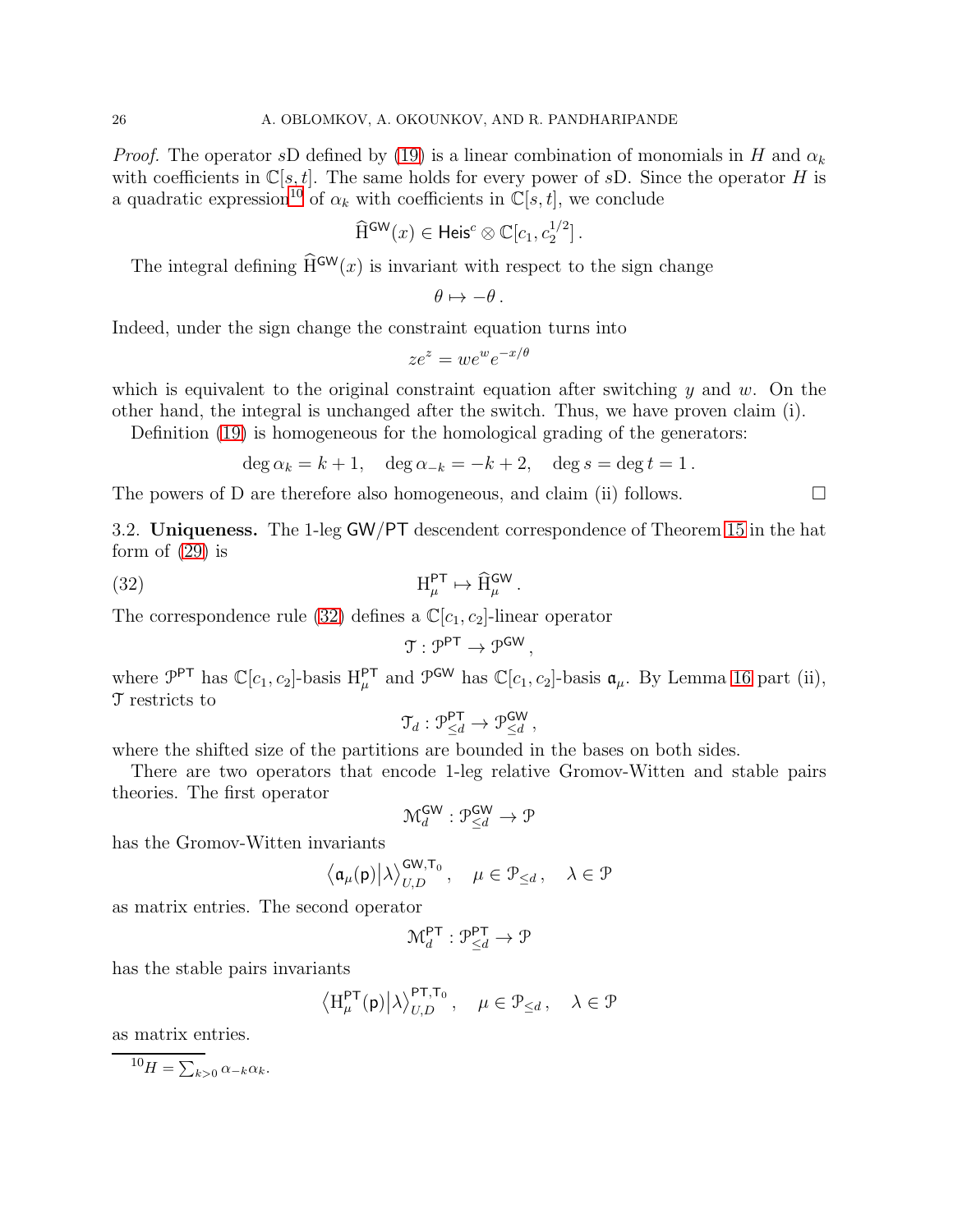<span id="page-26-2"></span>**Lemma 17.** The operator  $\mathcal{T}_d$  is an isomorphism and is the unique solution of the correspondence equation

$$
\mathcal{M}_d^{\mathsf{GW}}\mathcal{T}_d=\mathcal{M}_d^{\mathsf{PT}}\,.
$$

*Proof.* That  $\mathcal{T}_d$  is an isomorphism follows from Lemma [16](#page-24-4) part (ii). The correspondence equation is exactly the statement of Theorem [15](#page-22-2) in form [\(29\)](#page-24-3).

To derive uniqueness, we will show that the operator  $\mathcal{M}_d^{\mathsf{PT}}$  is injective. By the construction of the projective representation  $\Lambda^{\infty/2}V$  (see for example [26, section 2.2.2]), we have:

$$
\left\langle \mathbf{H}_{\mu}^{\mathsf{PT}}(p) \big| \lambda \right\rangle^{\mathsf{PT}, \mathsf{T}_0}_{U,D} = \mathbf{p}_{\mu}(\lambda) ,
$$

where  $\mathbf{p}_{\mu} = \prod_i \mathbf{p}_{\mu_i}$  is the product of the shifted Newton polynomials from the ring of the shifted symmetric functions  $\Lambda^* = \mathbb{Q}[\mathbf{p}_1, \mathbf{p}_2, \dots]$  and

$$
\mathbf{p}_{k}(\lambda) = \sum_{i=1}^{\infty} \left[ (\lambda_{i} - i + \frac{1}{2})^{k} - (-i + \frac{1}{2})^{k} \right] + (1 - 2^{-k})\zeta(-k),
$$

is the evaluation of the shifted function at  $\lambda$ .

Since the products  $\mathbf{p}_{\mu}$  span a basis of the ring of the shifted symmetric functions and the evaluation map

$$
f\mapsto \{f(\lambda)\}_{\lambda\in\mathcal{P}}
$$

is the Fourier transform in representation theory of  $S_{\infty}$  [\[25\]](#page-37-17),  $\mathcal{M}_d^{\text{PT}}$  is injective.

3.3. Comparing correspondences. The GW/PT correspondence for the standard descendents  $\tau_k$  is studied in [\[33\]](#page-37-3). Since the descendents  $\mathfrak{a}_k$  and  $H_k^{\text{PT}}$  are the linear combinations of the standard descendents  $\{\tau_m\}_{m\leq k}$ , the results of [\[33\]](#page-37-3) hold in our setting here.

<span id="page-26-0"></span>**Theorem 18.** [\[33\]](#page-37-3) There exists an invertible transformation  $\underline{\mathcal{T}} : \mathcal{P}^{\mathsf{PT}} \to \mathcal{P}^{\mathsf{GW}}$  linear over  $\mathbb{C}[s_1, s_2, s_3]$  for which the correspondence equation

$$
\big\langle \underline{\mathfrak{T}}(\mu)(\mathsf{p})\big|\lambda_1,\lambda_2,\lambda_3\big\rangle^{\mathsf{GW},\mathsf{T}}_{U,D}=\big\langle \mathrm{H}^{\mathsf{PT}}_{\mu}(\mathsf{p})\big|\lambda_1,\lambda_2,\lambda_3\big\rangle^{\mathsf{PT},\mathsf{T}}_{U,D}
$$

holds for all  $\mu, \lambda_1, \lambda_2, \lambda_3 \in \mathcal{P}$ . Moreover,

- (i)  $\underline{\mathfrak{T}}$  sends  $\mathfrak{P}_{\leq d}^{\mathsf{PT}}$ PT to  $\mathcal{P}_{\leq d}^{\mathsf{GW}}$  $\mathsf{GW} \leq d$  ,
- (ii) the coefficients of  $\underline{\mathfrak{T}}$  are polynomials in the symmetric functions

<span id="page-26-1"></span>
$$
c_1 = e_1(s_1, s_2, s_3), \quad c_2 = e_2(s_1, s_2, s_3), \quad c_3 = e_3(s_1, s_2, s_3).
$$

Proof. Theorems 1-3 of [\[33\]](#page-37-3) prove the parallel statement of Theorem [18](#page-26-0) for a slightly different generating function of the invariants on the Gromov-Witten side:

(33) 
$$
\langle \prod_{i=1}^{m} \tau_{k_i}(\gamma_i) | \lambda \rangle_{g,U,D}^{\mathsf{GW},\mathsf{T},*}.
$$

The invariant [\(33\)](#page-26-1) is defined as an integral over the virtual cycle of the moduli space  $\overline{M}_{g,m}^*(U/D, \beta)$  of stale relative maps from a possibly disconnected curve of genus g to the pair  $(U, D)$  with no connected collapsed components.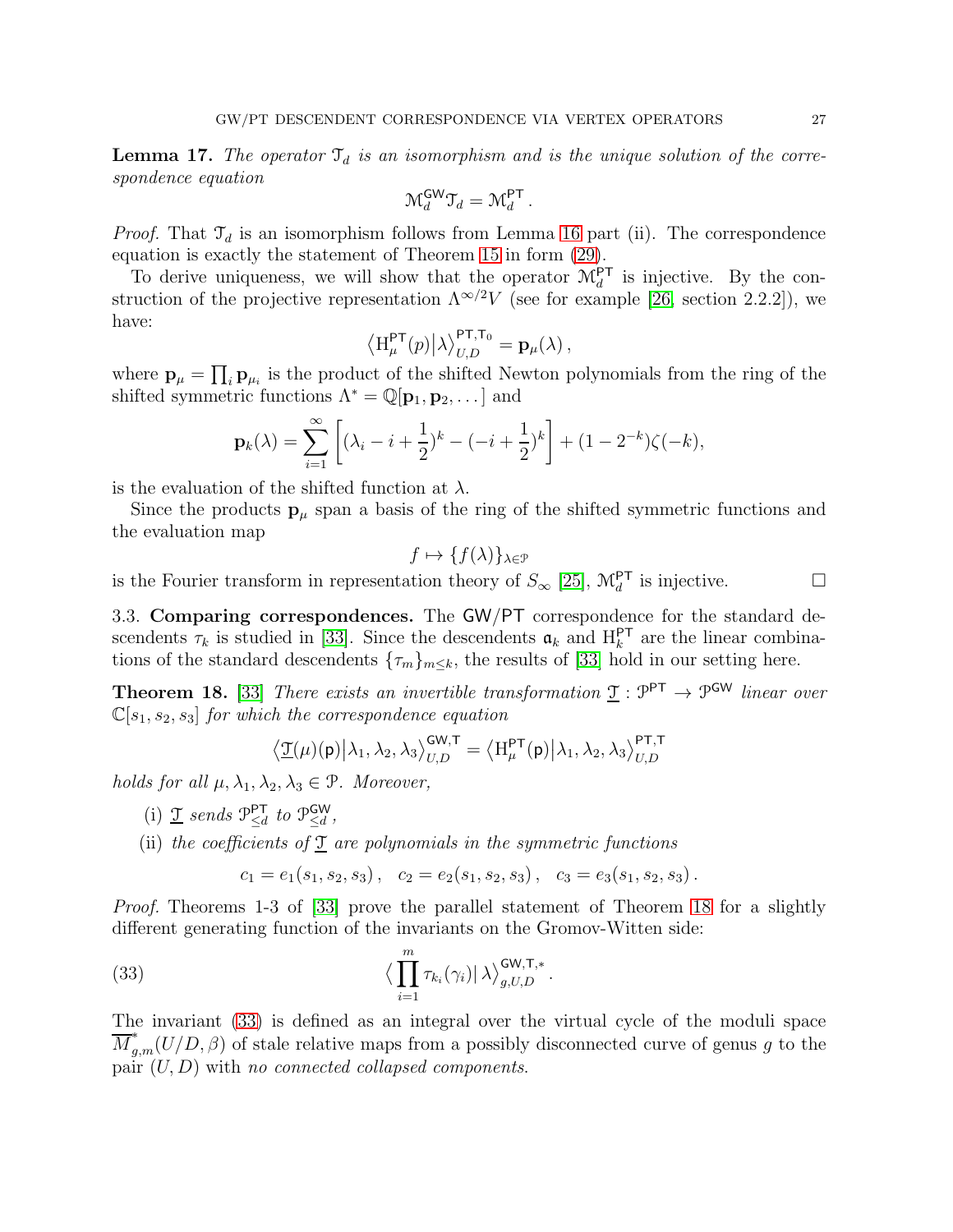By Theorems 1-3 of [\[33\]](#page-37-3), there exists an invertible transformation  $\underline{\mathcal{T}}^* : \mathcal{P}^{\mathsf{PT}} \to \mathcal{P}^{\mathsf{GW}}$  linear over  $\mathbb{C}[s_1, s_2, s_3]$  for which the correspondence equation

$$
\big\langle \underline{\mathbf{T}}^*(\mu)(\mathsf{p})\big|\lambda_1,\lambda_2,\lambda_3\big\rangle_{U,D}^{\mathsf{GW},\mathsf{T},*}=\big\langle \mathrm{H}^{\mathsf{PT}}_{\mu}(\mathsf{p})\big|\lambda_1,\lambda_2,\lambda_3\big\rangle_{U,D}^{\mathsf{PT},\mathsf{T}}
$$

holds for all  $\mu, \lambda_1, \lambda_2, \lambda_3 \in \mathcal{P}$ . Moreover,  $\underline{\mathcal{T}}^*$  satisfies the above condition (i) and (ii).

The Gromov-Witten invariants [\(33\)](#page-26-1) of [\[33\]](#page-37-3) are related to the Gromov-Witten invariants [\(10\)](#page-7-0) defined in Section [0.7](#page-7-2) by the following simple equation for every target geometry  $(X, D)$ . We sum over all set partitions

$$
\{1,\ldots,m\}=P'\sqcup P''\sqcup P'''
$$

and refinements  $P' = \sqcup_{a=1}^A P'_a$ ,  $P'' = \sqcup_{b=1}^B P''_b$ :

$$
\left\langle \prod_{i=1}^m \tau_{k_i}(\gamma_i) \right| \mu \right\rangle_{X,D}^{\mathsf{GW},\mathsf{T}} = \sum_P u^{-2A} C_{P'}^0 C_{P''}^1 \left\langle \prod_{i \in P'''} \tau_{k_i}(\gamma_i) \right| \mu \right\rangle_{X,D}^{\mathsf{GW},\mathsf{T},*},
$$

$$
C_{P'}^0 = \prod_{a=1}^A \int_X \gamma_{P'_a} \cdot \int_{\overline{M}_{0,|P'_a|}} \prod_{i \in P'_a} \tau_{k_i},
$$
  
\n
$$
C_{P''}^1 = \prod_{b=1}^B \left( \int_X c_1(T_{X/D}) \cdot \gamma_{P''_b} \cdot \int_{\overline{M}_{1,|P''_b|}} \prod_{i \in P''_b} \tau_{k_i} - \int_X c_2(T_{X/D}) \cdot \gamma_{P''_b} \cdot \int_{\overline{M}_{1,|P''_b|}} c_1(\mathbb{E}) \prod_{i \in P''_b} \tau_{k_i} \right).
$$

In the formula, the moduli spaces of stable curves of genus 0 and 1 which appear correspond exactly to collapsed components. In genus  $1, \mathbb{E}$  is Hodge bundle. As before, we use the convention

$$
\gamma_S = \prod_{i \in S} \gamma_i \, .
$$

Hence, there exists an invertible transformation

$$
\underline{\mathcal{R}}:\mathcal{P}^{\text{GW}}\to\mathcal{P}^{\text{GW}}
$$

linear over  $\mathbb{C}[s_1, s_2, s_3]$  for which the correspondence equation

$$
\left\langle \underline{\mathcal{R}}(\mu)(\mathsf{p}) \right| \lambda_1, \lambda_2, \lambda_3 \right\rangle_{U,D}^{\mathsf{GW},\mathsf{T},*} = \left\langle \tau_\mu(\mathsf{p}) \right| \lambda_1, \lambda_2, \lambda_3 \right\rangle_{U,D}^{\mathsf{GW},\mathsf{T}}
$$

holds for all  $\mu, \lambda_1, \lambda_2, \lambda_3 \in \mathcal{P}$ . Moreover, the matrix  $\underline{\mathcal{R}}$  satisfies conditions (i) and (ii) of Theorem [18.](#page-26-0) The composition

$$
\underline{\mathfrak{T}} = \underline{\mathfrak{T}}^* \circ \underline{\mathfrak{R}}
$$

is therefore the sought after linear transformation.  $\Box$ 

<span id="page-27-0"></span>**Corollary 19.** The coefficients of  $\mathcal{T}$  are polynomial in  $c_1, c_2$  and

$$
\mathfrak{T}=\underline{\mathfrak{T}}|_{c_3=c_1c_2}.
$$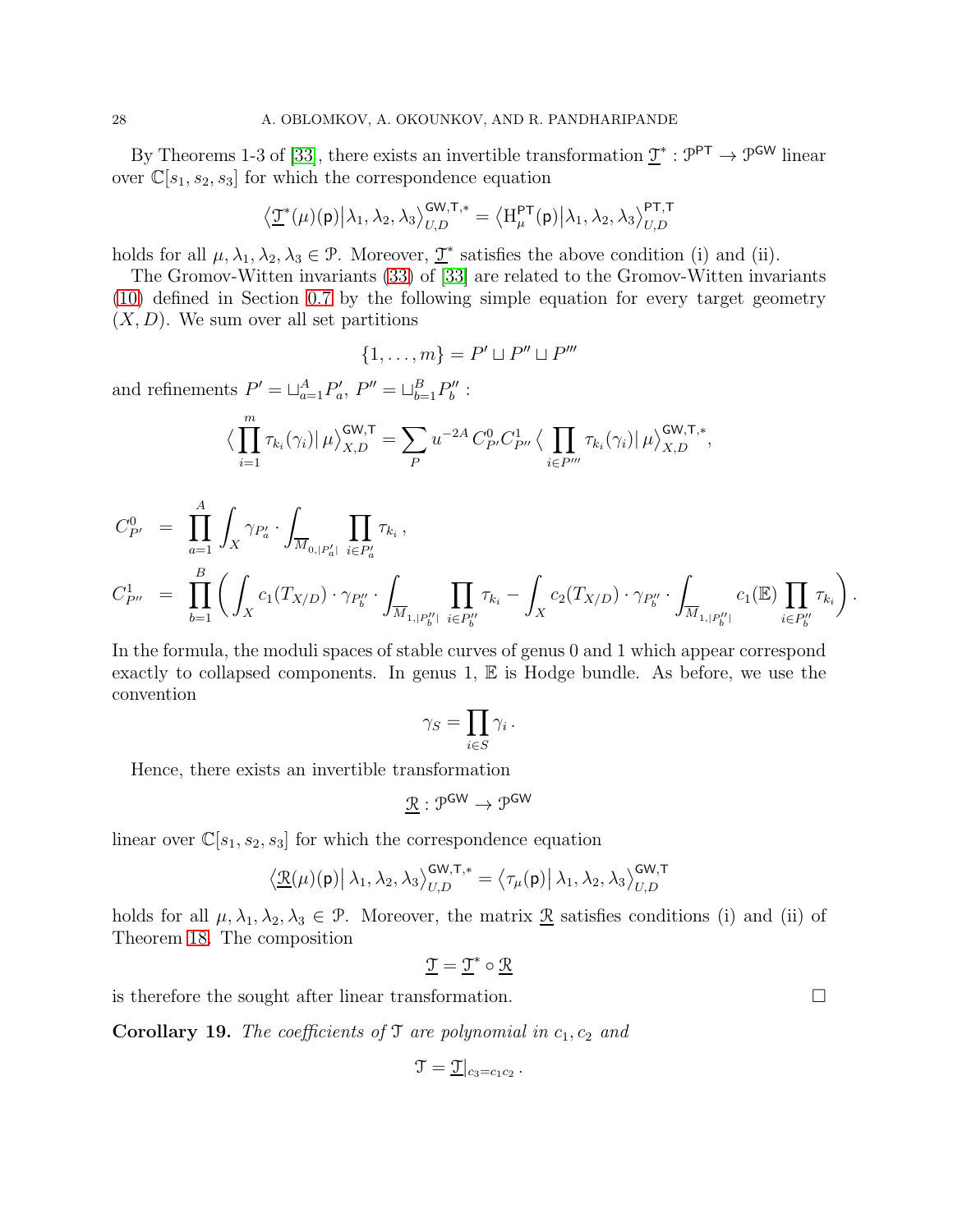*Proof.* The uniqueness of Lemma [17](#page-26-2) implies that  $\mathcal{T} = \mathcal{T}|_{s_1 = -s_2}$ . Hence, the coefficients of T are polynomials of  $s = s_1$  and  $t = s_3$ . Since

$$
c_1|_{s_1=-s_2}=t
$$
,  $c_2|_{s_1=-s_2}=-s^2$ ,

and since  $\underline{\mathfrak{T}}$  is symmetric with respect to all permutations of  $s_i$ , the coefficients of  $\mathfrak{T}$  must be polynomial in  $c_1, c_2$ .

3.4. Poles. The following pole restriction result will play a crucial role in the proof of Theorem [4](#page-7-1) in Section [3.5.](#page-31-0)

<span id="page-28-1"></span>Lemma 20. The descendent invariants

$$
\langle \tau_{\mu} | \lambda_1, \lambda_2, \lambda_3 \rangle_{U,D}^{\text{GW,T}}
$$
 and  $\langle \text{ch}_{\mu} | \lambda_1, \lambda_2, \lambda_3 \rangle_{U,D}^{\text{PT,T}}$ 

have no poles along the hyperplane  $s_i + s_j = 0$  if either  $\lambda_i = \emptyset$  or  $\lambda_j = \emptyset$ .

*Proof.* Since the matrix  $\underline{\mathcal{R}}$  from the proof of Theorem [18](#page-26-0) has the required pole property, it is enough to prove the statement for the invariants

$$
\left\langle \tau_\mu \middle|\lambda_1,\lambda_2,\lambda_3 \right\rangle^{\mathsf{GW},\mathsf{T},*}_{U,D} \quad \text{and} \quad \left\langle \mathrm{ch}_\mu \middle|\lambda_1,\lambda_2,\lambda_3 \right\rangle^{\mathsf{PT},\mathsf{T}}_{U,D}.
$$

The invariants here are the capped vertices [\[19,](#page-37-0) [33\]](#page-37-3). The stated regularity property for Gromov-Witten invariants follows from the localization formula [\[11\]](#page-36-13) for the capped vertex [\[19,](#page-37-0) section 2]. As explained in [\[19\]](#page-37-0),

<span id="page-28-0"></span>(34) 
$$
\langle \tau_{\mu} | \lambda_1, \lambda_2, \lambda_3 \rangle_{U,D}^{\text{GW},\text{T,*}} = \sum_{\lambda_1', \lambda_2', \lambda_3'} V_{\text{GW}}(\tau_{\mu} | \lambda_1', \lambda_2', \lambda_3', u) \cdot H(\lambda_k', s_{k+1}, s_{k+2}, s_k) \cdot \prod_{k=1}^3 \Psi_{\text{GW}}(\lambda_k, \lambda_k', s_{k+1}, s_{k+2}, -s_k, u),
$$

where the partitions in the sum are constrained by  $|\lambda'_i| = |\lambda_i|$ , the half-edge term H is the edge-term for the local curve theory [\[4\]](#page-36-14), the term

$$
\Psi_{\mathsf{GW}}(\lambda,\mu,s_1,s_2,s_3,u) = \sum_g \left\langle \lambda \left| \frac{1}{s_3 - \psi_{\infty}} \right| \mu \right\rangle_{g,d}^{\sim'} u^{2g-2},
$$

is the rubber integral, and  $V_{GW}(\tau_{\mu}|\lambda_1,\lambda_2,\lambda_3,u)$  is the standard localization vertex [\[11\]](#page-36-13) in Gromov-Witten theory.

The rubber integral is regular at  $s_i + s_j = 0$ , the half-edge term is the ratio of the explicit products of the linear expressions of  $s_i$  which can be easily checked to be regular at  $s_i + s_j = 0$ . The only potential source of poles at  $s_i + s_j = 0$  is the standard localization vertex  $V_{GW}(\tau_{\mu}|\lambda_1,\lambda_2,\lambda_3)$ .

The standard Gromov-Witten localization vertex  $V_{GW}(\tau_{\mu}|\lambda_1,\lambda_2,\lambda_3)$  is straightforward to analyze directly from the formula of [\[11\]](#page-36-13). In fact, the only source of poles at  $s_i + s_j = 0$ is the tangent weight of the tangent space the space of smoothing of a nodal rational curve (which occurs in the Euler class of the virtual normal bundle to the T-fixed locus. If we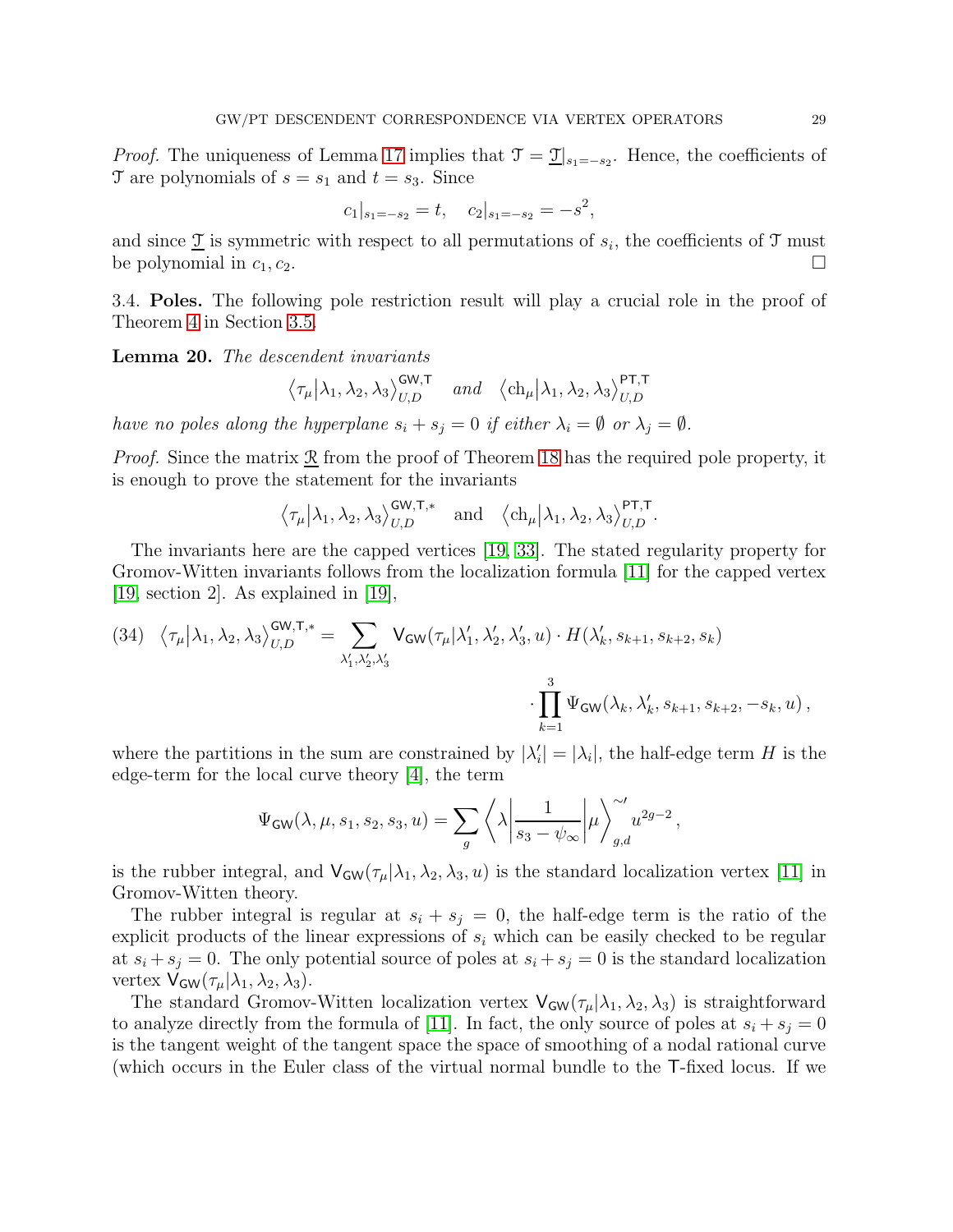are smoothing a node connecting the rational components with T-weights  $\frac{s_i}{d_i}$  and  $\frac{s_j}{d_j}$  at the node then the tangent space to the smoothing family is

$$
\frac{s_i}{d_i} + \frac{s_j}{d_j} \, .
$$

Since  $d_i$  and  $d_j$  are the degrees of the images of the corresponding rational components, we have  $d_i \leq |\lambda_i|$  and  $d_j \leq |\lambda_j|$ . Thus the pole statement follows in the Gromov-Witten case since at least one of  $\lambda_i$  and  $\lambda_j$  are assume to be empty.

The PT case is shown by a computation similar to [\[18,](#page-36-15) Section 3.3] where the parallel DT statement is proven. In [\[19\]](#page-37-0), the formula for

$$
\left\langle \ch_{\mu}\middle|\lambda_{1},\lambda_{2},\lambda_{3}\right\rangle _{U,D}^{\mathsf{PT,T}}
$$

analogous to [\(34\)](#page-28-0) is written. It immediately follows that the only possible source of poles at  $s_i + s_j = 0$  is the standard localized vertex  $\mathsf{V}_{\mathsf{PT}}(\tau_\mu | \lambda_1, \lambda_2, \lambda_3)$  for PT theory [\[36\]](#page-37-18). Thus, we must analyze the poles of

$$
\mathsf{V}_{\mathsf{PT}}(\mathrm{ch}_{\mu}|\lambda_1,\emptyset,\lambda_3)
$$

along  $s_1 + s_2 = 0$ . We will use the rim-hook technique of [\[16\]](#page-36-1).

Let us recall the basic structure of the standard PT localization vertex from [\[36\]](#page-37-18). To a partition  $\lambda_i$ , we attach a monomial ideal  $\lambda_i[x_{i-1}, x_{i+1}] \subset \mathbb{C}[x_{i-1}, x_{i+1}]$  and  $\mathbb{C}[x_1, x_2, x_3]$ modules

$$
M_i = \mathbb{C}[x_i, x_i^{-1}] \otimes \frac{\mathbb{C}[x_{i-1}, x_{i+1}]}{\lambda_i [x_{i-1}, x_{i+1}]}, \qquad M = \bigoplus_{i=1}^3 M_i.
$$

The T-fixed points of the moduli space of stable pairs  $P_{\bullet}(U/D)_{\lambda_1,\lambda_2,\lambda_3}$  correspond to finitely generated T-invariant  $\mathbb{C}[x_1, x_2, x_3]$ -submodules:

$$
Q\subset M/\langle (1,1,1)\rangle .
$$

In the case at hand,  $\lambda_2 = \emptyset$ , so a[\[36\]](#page-37-18) the T-invariant submodules Q as above form 0dimensional families [\[36\]](#page-37-18). We can choose a monomial basis for each such Q. The combinatorics of the T-weights of a monomial basis of Q is discussed below.

The  $\mathsf{T}\text{-weights}$  of the homogeneous monomials inside  $M_i$  form an infinite cylinder

$$
\mathrm{Cyl}_i \subset \mathbb{Z}^3.
$$

Since  $\lambda_2 = \emptyset$ , the cylinder Cyl<sub>2</sub> is empty. Hence, the weights of Q form some subset of the union  $\text{Cyl}_1 \cup \text{Cyl}_3$ . The union has three types of weights:

$$
\text{Cyl}_1 \cup \text{Cyl}_3 = \text{I}^+ \cup \text{II} \cup \text{I}^-,
$$

where  $II = Cyl_1 \cap Cyl_3$ ,  $I^+$  consists of the weights that have only non-negative coordinates and lie in exactly one cylinder, and I<sup>−</sup> are the rest of the weights.

The submodule Q is uniquely characterized by the associated set of weights  $wt(Q)$ . Conversely, a subset  $S \subset \mathbb{Z}^3$  is a set of weights of Q corresponding to a T-invariant element of  $P_n(X/D)_{\lambda_1,\emptyset,\lambda_3}$  if and only if the following three conditions holds:

$$
(i) S \subset I^- \cup II
$$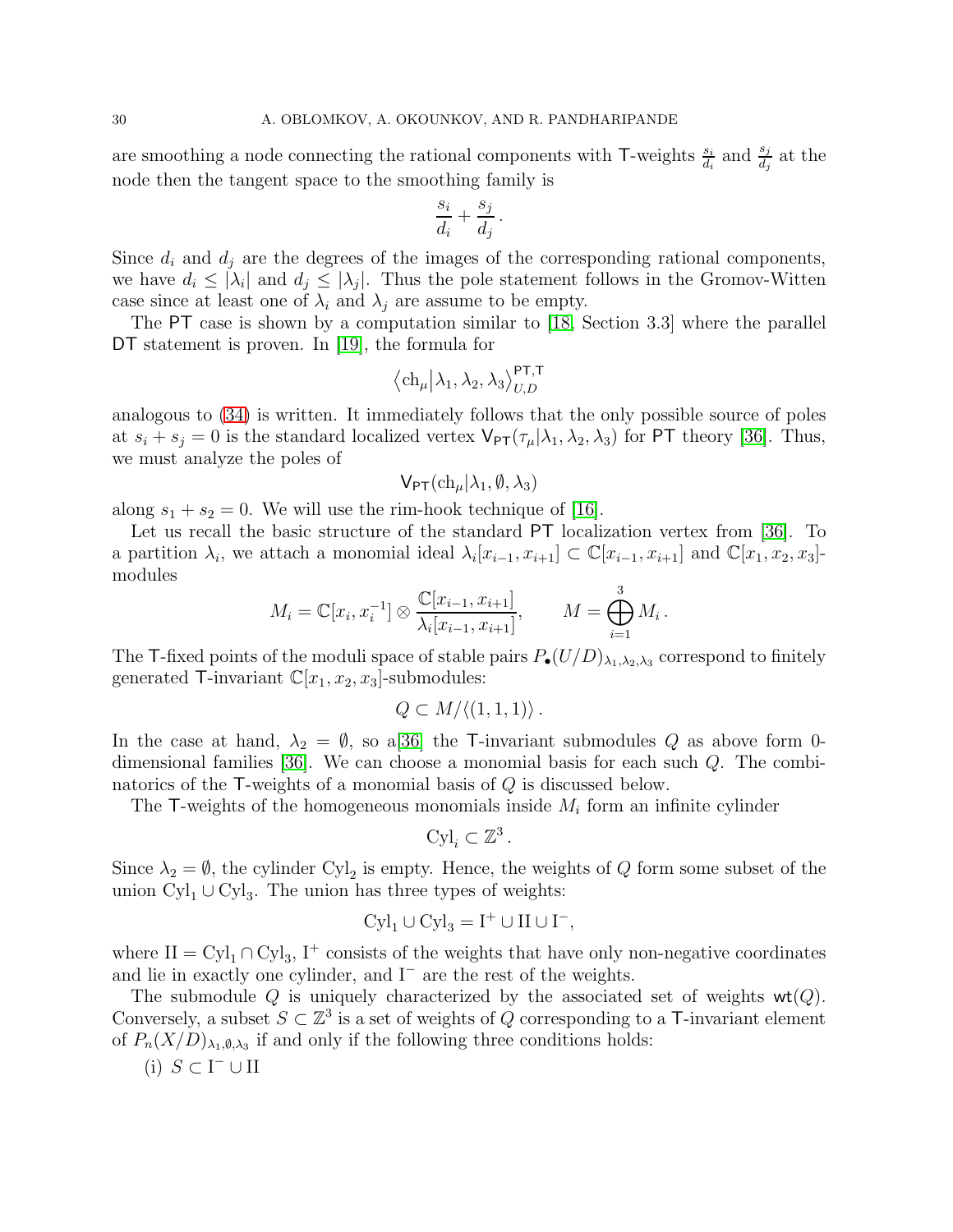(ii)  $w \in S$  if any of the weights

$$
(w_1-1, w_2, w_3), (w_1, w_2-1, w_3), (w_1, w_2, w_3-1)
$$

are in S.

(iii)  $|S| = n$ .

Let us call the set of weights as above *geometric*. For given a geometric set of weights Q we introduce the generating functions:

$$
\mathsf{F}_0(Q) = \sum_{(ijk)\in Q} s_1^i s_2^j s_3^k + \sum_{(ijk)\in \mathcal{I}^+} s_1^i s_2^j s_3^k,
$$

$$
\mathsf{F}_{12}(Q) = \sum_{(ij)\in\lambda_3} s_1^i s_2^j, \quad \mathsf{F}_{23}(Q) = \sum_{(ij)\in\lambda_1} s_2^i s_3^j.
$$

In [\[36\]](#page-37-18), the generating function of the redistributed virtual weights of the normal bundle to the corresponding T-fixed point of  $P_n(U/D)_{\lambda_1,\emptyset,\lambda_3}$  is defined by:

$$
\mathsf{V}_Q = \mathsf{F}_0 - \frac{\overline{\mathsf{F}}_0}{s_1 s_2 s_3} + \mathsf{F}_0 \overline{\mathsf{F}}_0 \frac{(1 - s_1)(1 - s_2)(1 - s_3)}{s_1 s_2 s_3} + \frac{\mathsf{G}_{12}}{1 - s_3} + \frac{\mathsf{G}_{23}}{1 - s_1},
$$

where  $\overline{f}(s_1, s_2, s_3) = f(s_1^{-1}, s_2^{-1}, s_3^{-1}), \, \mathsf{F}_0 = \mathsf{F}_0(Q)$ , and

$$
\mathsf{G}_{ij} = -\mathsf{F}_{ij} - \frac{\overline{\mathsf{F}}_{ij}}{s_i s_j} + \mathsf{F}_{ij} \overline{\mathsf{F}}_{ij} \frac{(1 - s_i)(1 - s_j)}{s_i s_j},
$$

with  $\mathsf{F}_{ij} = \mathsf{F}_{ij}(Q)$ .

The standard localized vertex  $V_{PT}(\text{ch}_{\mu}|\lambda_1,\emptyset,\lambda_3)$  is the sum over all geometric sets of weights  $\boldsymbol{Q}$  of the expressions:

$$
q^{|Q|}\prod_i\mathrm{ch}_{\mu_i}(\mathsf{F}_0(Q))\cdot e(-\mathsf{V}_Q).
$$

To prove the Lemma, we must analyze the poles of  $e(-V_Q)$ , and we follow method of [\[17\]](#page-36-2) in our argument. The order of the pole at  $s_1 + s_2 = 0$  is equal to the constant term of  $\mathsf{V}_Q(x,x^{-1},t_3)$ . Substituting<sup>[11](#page-30-0)</sup>

$$
\mathsf{F}_0 = \underline{\mathsf{F}}_0 + \frac{\mathsf{F}_{23}}{1 - s_1}
$$

into the the formula for V, we obtain

(35) 
$$
\underline{F}_0 - \frac{\overline{F}_0}{s_1 s_2 s_3} + \underline{F}_0 \overline{F}_0 \frac{(1 - s_1)(1 - s_2)(1 - s_3)}{s_1 s_2 s_3} + \frac{G_{12}}{1 - s_3} + \frac{G_{13}}{s_1 s_2 s_3} - \underline{F}_0 \overline{F}_{23} \frac{(1 - s_2)(1 - s_3)}{s_2 s_3}.
$$

<span id="page-30-0"></span><sup>&</sup>lt;sup>11</sup>For shorter formulas, we now drop  $Q$  from the notation.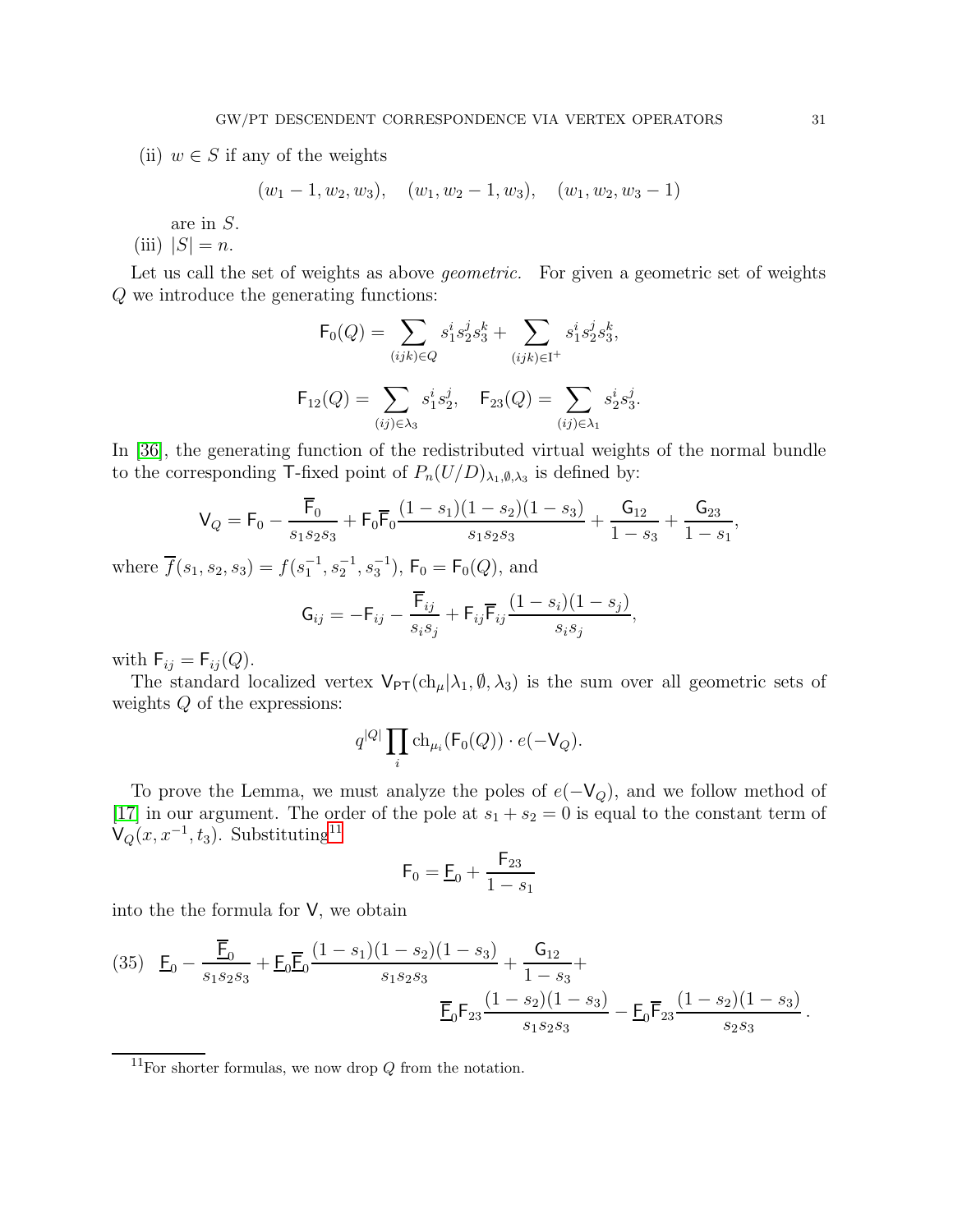Since  $\underline{F}_0(x, x^{-1}, s_3)$  has only strictly positive powers of x in its expansion and  $F_{23}(x, s_3)$ has only positive powers of  $x$  in its expansion, we conclude that the functions

$$
\underline{\mathsf{F}}_0(x^{-1}, x, s_3^{-1}) \mathsf{F}_{23}(x^{-1}, s_3) \frac{(1 - x^{-1})(1 - s_3)}{s_3}, \quad \underline{\mathsf{F}}_0(x, x^{-1}, s_3) \mathsf{F}_{23}(x, s_3^{-1}) \frac{(1 - x^{-1})(1 - s_3)}{x^{-1} s_3}
$$

have only strictly negative and strictly positive, respectively, powers of  $x$  in their expansions. The expression  $G_{12}$  is the generating function for the tangent weights  $\text{Hilb}_{|\lambda_3|}(\mathbb{C}^2)$  at the corresponding monomial ideal, hence we can use well-known formula for the tangent weights to see that  $G_{12}(x, x^{-1})$  has no constant term.

To finish proof we must bound the constant term of

$$
(36)\ \ \underline{\mathsf{F}}_0(x,x^{-1},s_3) - \frac{\underline{\mathsf{F}}_0(x^{-1},x,s_3^{-1})}{s_3} + \underline{\mathsf{F}}_0(x,x^{-1},s_3)\underline{\mathsf{F}}_0(x^{-1},x,s_3^{-1})\frac{(1-x)(1-x^{-1})(1-s_3)}{s_3}
$$

The function  $\underline{F}_0(x, x^{-1}, s_3)$  can be expanded in Laurent power series of  $s_3$ , and the coefficients of the expansion are Laurent polynomials in  $x$ :

<span id="page-31-1"></span>
$$
\underline{\mathsf{F}}_0(x, x^{-1}, s_3) = \sum_{i,j} a_{ij} x^i s_3^j.
$$

The formal computation of the proof of [\[17,](#page-36-2) Lemma 5] determines the constant term of [\(36\)](#page-31-1) to be

$$
-\frac{1}{2}\sum_{i,j}\left((a_{i,j}-a_{i+1,j})-(a_{i,j+1}-a_{i+1,j+1})\right)^2,
$$

<span id="page-31-0"></span>which is non-positive.  $\Box$ 

3.5. Proof of Theorem [4.](#page-7-1) By Theorem [18,](#page-26-0) we have the correspondence

(37) 
$$
\langle \underline{\mathfrak{T}}(\mu)(\mathsf{p}) \big| \lambda_1, \lambda_2, \emptyset \rangle_{U,D}^{\mathsf{GW}, \mathsf{T}} = \langle \mathrm{H}_{\mu}^{\mathsf{PT}}(\mathsf{p}) \big| \lambda_1, \lambda_2, \emptyset \rangle_{U,D}^{\mathsf{PT}, \mathsf{T}}.
$$

Theorem [4](#page-7-1) will be derived from equation [\(37\)](#page-31-2).

The element  $\widehat{H}^{\text{GW}}_{\mu}(\mathsf{p})$  is a linear combination of monomials of  $\mathfrak{a}_i(\mathsf{p})$  with coefficients in  $\mathbb{C}[c_1, c_2]$ . The descendents  $H^{\mathsf{PT}}_{\mu}(\mathsf{p})$  are the linear combinations of monomials of  $ch_i(\mathsf{p})$  with coefficients in  $\mathbb{C}[c_2]$ . Lemma [20](#page-28-1) therefore implies that for every  $\lambda_1, \lambda_2$ , the specializations

(38) 
$$
\langle \hat{H}_{\mu}^{\text{GW}}(\mathbf{p}) | \lambda_1, \lambda_2, \emptyset \rangle_{U,D}^{\text{GW}, \mathsf{T}} \Big|_{s_3 = -s_i}
$$
 and  $\langle H_{\mu}^{\text{PT}}(\mathbf{p}) | \lambda_1, \lambda_2, \emptyset \rangle_{U,D}^{\text{GW}, \mathsf{T}} \Big|_{s_3 = -s_i}$ 

are well defined for both  $i = 1$  and  $i = 2$ .

Consider first the  $i = 1$  case. By Corollary [19,](#page-27-0) we have

$$
\mathfrak{T} = \underline{\mathfrak{T}}|_{s_3 = -s_1}
$$

since the specialization  $s_3 = -s_1$  implies  $c_3 = c_1 c_2$ . From [\(37\)](#page-31-2), we conclude

$$
\left\langle \left. \widehat{\mathrm{H}}_{\mu}^{\mathsf{GW}}(\mathsf{p}) \,\right\vert \lambda_1, \lambda_2, \emptyset \right\rangle_{U,D}^{\mathsf{GW},\mathsf{T}} = q^{-|\lambda_1|-|\lambda_2|} \left\langle \left. \mathrm{H}_{\mu}^{\mathsf{PT}}(\mathsf{p}) \,\right\vert \lambda_1, \lambda_2, \emptyset \right\rangle_{U,D}^{\mathsf{PT},\mathsf{T}} \mod(s_1+s_3) \, .
$$

By considering the  $i = 2$  case, we obtain the above equality mod  $(s_2 + s_3)$  also.

<span id="page-31-2"></span>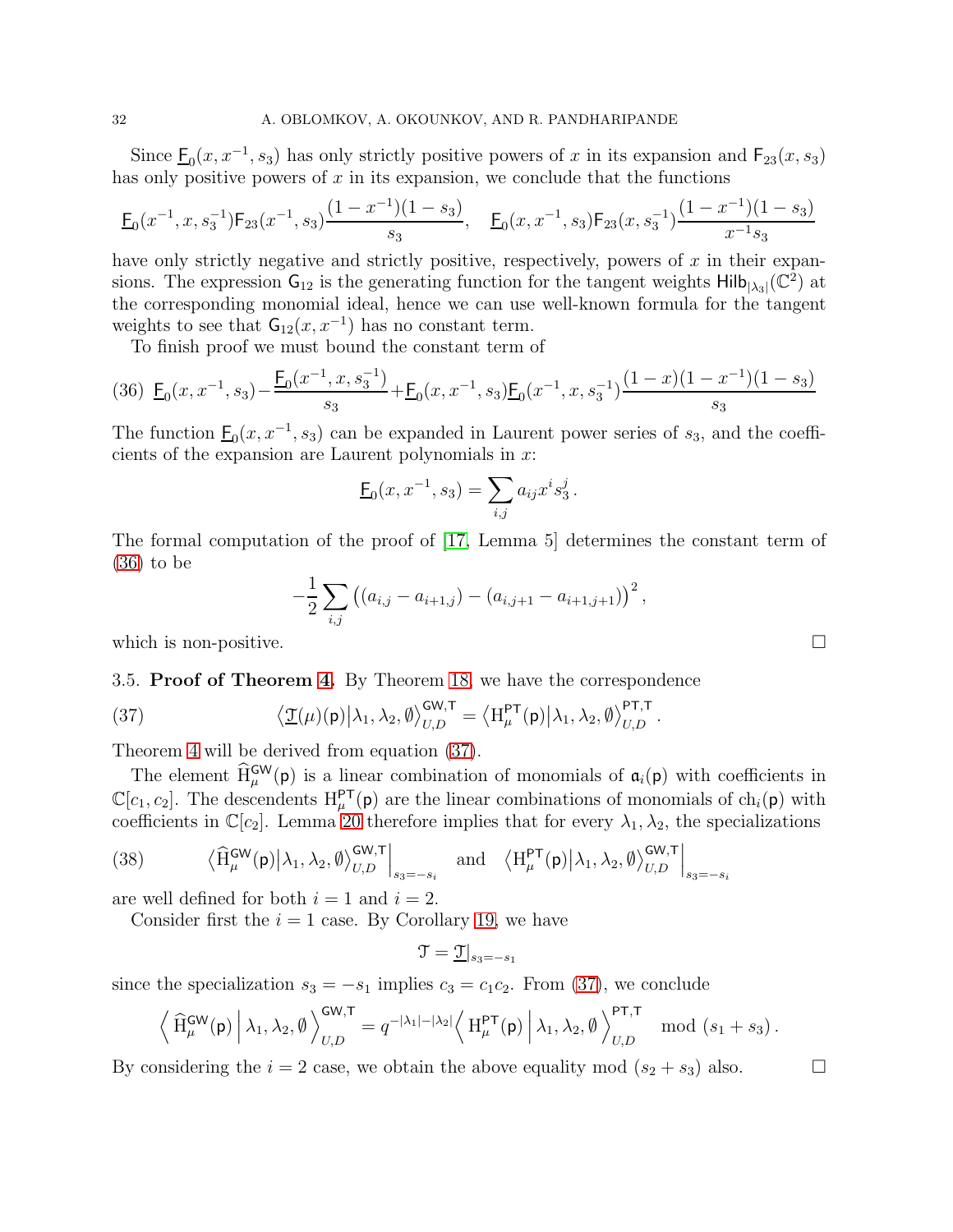3.6. Proof of Theorem [5.](#page-8-1) Theorem [5](#page-8-1) follows almost immediately from the following reformulation of [\[33,](#page-37-3) Theorem 7]. We define

$$
\underline{\widetilde{H}}_{\mu} = \frac{1}{(c_3)^{l-1}} \sum_{\text{set partitions } P \text{ of } \{1,\dots,l\}} (-1)^{|P|-1} (|P|-1)! \prod_{S \in P} \underline{\mathfrak{T}}(H_{\mu_S}^{\text{PT}}).
$$

For classes  $\gamma_i \in H^*(X)$  and a vector  $\vec{k}$  of non-negative integers, we define

$$
\underline{\overline{H}_{k_1}(\gamma_1)\dots\underline{H}_{k_l}(\gamma_l)} = \sum_{\text{set partitions } P \text{ of } \{1,\dots,l\}} \prod_{S \in P} \underline{\widetilde{H}}_{\vec{k}_S}(\gamma_S),
$$

where  $\gamma_S = \prod_{i \in S} \gamma_i$ .

The argument from the section 7.4 of [\[33\]](#page-37-3) implies

**Theorem 21.** [\[33\]](#page-37-3) Let X be a nonsingular projective toric 3-fold, and let  $\gamma_i \in H^*(X, \mathbb{C})$ . After the change of variables  $-q = e^{iu}$ , we have

$$
\left\langle \overline{\underline{H}_{k_1}(\gamma_1)\ldots\underline{H}_{k_l}(\gamma_l)}\right\rangle_{\beta}^{GW} = \left\langle H_{k_1}^{PT}(\gamma_1)\ldots H_{k_l}^{PT}(\gamma_l)\right\rangle_{\beta}^{PT},
$$

where the non-equivariant limit is taken on both sides.

Theorem [5](#page-8-1) follows because

$$
\widetilde{\mathbf{H}}_{\mu} = \underline{\widetilde{\mathbf{H}}}_{\mu}|_{c_3 = c_1 c_2}
$$

and the restriction  $c_3 = c_1 c_2$  does not affect the non-equivariant limit if all  $\gamma_i$  have positive cohomological degree.

<span id="page-32-0"></span>3.7. **Examples for**  $X = \mathbf{P}^3$ . The prefactor in front of  $\sum_{k=0}^{\infty} x^k ch_k(\mathbb{F})$  in the definition of  $H<sup>PT</sup>(x)$  in Section [0.6](#page-5-1) has an expansion that starts as:

$$
\mathcal{S}\left(\frac{x}{\theta}\right)^{-1} = 1 + \frac{c_2}{24}x^2 + \frac{7c_2^2}{5760}x^4 + \dots
$$

In particular, the non-equivariant limit of  $H_k^{\text{PT}}(\gamma)$  is equal to

$$
ch_{k+1}(\gamma) + \frac{1}{24}ch_{k-1}(\gamma \cdot c_2).
$$

On the Gromov-Witten side of the correspondence, we have

$$
\langle H_1^{\text{GW}}(\gamma)\Phi\rangle = \langle \mathfrak{a}_1(\gamma)\Phi\rangle,
$$
  
\n
$$
\langle H_2^{\text{GW}}(\gamma)\Phi\rangle = \frac{1}{2}\langle \mathfrak{a}_2(\gamma)\Phi\rangle,
$$
  
\n
$$
\langle H_3^{\text{GW}}(\gamma)\Phi\rangle = \frac{1}{6}\langle \mathfrak{a}_3(\gamma)\Phi\rangle + \frac{1}{24u^2}\langle c_1^2c_2 \cdot \Phi\rangle,
$$
  
\n
$$
\langle H_4^{\text{GW}}(\gamma)\Phi\rangle = \frac{1}{24}\langle \mathfrak{a}_4(\gamma)\Phi\rangle - \frac{i}{12u}\langle \mathfrak{a}_1^2(c_1 \cdot \gamma)\Phi\rangle - \frac{5i}{144u^3}\langle c_1^3c_2 \cdot \Phi\rangle,
$$
  
\n
$$
\langle H_5^{\text{GW}}(\gamma)\Phi\rangle = \frac{1}{120}\langle \mathfrak{a}_5(\gamma)\Phi\rangle - \frac{i}{24u}\langle \mathfrak{a}_1\mathfrak{a}_2(c_1 \cdot \gamma)\Phi\rangle - \frac{1}{48u^2}\langle \mathfrak{a}_1^2(c_1^2 \cdot \gamma)\Phi\rangle
$$
  
\n
$$
+ \frac{1}{24u^2}\langle \mathfrak{a}_1(c_1^2c_2 \cdot \gamma)\Phi\rangle - \frac{1}{64u^4}\langle c_1^4c_2 \cdot \Phi\rangle.
$$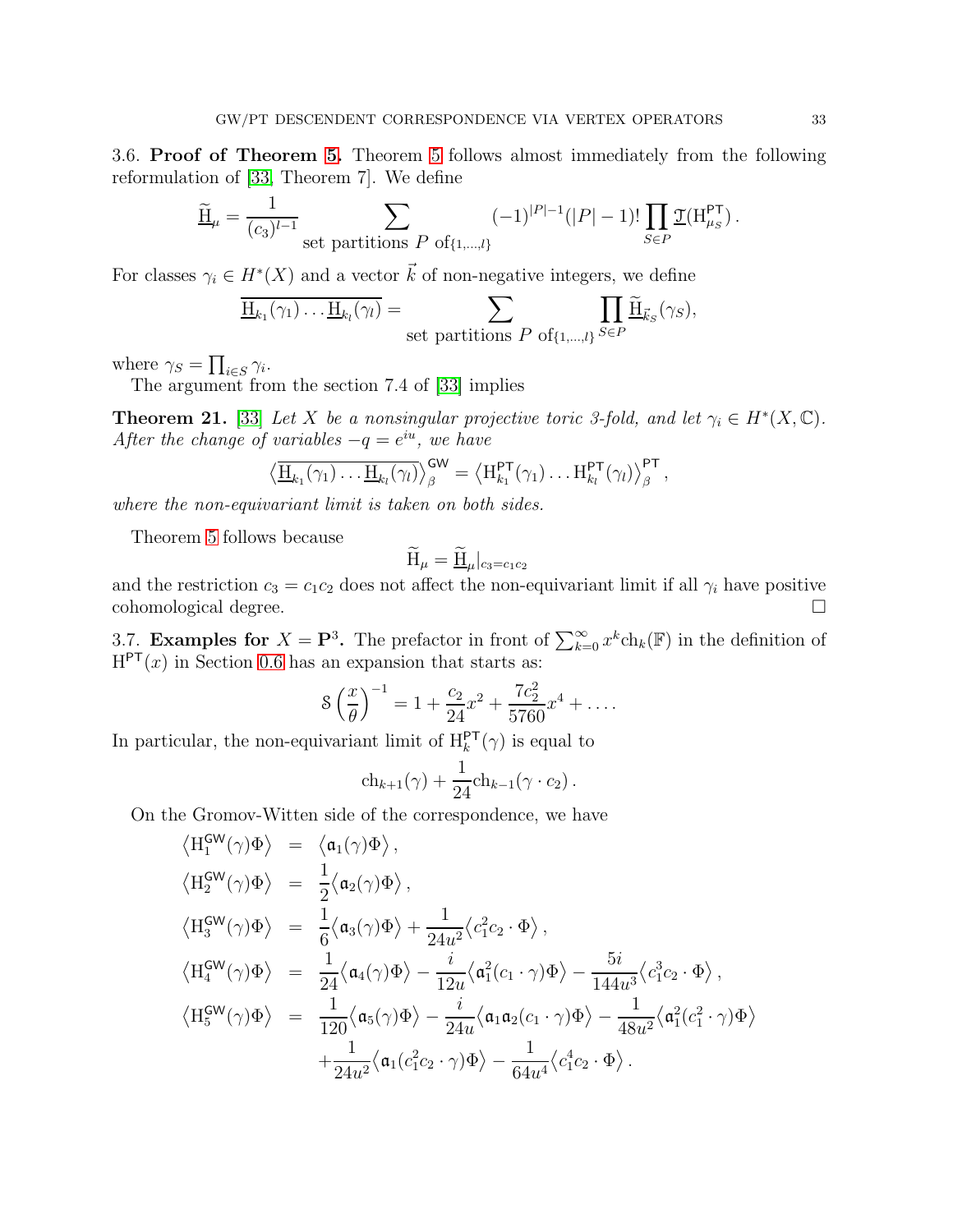The operators  $a_k$  are expressed in terms of standard descendents by inverting [\(6\)](#page-6-3):

(39) 
$$
\mathfrak{a}_1 = \tau_0 - c_2/24,
$$
  
\n
$$
\frac{iu}{2} \mathfrak{a}_2 = \tau_1 + c_1 \cdot \tau_0,
$$
  
\n
$$
-\frac{u^2}{3} \mathfrak{a}_3 = 2\tau_2 + 3c_1 \cdot \tau_1 + c_1^2 \cdot \tau_0,
$$
  
\n
$$
\frac{iu^3}{4} \mathfrak{a}_4 = 6\tau_3 + 11c_1 \cdot \tau_2 + 6c_1^2 \tau_1 + c_1^3 \cdot \tau_0,
$$
  
\n
$$
\frac{u^4}{5} \mathfrak{a}_5 = 24\tau_4 + 50c_1 \cdot \tau_3 + 35c_1^2 \cdot \tau_2 + 10c_1^3 \cdot \tau_1 + c_1^4 \cdot \tau_0.
$$

In particular, the GW/PT correspondence of Theorem [5](#page-8-1) gives the following relations for the degree 1 invariants of  $\mathbf{P}^3$ :

(40) 
$$
iq^{-2} \langle ch_5(\mathsf{L}) \rangle_1^{\mathsf{PT}} = \frac{1}{u^3} \langle \tau_3(\mathsf{L}) \rangle_1^{\mathsf{GW}} + \frac{22}{3u^3} \langle \tau_2(\mathsf{p}) \rangle_1^{\mathsf{GW}} - \frac{1}{3u} \langle \tau_0 \tau_0(\mathsf{p}) \rangle_1^{\mathsf{GW}},
$$

$$
-q^{-2} \langle ch_6(\mathsf{H}) \rangle^{\mathsf{PT}} - \frac{q^{-2}}{2} \langle ch_4(\mathsf{p}) \rangle^{\mathsf{PT}} = \frac{1}{2} \langle \tau_4(\mathsf{H}) \rangle^{\mathsf{GW}} + \frac{25}{3u} \langle \tau_3(\mathsf{L}) \rangle^{\mathsf{GW}} + \frac{70}{3u} \langle \tau_2(\mathsf{p}) \rangle^{\mathsf{GW}}
$$

$$
-q^{-2} \langle ch_6(H) \rangle_1^{\text{PT}} - \frac{q^{-2}}{4} \langle ch_4(\mathsf{p}) \rangle_1^{\text{PT}} = \frac{1}{u^4} \langle \tau_4(H) \rangle_1^{\text{GW}} + \frac{25}{3u^4} \langle \tau_3(L) \rangle_1^{\text{GW}} + \frac{70}{3u^4} \langle \tau_2(\mathsf{p}) \rangle_1^{\text{GW}} -\frac{1}{3u^2} \langle \tau_0 \tau_1(L) \rangle_1^{\text{GW}} + \frac{5}{3u^2} \langle \tau_0 \tau_0(\mathsf{p}) \rangle_1^{\text{GW}}.
$$

Here, and below in Section [4,](#page-33-0)

# $p, L, H \in H^*(\mathbf{P}^3)$

are respectively the classes of a point, a line, and a plane. These formulas can verified numerically up to  $u^8$  with the help of Gathmann's Gromov-Witten code and previously known complete calculations on the stable pairs side [\[29\]](#page-37-6).

#### 4. Concluding remarks: DT/PT/GW

<span id="page-33-0"></span>4.1. Stationary DT/PT correspondence. The moduli space  $I_n(X, \beta)$  parameterizes flat families of ideal sheaves  $\mathfrak{I} \subset \mathcal{O}_X$  with

$$
\chi(\mathfrak{I}) = n, \quad \text{[Supp}(\mathfrak{O}_X/\mathfrak{I})] = \beta \in H_2(X, \mathbb{Z}).
$$

There is a universal quotient sheaf  $\mathbb{F}_n$  over  $X \times I_n(X, \beta)$  with fibers

$$
\mathbb{F}_n|_{\mathfrak{I}\times X}=\mathfrak{O}_X/\mathfrak{I}\,.
$$

We define

$$
ch_k(\gamma) = \pi_* \left( ch_k(\mathbb{F}) \cdot \gamma \right) \in \bigoplus_{n \in \mathbb{Z}} H^*(I_n(X, \beta)) \quad \text{for} \quad \gamma \in H^*(X) .
$$

The moduli space  $I_n(X, \beta)$  has a natural virtual cycle  $[I_n(X, \beta)]^{vir}$ . The integrals of the above descendents classes define generating series,

$$
\left\langle \mathrm{ch}_{k_1}(\gamma_1)\dots \mathrm{ch}_{k_m}(\gamma_m) \right\rangle_{\beta}^{\mathsf{DT}} = \sum_{n \in \mathbb{Z}} q^n \int_{[I_n(X,\beta)]^{vir}} \mathrm{ch}_{k_1}(\gamma_1)\dots \mathrm{ch}_{k_m}(\gamma_m),
$$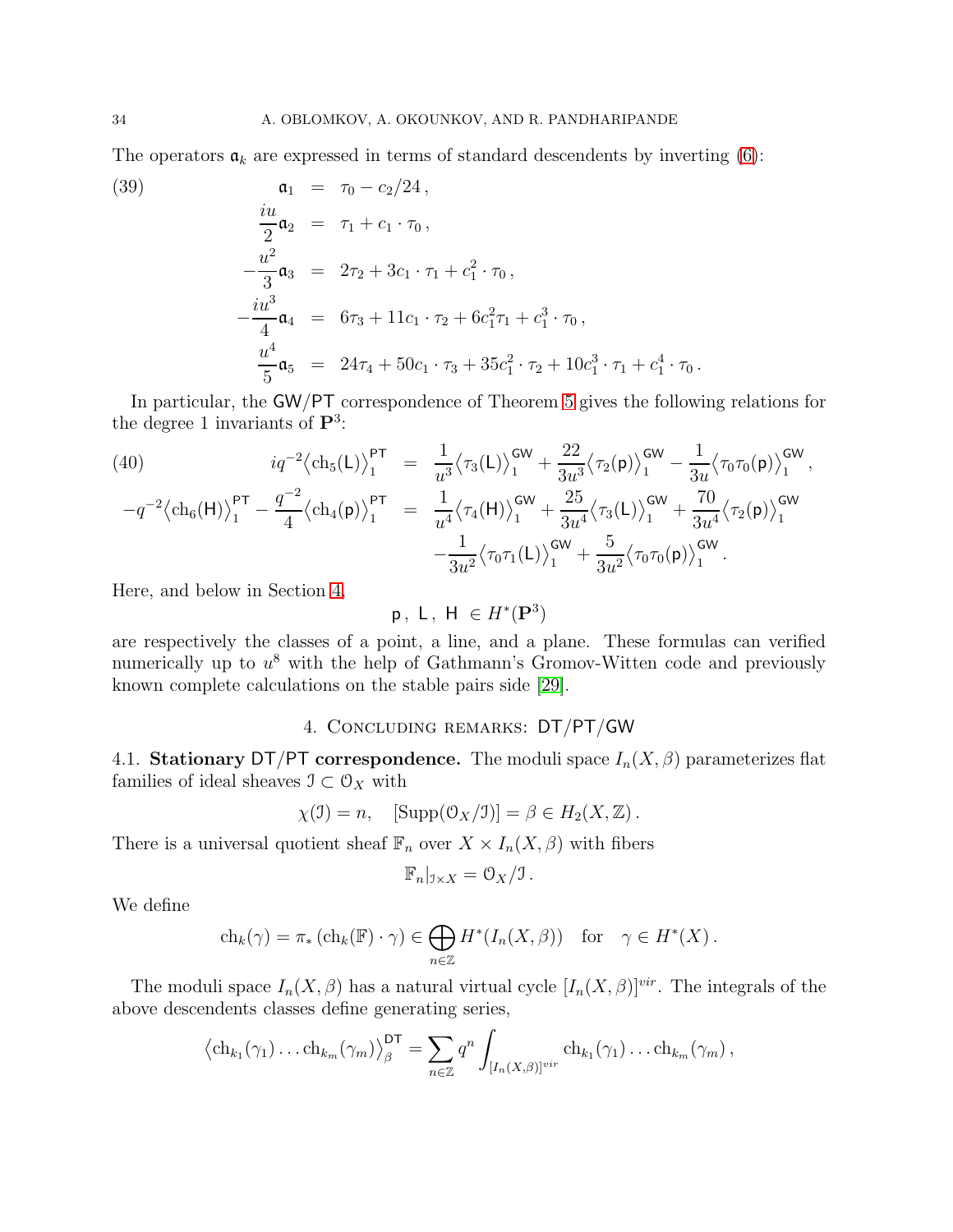<span id="page-34-0"></span>just as for stable pairs. The normalized generating series of DT invariants have better properties:

(41) 
$$
\left\langle \mathrm{ch}_{k_1}(\gamma_1)\dots \mathrm{ch}_{k_m}(\gamma_m) \right\rangle_{\beta}^{\mathsf{DT}'} = \left\langle \mathrm{ch}_{k_1}(\gamma_1)\dots \mathrm{ch}_{k_m}(\gamma_m) \right\rangle_{\beta}^{\mathsf{DT}} / \langle 1 \rangle_0^{\mathsf{DT}}
$$

We refer the reader to [\[16,](#page-36-1) [17\]](#page-36-2) for a more detailed introduction.

The argument of [\[33\]](#page-37-3) is valid if we replace the Gromov-Witten side by the DT theory of ideal sheaves. Since the 1-leg invariants in DT and PT theories are identical modulo  $s_1 + s_2$ , our proof of Theorem [5](#page-8-1) can be repeated to obtain the following non-equivariant result.

**Theorem 22.** Let X be a nonsingular projective toric 3-fold, and let  $\gamma_i \in H^{\geq 2}(X, \mathbb{C})$ . The stationary descendent DT/PT correspondence holds:

$$
\langle \mathrm{ch}_{k_1}(\gamma_1) \dots \mathrm{ch}_{k_l}(\gamma_l) \rangle_{\beta}^{\mathsf{DT}'} = \langle \mathrm{ch}_{k_1}(\gamma_1) \dots \mathrm{ch}_{k_l}(\gamma_l) \rangle_{\beta}^{\mathsf{PT}}.
$$

Finding a relation between DT and PT theories which includes the descendents of the identity class 1 is more subtle. A basic source of difficulty is that the DT generating series [\(41\)](#page-34-0) are not always rational functions. We expect the non-equivariant DT descendent series to depend upon the function  $F_3$ ,

$$
F_3(q) = \sum_{i=1}^{\infty} n^2 \frac{q^n}{1 - q^n},
$$

which arises as the logarithmic derivative of the McMahon function.

<span id="page-34-1"></span>**Conjecture 23.** Let X be a nonsingular projective 3-fold. For  $\gamma_i \in H^*(X, \mathbb{C})$ , the series

$$
\left\langle \mathrm{ch}_{k_1}(\gamma_1)\dots \mathrm{ch}_{k_m}(\gamma_m) \right\rangle_\beta^{\mathsf{DT}'}
$$

is a polynomial in  $(q\frac{d}{dq})$ <sup>i</sup> $F_3(-q)$  for  $0 \leq i \leq m$  with coefficients in the ring of rational functions of q.

4.2. Beyond the stationary case. The GW/PT correspondence for the complete nonequivariant descendent theory is expected to be significantly more complex than the stationary case because of the analytic properties of the GW descendent series. In fact, we expect the analytic complexities of the GW descendent series to be very similar to those of the DT descendent series.

The Euler-Maclaurin formula provides an asymptotic expansion of  $F_3(-q)$  at  $u = 0$ :

$$
F_3(u) \sim 2\zeta(3)/u^3 - \sum_{n=0}^{\infty} \frac{B_{2n+2}B_{2n}}{(2n)!(2n+2)} (iu)^{2n-1}.
$$

For simplicity, we will use the notation  $F_3(u)$  for the part of the expansion without the most singular term. In order words, we define

$$
F_3(u) = -\sum_{n=0}^{\infty} \frac{B_{2n+2}B_{2n}}{(2n)!(2n+2)} (iu)^{2n-1}.
$$

.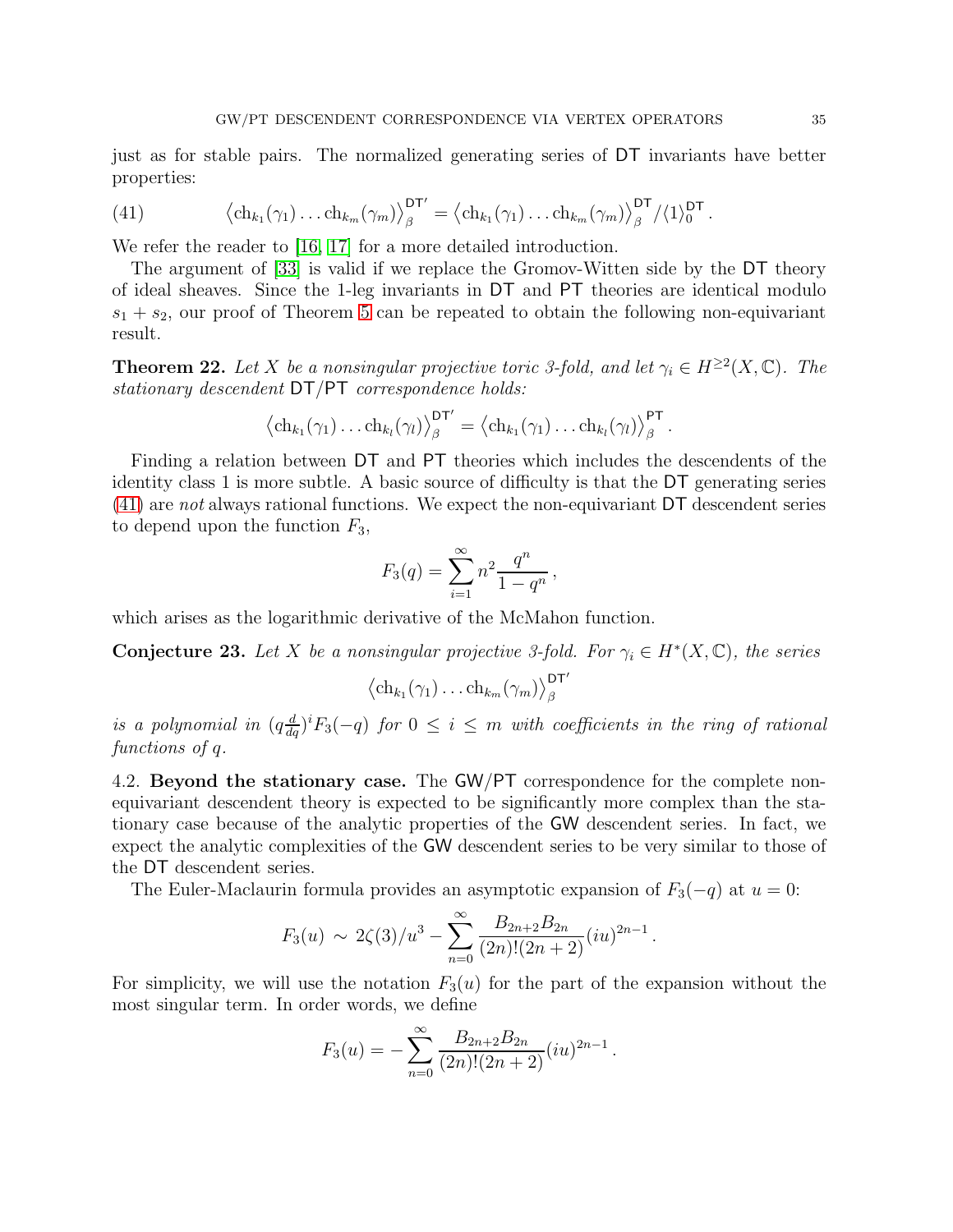Let us denote by R the ring of rational functions of  $q = -e^{iu}$ . The following is a Gromov-Witten version of Conjecture [23.](#page-34-1)

**Conjecture 24.** Let X be a nonsingular projective 3-fold. For  $\gamma_i \in H^*(X, \mathbb{C})$ , the series

$$
\left\langle \tau_{k_1}(\gamma_1)\dots\tau_{k_m}(\gamma_m)\right\rangle_\beta^{\text{GW}}
$$

is a polynomial in  $\left(\frac{d}{du}\right)^i F_3(u)$  for  $0 \le i \le m$  with coefficients in the ring  $\mathcal{R}[u^{\pm}]$ .

The power series  $F_3(q)$  does not converge at any point of a circle  $|q|=1$ . Hence, the qderivatives of  $F_3(q)$  are linearly independent over R. Otherwise  $F_3(q)$  would be a solution of a non-trivial linear differential equation with rational coefficients and hence analytic outside finite number of points. We can therefore define a homomorphism

$$
\Theta: \mathcal{R}\left[u^{\pm 1}, F_3(-q), q\frac{d}{dq}F_3(-q), \dots\right] \to \mathbb{Q}[u^{-1}][[u]].
$$

On the subring  $\mathcal{R}[u^{\pm 1}]$ , the homomorphism  $\Theta$  is defined by the change of variable  $e^{iu} = -q$ , and, on the generators  $(q\frac{d}{dq})^m F_3(-q)$ ,  $\Theta$  is defined by:

$$
\left(q\frac{d}{dq}\right)^m F_3(-q) \mapsto \frac{1}{2}\left(-i\frac{d}{du}\right)^m F_3(u).
$$

Note the factor of  $\frac{1}{2}$  in the last formula: the homomorphism  $\Theta$  is *not* merely a change of variable.

<span id="page-35-0"></span>Conjecture 25. We have

$$
\Theta\left(\big\langle\prod_i\mathrm{H}^{\mathrm{DT}}_{k_i}(\mathsf{p})\big|\mu_1,\mu_2,\mu_3\big\rangle_{U,D}^{\mathrm{DT}'}\right)=\big\langle\prod_i\mathrm{H}^{\mathrm{GW}}_{k_i}(\mathsf{p})\big|\mu_1,\mu_2,\mu_3\big\rangle_{U,D}^{\mathrm{GW}}\mod{(c_1c_2-c_3)^2}.
$$

If Conjecture [25](#page-35-0) were true, then we could also write a conjecture for the complete nonequivariant GW/DT descendent correspondence via the formulas of Section [0.8.](#page-8-3) The appearance of  $\frac{1}{2}$  in the definition of  $\Theta$  could be motivated by the computation of degree 0 GW and DT invariants [\[16\]](#page-36-1). Though Conjecture [25](#page-35-0) is mysterious, the claimed equality has been supported by a large number of numerical experiments.

4.3. Equivariant DT series. Studying the GW/DT descendent correspondence in the general T-equivariant setting is difficult for many reasons.[12](#page-35-1) A major unresolved question concerns the analytic properties of the generating series for T-equivariant Gromov-Witten descendent invariants. However, based on computer experiment, we propose conjectures controlling the behavior of the T-equivariant DT descendent series.

Let X be a nonsingular projective toric 3-fold equipped with an action of the 3 dimensional torus T. As in Section [0.7,](#page-7-2) let

$$
H_{\mathsf{T}}(\bullet) = \mathbb{C}[s_1, s_2, s_3].
$$

<span id="page-35-1"></span><sup>&</sup>lt;sup>12</sup>The existence of a T-equivariant  $GW/PT$  descendent correspondence is proven in [\[33\]](#page-37-3), but closed formulas are not known.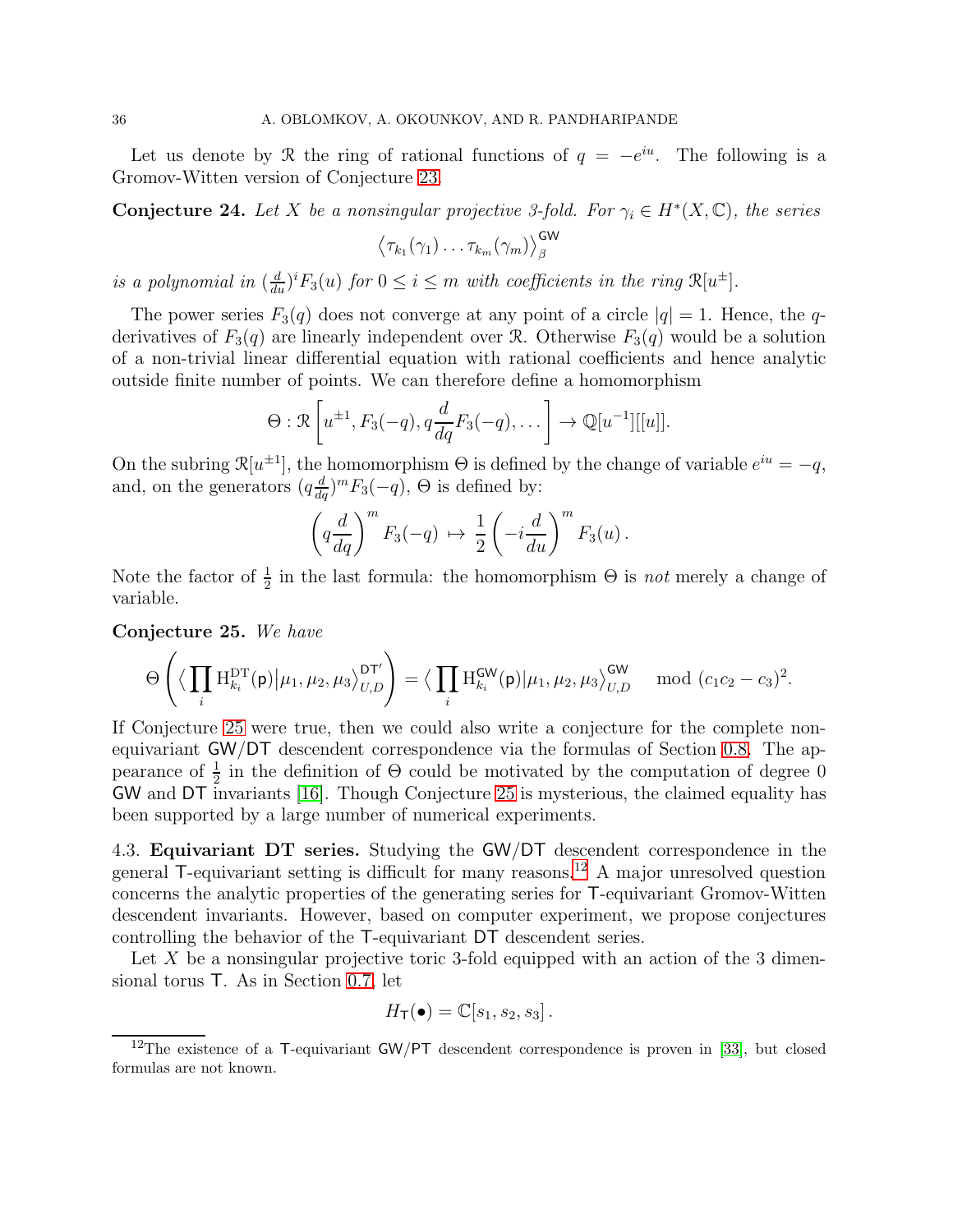We define the algebra  $\mathfrak{F}$ **r** generated by the series<sup>[13](#page-36-16)</sup>

$$
F_{2k+1}(-q) = \sum_{n=0}^{\infty} (-q)^n \sum_{d|n} d^{2k}, \quad k \ge 1,
$$

<sup>[14](#page-36-17)</sup> and their iterated  $q\frac{d}{dq}$  derivatives.

<span id="page-36-18"></span>**Conjecture 26.** The  $\mathsf{T}\text{-}$ -equivariant DT descendent series of X satisfy

$$
\langle \mathrm{ch}_{k_1}(\gamma_1) \dots \mathrm{ch}_{k_l}(\gamma_l) \rangle_{\beta}^{\mathsf{DT},\mathsf{T}} \in H_{\mathsf{T}}^{\ast}(\bullet) \otimes \mathbb{Q}(q) \otimes \mathfrak{F}^{\ast}
$$

for  $\gamma_i \in H^*_\mathsf{T}(X,\mathbb{C})$  and  $\beta \in H_2(X,\mathbb{Z})$ .

Conjecture [26](#page-36-18) fits into a web of conjectures about the analytic behavior of generating functions of equivariant integrals of tautological classes over moduli spaces of sheaves [\[24\]](#page-37-19). We refer the reader to [\[24\]](#page-37-19) for more motivation, further conjectures, and future directions.

#### <span id="page-36-0"></span>**REFERENCES**

- <span id="page-36-10"></span><span id="page-36-4"></span>[1] M. Aganagic and A. Okounkov, *Quasimap counts and Bethe eigenfunctions*, arXiv:1704.08746.
- <span id="page-36-3"></span>[2] K. Behrend and B. Fantechi, *The intrinsic normal cone,* Invent. Math. 128 (1997), 45–88.
- <span id="page-36-14"></span>[3] T. Bridgeland, *Hall algebras and curve-counting invariants*, JAMS 24 (2011), 969–998.
- [4] J. Bryan and R. Pandharipande, *Local Gromov-Witten theory of curves*, JAMS 21 (2008), 101–136.
- [5] R. Corless, G. Gonnet, D. Hare, D. Jeffrey, and D. Knuth, *On the Lambert* W *function*, Adv. Comput. Math. 5 (1996), no. 4, 329–359.
- [6] S.K. Donaldson and R. P. Thomas, *Gauge theory in higher dimensions*, The geometric universe (Oxford, 1996), 31–47, Oxford Univ. Press, Oxford, 1998.
- <span id="page-36-5"></span>[7] W. Fulton and R. Pandharipande, *Notes on stable maps and quantum cohomology*, in Proceedings of Algebraic Geometry – Santa Cruz (1995), Proc. Sympos. Pure Math. 62, 45–96.
- <span id="page-36-12"></span><span id="page-36-9"></span>[8] E. Getzler, *The equivariant Toda lattice*, Publ. Res. Inst. Math. Sci. 40 (2004), no. 2, 507–536.
- [9] E. Getzler and R. Pandharipande, *Virasoro constraints and Chern classes of the Hodge bundle*, Nuclear Phys B530 (1998), 701–714.
- <span id="page-36-7"></span>[10] A. Givental, *Gromov-Witten invariants and quantization of quadratic Hamiltonians*, Mosc. Math. J. 1, (2001), no. 4, 551–568,
- <span id="page-36-13"></span><span id="page-36-8"></span>[11] T. Graber and R. Pandharipande, *Localization of virtual classes*, Invent. Math. 135 (1999), no. 2, 487–518.
- <span id="page-36-6"></span>[12] Ch. Kassel, *Quantum groups,* Graduate Texts in Mathematics, 155, Springer-Verlag, New York, 1995.
- [13] J. Li and G. Tian, *Virtual moduli cycles and Gromov-Witten invariants of algebraic varieties,* JAMS 11, 119–174, 1998.
- <span id="page-36-11"></span>[14] Wei-ping Li and Zhenbo Qin,*Weiqiang Wang, Vertex algebras and the cohomology ring structure of Hilbert schemes of points on surfaces,* Math. Ann. 324, (2002), no. 1, 105–133.
- <span id="page-36-1"></span>[15] D. Maulik, *GW theory of* A<sup>n</sup> *resolutions,* Geom. Topol. 13, (2009), no. 3, 1729–1773.
- [16] D. Maulik, N. Nekrasov, A. Okounkov, R. Pandharipande, *Gromov-Witten theory and Donaldson-Thomas theory. I*, Compos. Math. 142, (2006), no. 5, 1263–1285.
- <span id="page-36-2"></span>[17] D. Maulik, N. Nekrasov, A. Okounkov, R. Pandharipande, *Gromov-Witten theory and Donaldson-Thomas theory. II,* Compos. Math. 142, (2006), no. 5, 1286–1304.
- <span id="page-36-15"></span>[18] D. Maulik and A. Oblomkov, *DT theory of*  $A_n \times \mathbf{P}^1$ , Compos. Math. **145**, (2009), no. 5, 1249–1276.

<sup>13</sup>For fun, we had originally termed these *Frankenstein series*.

<span id="page-36-17"></span><span id="page-36-16"></span> $14n = 0$  term is defined by renormalization.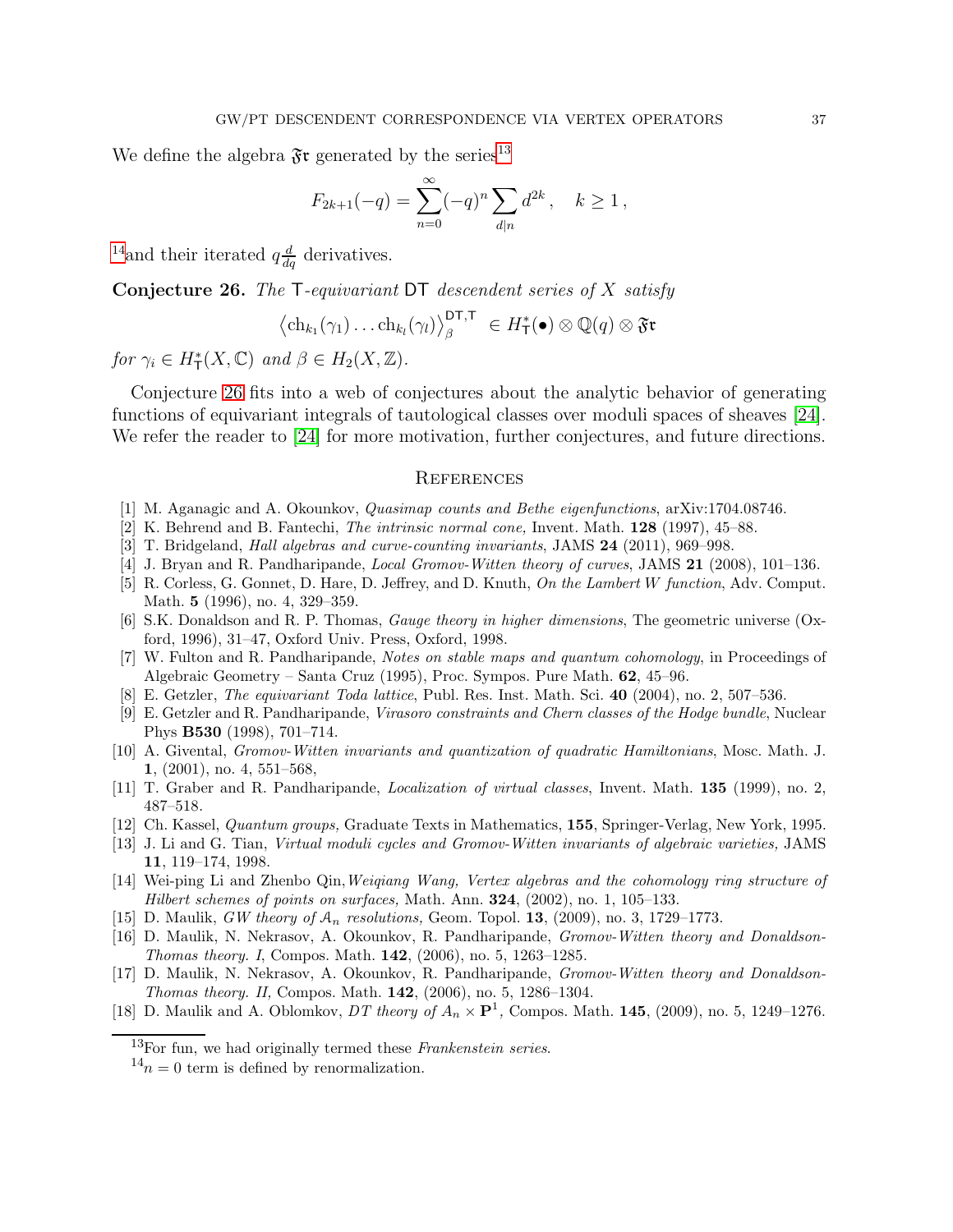- <span id="page-37-16"></span><span id="page-37-0"></span>[19] D. Maulik, A. Oblomkov, A. Okounkov, R. Pandharipande, *GW/DT correspondence for toric varieties,* Invent. Math. 186, (2011), no. 2, 435–479.
- <span id="page-37-13"></span>[20] D. Maulik, R. Pandharipande, and R. Thomas, *Curves on K3 surfaces and modular forms,* With an appendix by A. Pixton. J. Topol. 3, (2010), no. 4, 937–996.
- [21] M. Moreira, A. Oblomkov, A. Okounkov, and R. Pandharipande, *Virasoro constraints for stable pairs on toric 3-folds*, in preparation.
- <span id="page-37-14"></span>[22] H. Nakajima, *Lectures on Hilbert scheme of points on surfaces,* University Lecture Series, 18. American Mathematical Society, Providence, RI, 1999.
- <span id="page-37-19"></span>[23] A. Okounkov, *Descendent correspondence*, Talk at Compositio Prize Festivity, June 18, 2010, <https://burttotaro.wordpress.com/2010/06/18/2nd-july-compositio-prize-festivity/>.
- <span id="page-37-17"></span>[24] A. Okounkov, *Hilbert schemes and multiple q-zeta values,* Funct. Anal. Appl. 48, (2014), no. 2, 138– 144
- [25] A. Okounkov and G. Olshanski, *Shifted Schur functions,* St. Petersburg Math. J. 9, (1998), no. 2, 239–300.
- [26] A. Okounkov and R. Pandharipande, *GW theory, Hurwitz theory and completed cycles,* Ann. of Math. (2), 163, (2006), no. 2, 517–560.
- <span id="page-37-1"></span>[27] A. Okounkov and R. Pandharipande, *The equivariant Gromov-Witten theory of* P<sup>1</sup> *,* Ann. of Math. (2) 163, (2006), no. 2, 561–605.
- <span id="page-37-2"></span>[28] A. Okounkov and R. Pandharipande, *Virasoro constraints for target curves,* Invent. Math. 163, (2006), no. 1, 47–108.
- <span id="page-37-6"></span>[29] R. Pandharipande, *Descendents for stable pairs on 3-folds*, Modern Geometry: A celebration of the work of Simon Donaldson, Proc. Sympos. Pure Math. 99 (2018), 251–288. arXiv:1703.01747.
- <span id="page-37-10"></span><span id="page-37-9"></span>[30] R. Pandharipande and A. Pixton, *Descendents on local curves: Rationality*, Comp. Math. 149 (2013), 81–124.
- [31] R. Pandharipande and A. Pixton, *Descendents on local curves: Stationary theory* in *Geometry and arithmetic*, 283–307, EMS Ser. Congr. Rep., Eur. Math. Soc., Zürich, 2012.
- <span id="page-37-11"></span>[32] R. Pandharipande and A. Pixton, *Descendent theory for stable pairs on toric 3-folds*, Jour. Math. Soc. Japan. 65 (2013), 1337–1372.
- <span id="page-37-3"></span>[33] R. Pandharipande and A. Pixton, *Gromov-Witten/Pairs descendent correspondence for toric 3-folds*, Geom. Topol. 18 (2014), 2747–2821.
- <span id="page-37-4"></span>[34] R. Pandharipande and A. Pixton, *Gromov-Witten/Pairs correspondence for the quintic*, JAMS 30 (2017), 389–449.
- <span id="page-37-5"></span>[35] R. Pandharipande and R. P. Thomas, *Curve counting via stable pairs in the derived category*, Invent Math. **178** (2009), 407-447.
- <span id="page-37-18"></span><span id="page-37-7"></span>[36] R. Pandharipande and R. P. Thomas, *The 3-fold vertex via stable pairs*, Geom. Topol. 13 (2009), 1835–1876.
- [37] R. Pandharipande and R. P. Thomas, *13/2 ways of counting curves*, in Moduli spaces, 282–333, LMS Lecture Note Ser. 411, Cambridge Univ. Press, Cambridge, 2014.
- <span id="page-37-12"></span>[38] A. Pixton, *Gromov-Witten theory of an elliptic curve and quasi-modular forms*, Senior thesis, Princeton University 2009.
- <span id="page-37-15"></span>[39] A. Smirnov, *Rationality of capped descendent vertex in K-theory*, arXiv:1612.01048.
- [40] R.P. Thomas, *A holomorphic Casson invariant for Calabi-Yau 3-folds, and bundles on* K3 *fibrations*, J. Differential Geom. 54 (2000), 367–438.
- <span id="page-37-8"></span>[41] Y. Toda, *Curve counting theories via stable objects I: DT/PT correspondence*, JAMS 23 (2010), 1119–1157.

A. Oblomkov, Department of Mathematics and Statistics, Univ. of Massachusetts, Amherst *E-mail address:* oblomkov@math.umass.edu